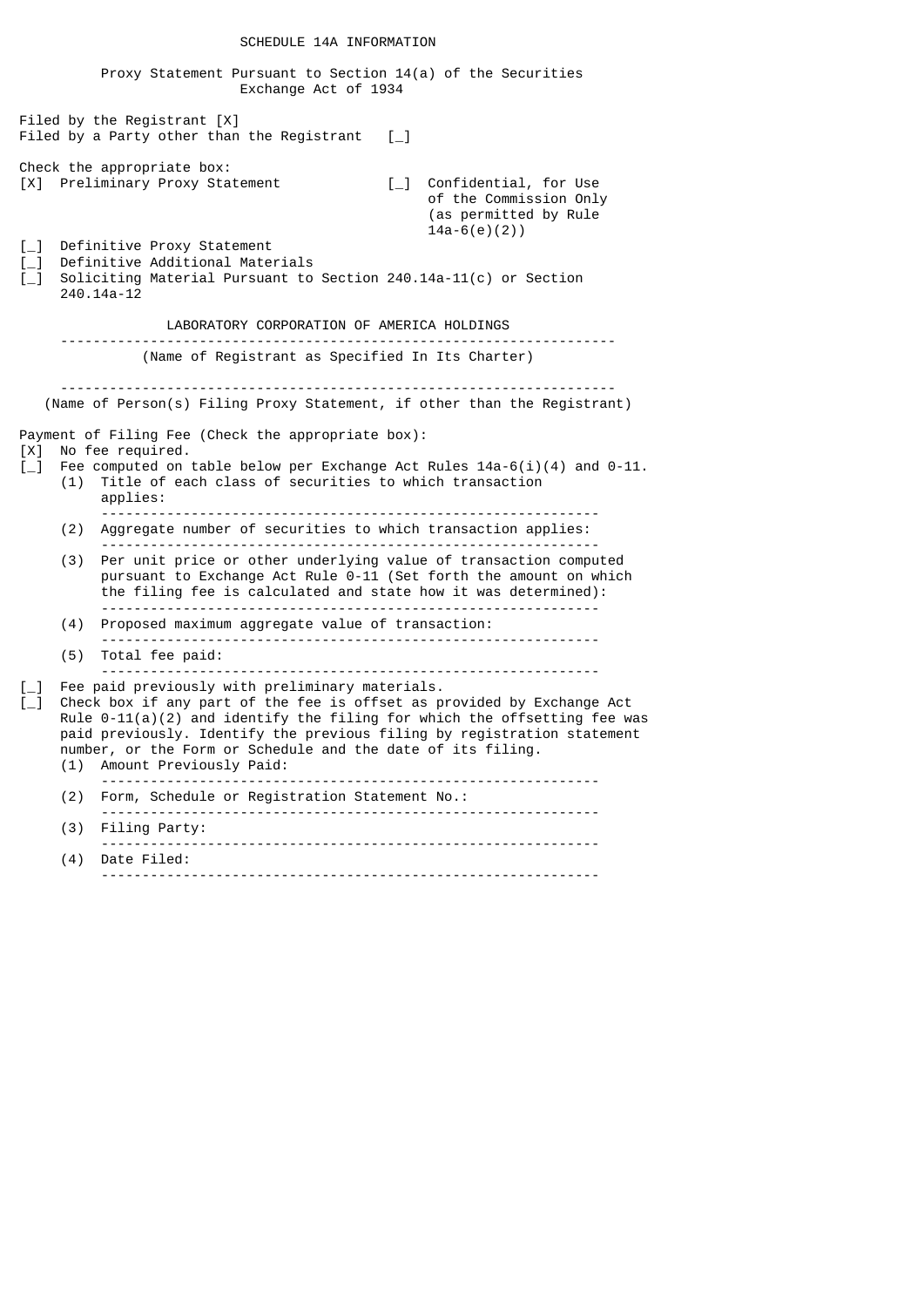[ ], 1997

Dear Stockholder:

 You are cordially invited to attend the 1997 Annual Meeting of Stockholders of Laboratory Corporation of America Holdings. The meeting will be held at  $\begin{bmatrix} 1, 1 \\ 1, 0 \end{bmatrix}$ , on  $\begin{bmatrix} 1, 1997 \text{ at } 9:00 \text{ a.m.} \\ 1, 1997 \text{ at } 9:00 \end{bmatrix}$  Eastern Standard time.

 The notice of the Annual Meeting and Proxy Statement which are attached provide information concerning the matters to be considered at the meeting.

 Whether or not you plan to attend the meeting in person, your shares should be represented and voted at the meeting. Accordingly, after reading the enclosed proxy statement, kindly mark the proxy card to indicate your vote, date and sign the proxy card, and return it in the enclosed postage-paid envelope as soon as conveniently possible. If you desire to vote in accordance with the Board of Directors' recommendations, you need not mark your votes on the proxy card but need to sign, date and return it in the enclosed postage-paid envelope in order to record your vote. If you later decide to attend the meeting and wish to vote your shares personally, you may revoke your proxy at any time before it is exercised.

Sincerely,

 Thomas P. Mac Mahon Chairman of the Board, President and Chief Executive Officer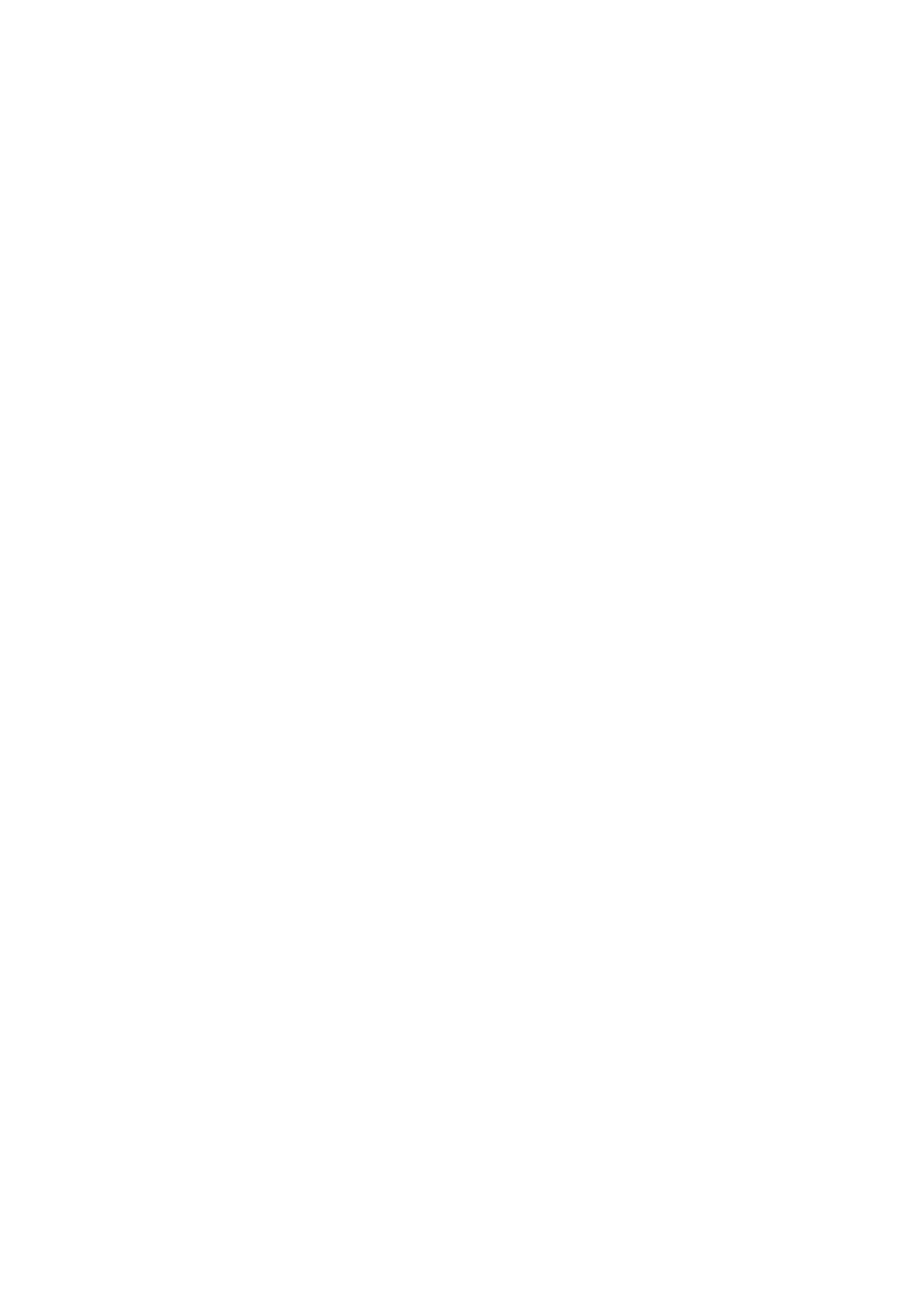# NOTICE OF ANNUAL MEETING OF STOCKHOLDERS

To the Stockholders of Laboratory Corporation of America Holdings:

 Notice is hereby given that the 1997 Annual Meeting (the "Annual Meeting") of the stockholders of Laboratory Corporation of America Holdings (the "Company") will be held at [ ], in [ ], on [ ,] 1997 at 9:00 a.m., Eastern Standard time, for the following purposes:

 1. To elect all of the members of the Company's board of directors to serve until the Company's next annual meeting and until such directors' successors are elected and shall have qualified.

 2. To consider and vote upon a proposal to amend Article Fourth of the Company's Certificate of Incorporation to increase the authorized share capital of the Company from 230,000,000 shares to [ ] shares of which [ ] shares will be shares of common stock, par value \$0.01 per share and 30,000,000 shares will be shares of preferred stock, par value \$0.10 per share.

 3. To consider and vote upon a proposal to approve and adopt an amendment to the Laboratory Corporation of America Holdings 1995 Stock Plan for Non-Employee Directors to increase the number of authorized common shares issuable thereunder by 300,000.

 4. To consider and vote upon a proposal to approve and adopt the Laboratory Corporation of America Holdings 1997 Stock Option Plan.

 5. To ratify the appointment of Price Waterhouse LLP as the Company's independent auditors for the fiscal year ending December 31, 1997.

 6. To transact such other business as may properly come before the Annual Meeting or at any adjournments thereof.

 A proxy statement describing the matters to be considered at the Annual Meeting is attached to this notice. Only stockholders of record at the close of business on [ ], 1997 are entitled to notice of, and vote at, the Annual Meeting and at any adjournments thereof.

By Order of the Board of Directors

Bradford T. Smith

Secretary<br>
[ ], 1997 Secretary [ ], 1997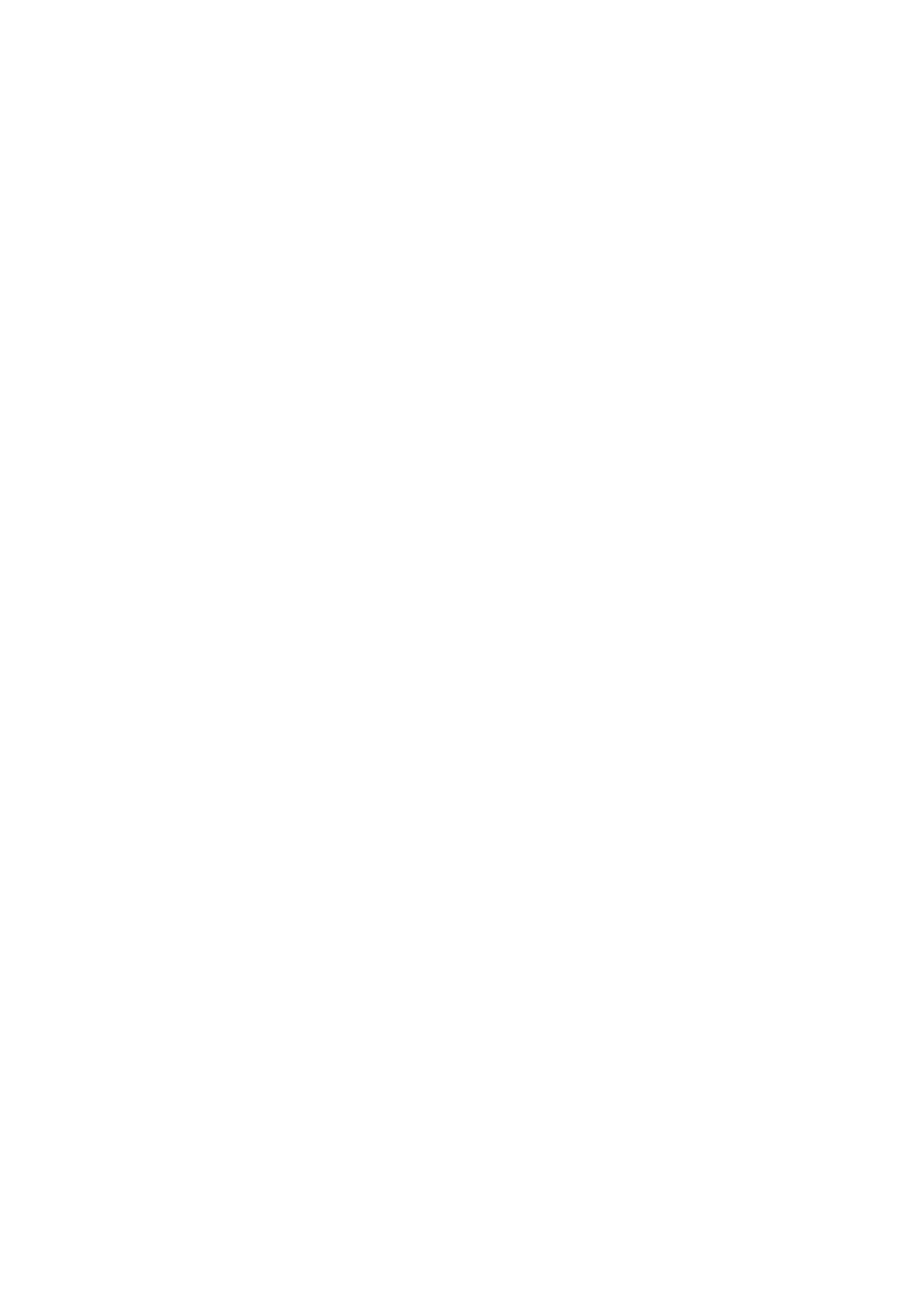PLEASE COMPLETE, SIGN AND DATE THE ACCOMPANYING PROXY CARD AND RETURN IT PROMPTLY IN THE ENCLOSED ENVELOPE. THIS WILL INSURE THAT YOUR SHARES ARE VOTED IN ACCORDANCE WITH YOUR WISHES.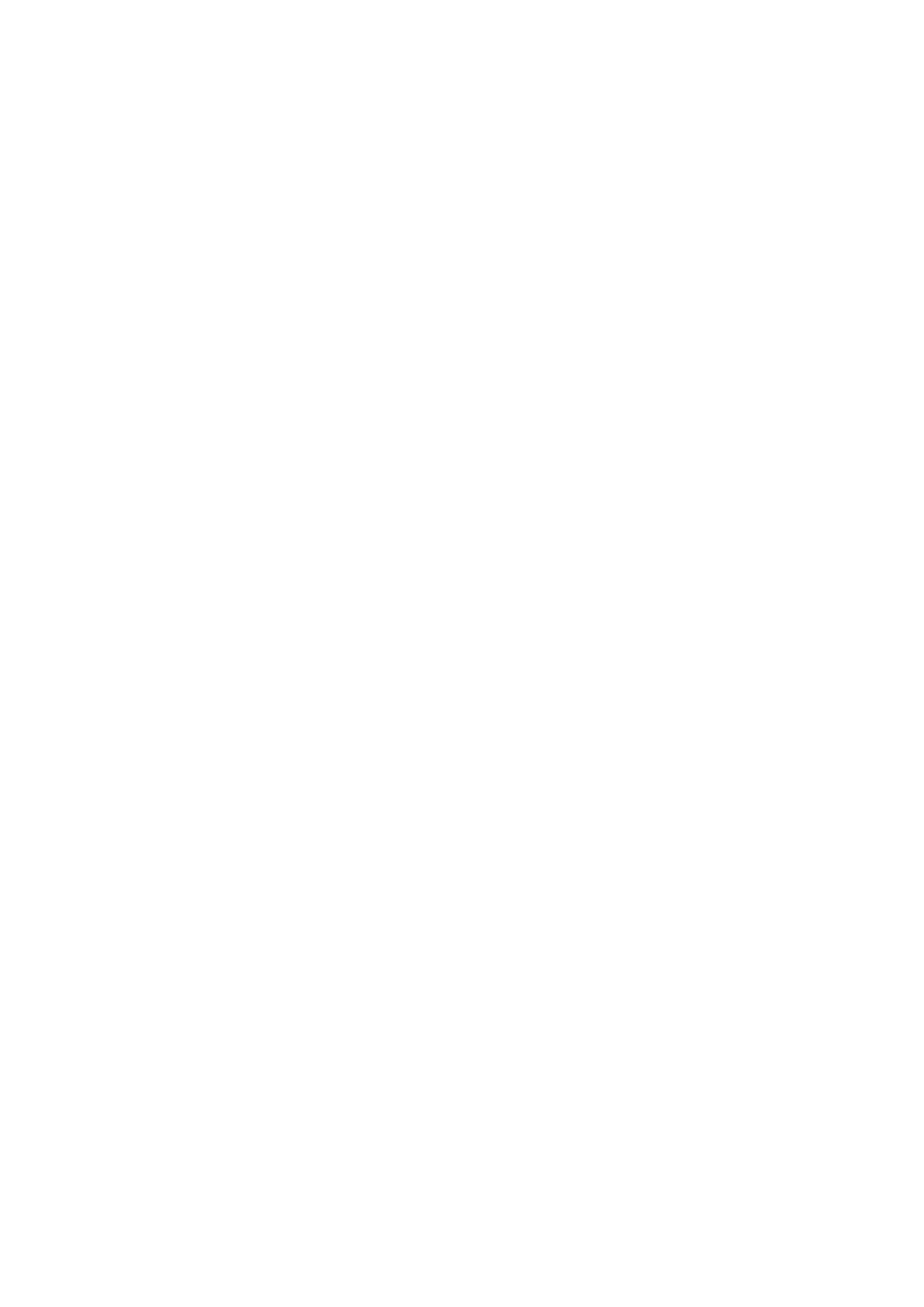# LABORATORY CORPORATION OF AMERICA HOLDINGS 358 SOUTH MAIN STREET BURLINGTON, NORTH CAROLINA 27215

------------------------------------------

#### PROXY STATEMENT

#### ------------------------------------------

 This Proxy Statement is being furnished in connection with the solicitation by the Board of Directors of Laboratory Corporation of America Holdings, a Delaware corporation (the "Company"), of proxies to be voted at the 1997 annual meeting of stockholders to be held at [ ], in [ ], on [ ], 1997 at 9:00 a.m., Eastern Standard time at [ ] and at any adjournments thereof (the "Annual Meeting"). The Notice of Annual Meeting, this Proxy Statement and the accompanying proxy card are first being mailed to stockholders on or about [ ], 1997, to all stockholders entitled to vote at the Annual Meeting.

 At the Annual Meeting, the Company's stockholders will be asked (i) to elect the following persons as directors of the Company to serve until the Company's next annual meeting and until such directors' successors are elected and shall have qualified: Thomas P. Mac Mahon, James B. Powell, M.D., Jean-Luc Belingard, Wendy E. Lane, Robert E. Mittelstaedt, Jr., David B. Skinner, M.D. and Andrew G. Wallace, M.D., (ii) to consider and vote upon a proposal to amend Article Fourth of the Company's Certificate of Incorporation to increase the authorized share capital of the Company from 230,000,000 shares to [ ]<br>shares of which [ ] shares will be shares of common stock, par value \$0.01 ] shares will be shares of common stock, par value \$0.01 per share and 30,000,000 shares will be shares of preferred stock, par value \$0.10 per share (the "Share Capital Amendment"), (iii) to consider and vote upon a proposal to approve and adopt an amendment to the Laboratory Corporation of America Holdings 1995 Stock Plan for Non-Employee Directors to increase the number of common shares issuable thereunder by 300,000 (the "Stock Plan Amendment"), (iv) to consider and vote upon a proposal to approve and adopt the Laboratory Corporation of America Holdings 1997 Stock Option Plan (the "1997 Option Plan") (v) to ratify the appointment of Price Waterhouse LLP as the Company's independent auditors for the fiscal year ending December 31, 1997, and (vi) to take such other action as may properly come before the Annual Meeting or any adjournments thereof.

#### GENERAL INFORMATION

# SOLICITATION AND VOTING OF PROXIES; REVOCATION; RECORD DATE

 All proxies duly executed and received by the Company will be voted on all matters presented at the Annual Meeting in accordance with the instructions given therein by the person executing such proxy or, in the absence of such instructions, will be voted in favor of the election to the absence of such instructions, will be voted in favor of the election to Company's Board of Directors of the seven nominees for director identified in this Proxy Statement, the approval and adoption of the Share Capital Amendment and the Stock Plan Amendment and the ratification of the appointment of Price Waterhouse LLP as the Company's independent auditors for 1997. Any stockholder may revoke his proxy at any time prior to the Annual Meeting before it is voted by written notice to such effect delivered to the Company at 358 South Main Street, Burlington, North Carolina 27215, Attention: Bradford T. Smith, Secretary, by delivery prior to the Annual Meeting of a subsequently dated proxy or by attending the Annual Meeting and voting in person.

 Solicitation of proxies may be made by mail and may also be made by personal interview, telephone and facsimile transmission, and by directors, officers and regular employees of the Company without special compensation therefor. The expenses of the preparation of proxy materials and the solicitation of proxies for the Annual Meeting will be paid by the Company. The Company expects to reimburse banks, brokers and other persons for their reasonable out-of-pocket expense in handling proxy materials for beneficial owners.

 Only holders of record of the common stock, par value \$0.01 per share, of the Company ("Common Stock") at the close of business on  $[$  ],  $[$  ] 1997 (the "Record Date") will be entitled to notice of and to vote at the Annual Meeting. At the close of business on the Record Date, there were issued and outstanding 122,935,080 shares of Common Stock.

 A quorum for the Annual Meeting consists of a majority of the total number of shares of Common Stock outstanding on the Record Date and entitled to vote, present in person or represented by proxy. Directors of the Company will be elected by a plurality vote of the shares of Common Stock represented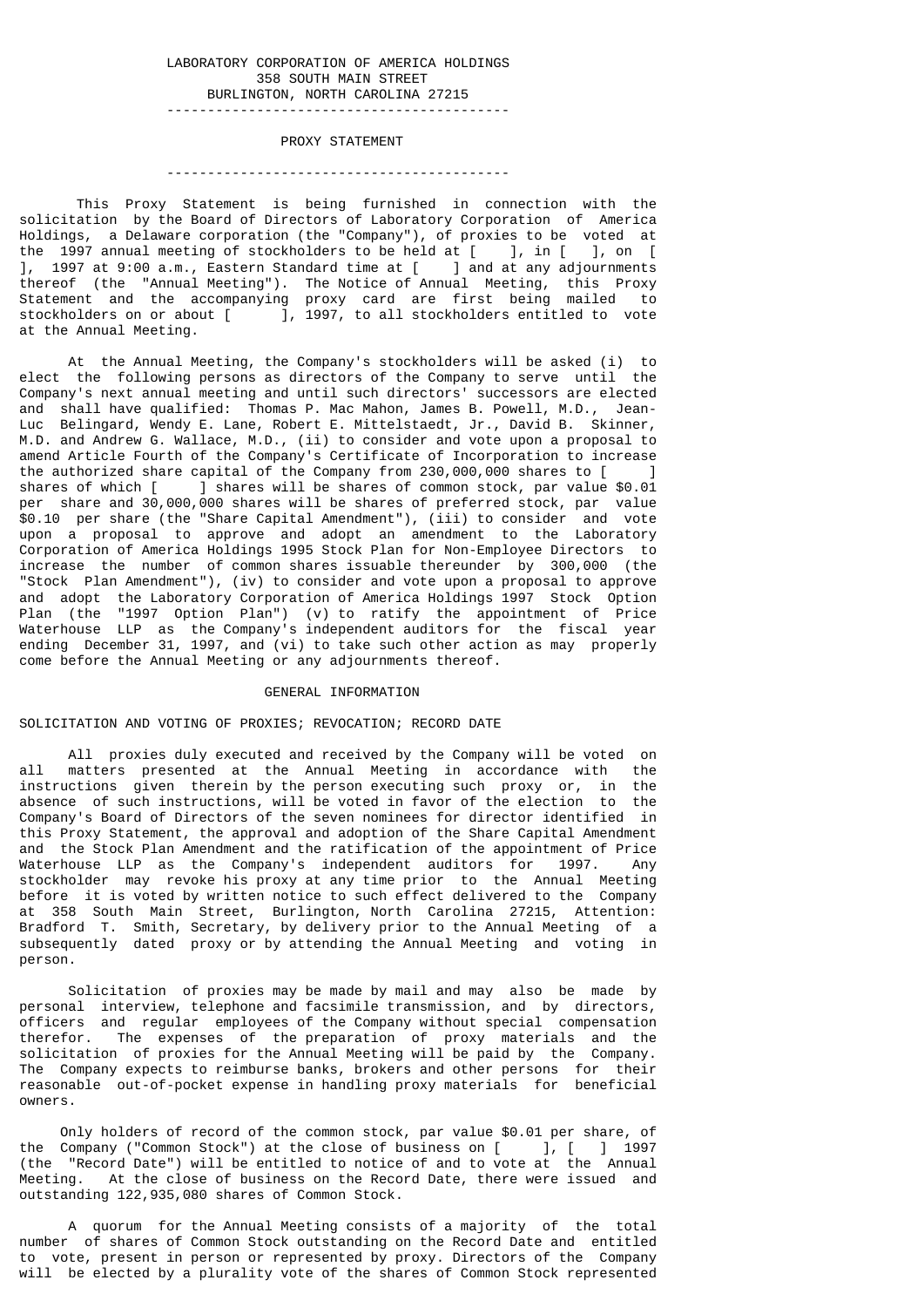at the Annual Meeting and entitled to vote. Accordingly, abstentions and broker non-votes will not affect the outcome of the election. The affirmative vote of a majority of the shares of Common Stock represented at the Annual Meeting and entitled to vote is required for approval and adoption of the Stock Plan Amendment and for the ratification of the appointment of Price Waterhouse LLP as the Company's independent auditors for the fiscal year ending December 31, 1997. The affirmative vote of a majority of the total number of shares of Common Stock outstanding on the Record Date and entitled to vote is required for approval and adoption of the Share Capital Amendment. On any such item, an abstention or broker non-vote will have the same effect as a negative vote except, a broker non-vote for the Stock Plan Amendment or ratification of the appointment of independent auditors will have no effect on the vote. As of April 15, 1997, the directors and executive officers of the Company beneficially owned an aggregate of 354,923 shares of Common Stock, representing under 1% of the total number of shares of Common Stock outstanding on the Record Date and entitled to vote.

### BENEFICIAL OWNERSHIP

 On April 28, 1995 (the "Effective Date"), Roche Biomedical Laboratories, Inc. ("RBL"), then a wholly owned subsidiary of HLR Holdings Inc. ("HLR"), merged with and into the Company (the "Merger") pursuant to an Agreement and Plan of Merger (the "Merger Agreement") dated as of December 13, 1994, among the Company, RBL, HLR and Hoffmann-La Roche Inc., a New Jersey Corporation ("Hoffmann-La Roche"). In the Merger, HLR was issued 49,008,538 shares of Common Stock, and Holdings was issued 12,320,718 shares of Common Stock, representing in the aggregate approximately 49.9% of the outstanding shares of Common Stock as of the Record Date, in exchange for all of the outstanding shares of common stock of RBL and \$135,651,100 in cash. At the time, HLR was a wholly owned subsidiary of Hoffmann-La Roche. Hoffmann-La Roche is a wholly owned subsidiary of Roche Holdings, Inc., a Delaware corporation ("Holdings"), which is in turn an indirect wholly owned subsidiary of Roche Holding Ltd, a Swiss Corporation ("Roche Holding"). Holdings and its affiliates (other than the Company and its subsidiaries) are collectively referred to herein as "Roche." Subsequent to the Merger, all of the Common Stock owned by HLR was transferred to Holdings, Holdings is an indirect wholly owned subsidiary of Roche Holding. The Merger Agreement was included as an exhibit to the annual report on Form 10-K of the Company for the year ended December 31, 1994 filed with the Securities and Exchange Commission (the "Commission").

 In connection with the Merger, the Company distributed a dividend consisting of warrants to purchase an aggregate of 13,285,368 shares of Common Stock for \$22.00 (subject to adjustments) on April 28, 2000 to stockholders of record of shares of Common Stock as of April 21, 1995, (each such warrant a "Warrant" and, together with the Roche Warrants, as defined below, the "Warrants") In addition, pursuant to the Merger Agreement, on April 28, 1995, Hoffmann-La Roche purchased Warrants to purchase 8,325,000 shares of Common Stock (the "Roche Warrants") from the Company for an aggregate purchase price of \$51,048,900.

 In connection with the Merger, the Company, HLR, Hoffmann-La Roche and Holdings entered into a stockholder agreement dated as of April 28, 1995 (the "Stockholder Agreement"). In December 1996, HLR was merged with and into Hoffmann-La Roche. The Stockholder Agreement contains certain provisions relating to (i) the governance of the Company following the Merger, including but not limited to the composition of the Board of Directors, (ii) the issuance, sale and transfer of the Company's Equity Securities (as defined in the Stockholder Agreement) by the Company and Roche, (iii) the acquisition of additional Equity Securities of the Company by Roche and (iv) the registration rights granted by the Company to Roche with respect to the Company's Equity Securities. A copy of the Stockholder Agreement was included as an exhibit to the current report on Form 8-K of the Company filed with the Commission on May 12, 1995 in connection with the consummation of the Merger.

 Roche has informed the Company that it will vote for the election of each of the nominees to the Board of Directors identified herein, the approval and adoption of the Share Capital Amendment and, the Stock Plan Amendment and the ratification of the appointment of Price Waterhouse LLP as the Company's independent auditors for 1997.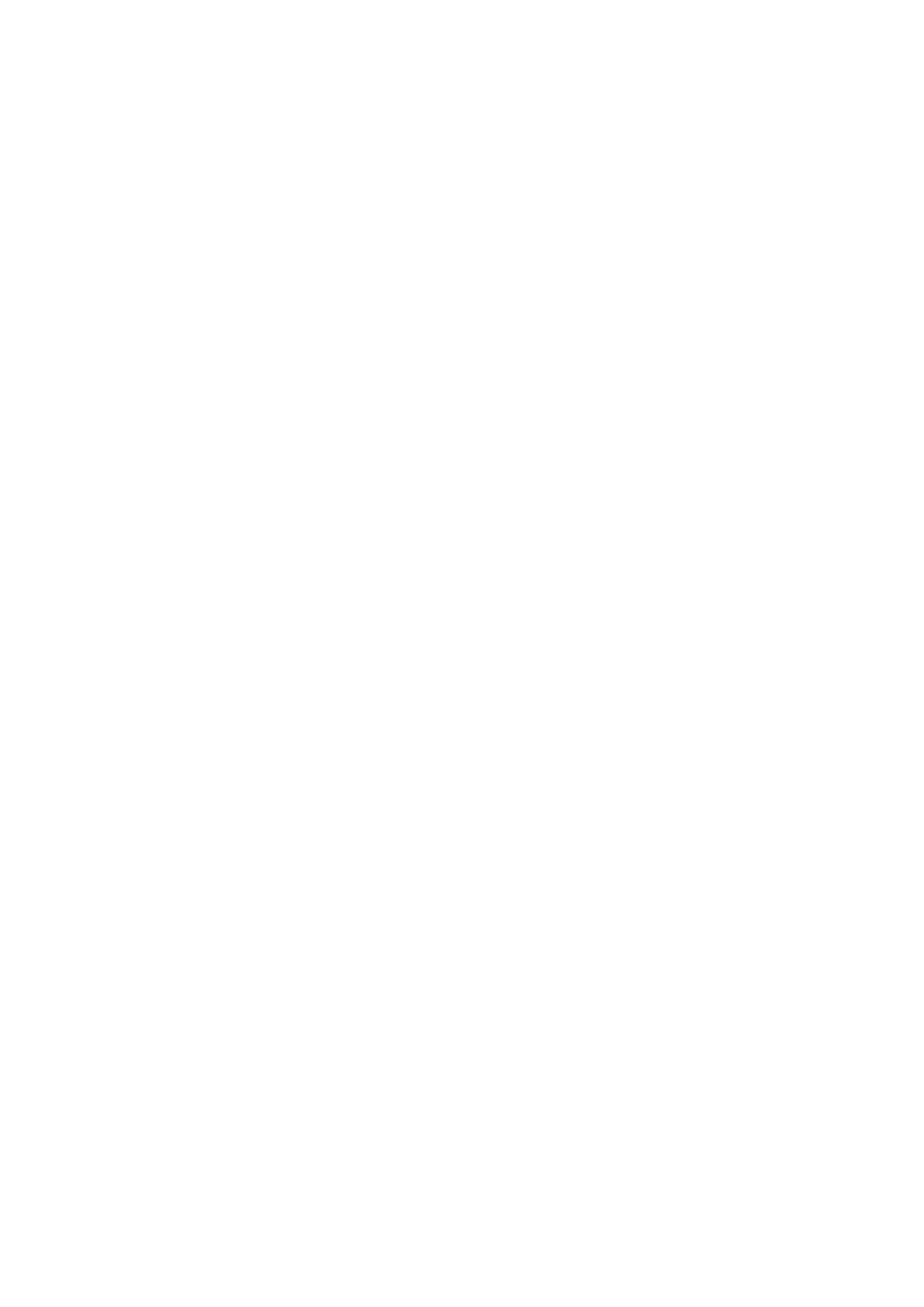THE BOARD OF DIRECTORS OF THE COMPANY RECOMMENDS THAT STOCKHOLDERS VOTE "FOR" THE ELECTION OF EACH OF THE NOMINEES FOR DIRECTOR OF THE COMPANY (AS SPECIFIED BELOW), THE APPROVAL AND ADOPTION OF THE SHARE CAPITAL AMENDMENT AND THE STOCK PLAN AMENDMENT AND THE RATIFICATION OF THE APPOINTMENT OF PRICE WATERHOUSE LLP AS THE COMPANY'S INDEPENDENT AUDITORS FOR 1997.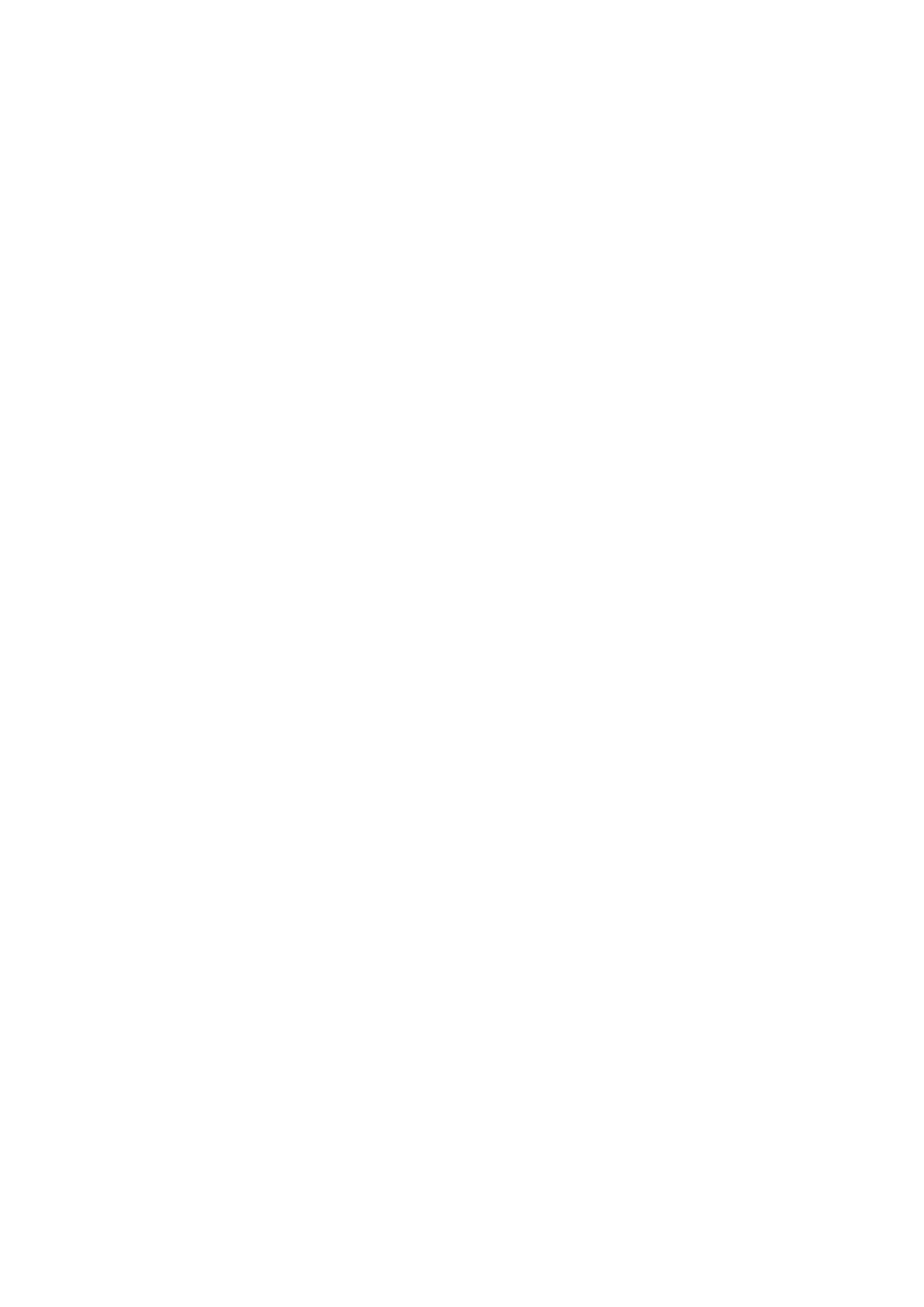# ITEM 1: ELECTION OF DIRECTORS

 All the Company's directors will be elected at the Annual Meeting to serve until the next succeeding annual meeting of the Company and until their successors are elected and shall have qualified. All the nominees listed below are currently serving as members of the Board of Directors. Except as herein stated, the proxies solicited hereby will be voted FOR the election of such nominees unless the completed proxy card directs otherwise.

 The governance provisions of the Stockholder Agreement provide, among other things, that the Board of Directors of the Company will (subject to specified exceptions) be comprised of seven members, consisting of three HLR Directors and four Independent Directors nominated by the Nominating Committee of the Board of Directors. The persons nominated to serve as HLR Directors are Mr. Mac Mahon, Dr. Powell and Mr. Belingard. The persons nominated to serve as Independent Directors are Ms. Lane, Mr. Mittelstaedt, Dr. Skinner and Dr. Wallace.

 The Stockholder Agreement also provided that Mr. Maher would serve as Chairman of the Board and Mr. Mac Mahon would serve as Vice Chairman of the Board of the Company until April 28, 1996 ("the Initial Period"). Following the Initial Period, Mr. Maher resigned as Chairman of the Board, Mr. Mac Mahon became Chairman of the Board and the position of Vice Chairman was eliminated. Mr. Maher then resigned from the Board of Directors in November 1996. The Stockholder Agreement also provides that, among other things, certain actions by the Company will require approval by a majority of the entire Board of Directors of the Company, which majority must include at least a majority of the HLR Directors and at least one Independent Director (a "Special Majority Vote"). Included in these items is any change in the size or composition of the Board of Directors or any committee thereof and the establishment of a new committee of the Board of Directors.

 The Board of Directors has been informed that all of the nominees listed below are willing to serve as directors, but if any of them should decline or be unable to act as a director, the individuals named in the proxies may vote for a substitute designated by the Board of Directors. The Company has no reason to believe that any nominee will be unable or unwilling to serve.

# NOMINEES FOR ELECTION AS DIRECTORS

 The name, age, principal occupation for the last five years, selected biographical information and period of service as a director of the Company of each nominee are set forth below.

 THOMAS P. MAC MAHON (50) has served as Chairman of the Board and Director since April 28, 1996. Prior to such date and since April 28, 1995 he served as Vice Chairman and Director. Mr. Mac Mahon has been President and Chief Executive Officer since January 1997. Mr. Mac Mahon was Senior Vice President of Hoffmann-La Roche Inc. from 1993 to January 1997 and President of Roche Diagnostics Group and a Director and member of the Executive Committee of Hoffmann-La Roche from 1988 to January 1997. Mr. Mac Mahon was also a Director of HLR until December 1996. As Senior Vice President of Hoffmann-La Roche Inc. and President of Roche Diagnostics Group, Mr. Mac Mahon was responsible for the management of all United States operations of the diagnostic business of Hoffmann-La Roche. Mr. Mac Mahon is also Chairman of the Board of AutoCyte, Inc. ("AutoCyte"). Mr. Mac Mahon is a member of the Management Committee of the Company.

 JEAN-LUC BELINGARD (48) has served as a Director of the Company since the Merger. Mr. Belingard is Director General of the Diagnostics Division and member of the Executive Committee of F. Hoffmann-La Roche Ltd ("F. Hoffmann-La Roche"), Basel, Switzerland, a subsidiary of Roche Holding. He joined F. Hoffmann-La Roche in 1982, and held various positions prior to being named to his current positions in 1990. His current responsibilities include the management of the worldwide diagnostic business of F. Hoffman-La Roche. Mr. Belingard is also a director of Perkin-Elmer Corporation, Norwalk, Connecticut and a Foreign Trade Advisor to the French Government.

 WENDY E. LANE (46) has been a Director of the Company since November 1996. Ms. Lane has been Chairman of Lane Holdings, Inc., an investment banking firm, since 1992. Prior to forming Lane Holdings, Inc., Ms. Lane was a Principal and Managing Director of Donaldson, Lufkin & Jenrette, an investment banking firm, serving in these and other positions from 1980 to 1992. Ms. Lane also serves as a director of Watts Industries, Inc.

 ROBERT E. MITTELSTAEDT, JR. (53) has been a Director of the Company since November 1996. Mr. Mittlestaedt is Vice Dean of The Wharton School of the University of Pennsylvania and Director of the Aresty Institute of Executive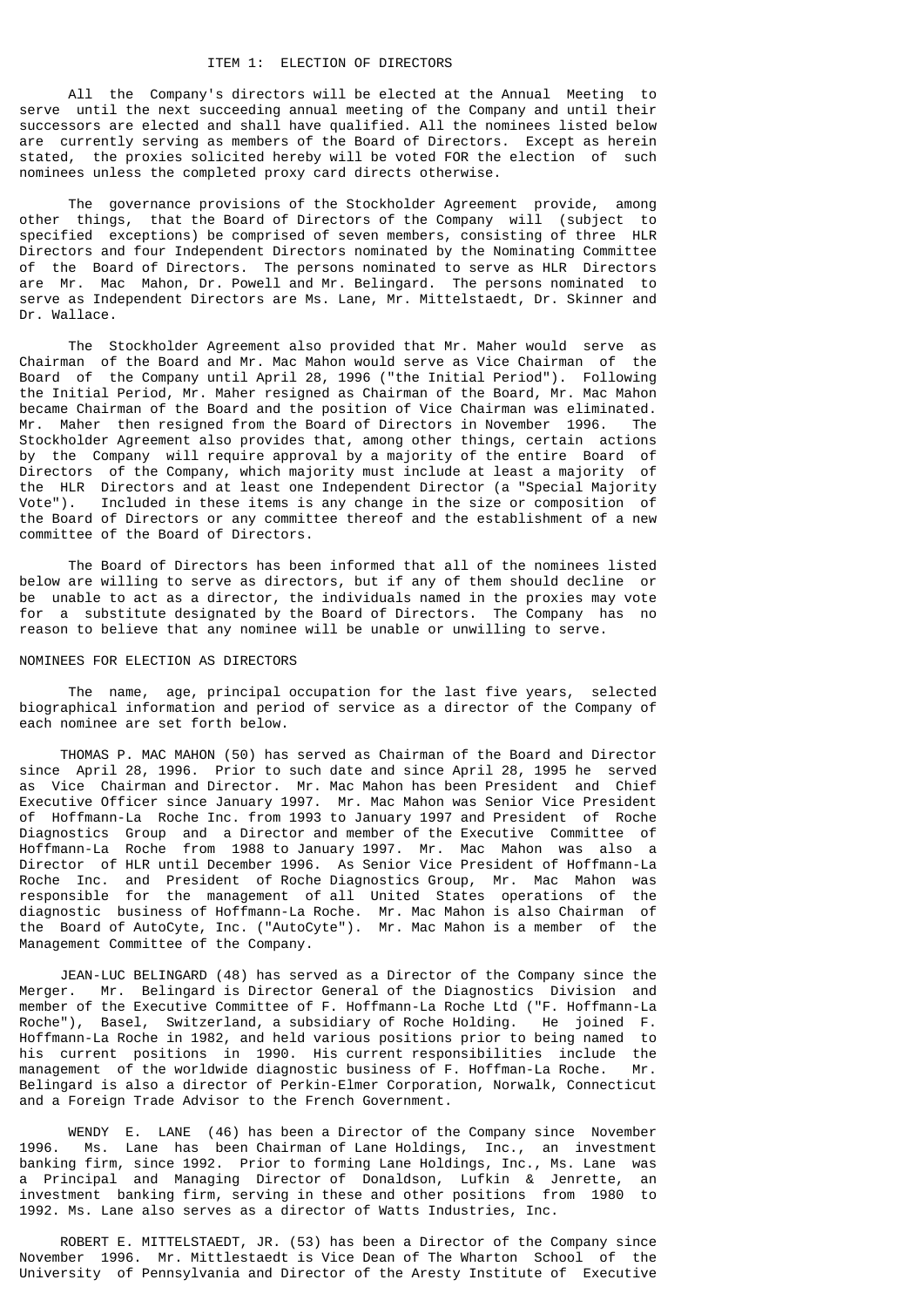Education. Mr. Mittelstaedt has held these and other positions with the Wharton school since 1973, with the exception of the period from 1985 to 1989 when he founded, served as President and Chief Executive Officer, and sold Intellego, Inc., a company engaged in practice management, systems development and service bureau billing operations in the medical industry.

 JAMES B. POWELL, M.D. (58) has served as a Director of the Company since the Merger. From the Merger to January 1997, Dr. Powell served as President and Chief Executive Officer. Previously, Dr. Powell was President of RBL from 1982 until the Merger. Dr. Powell has been President, Chief Executive Officer and a Director of AutoCyte since January 1997. Dr. Powell is a principal investor in AutoCyte. He is a medical doctor and became certified in anatomic and clinical pathology in 1969.

 DAVID B. SKINNER, M.D. (62) has served as a Director of the Company since the Merger. Dr. Skinner has been President and Chief Executive Officer of New York Hospital and Professor of Surgery at Cornell Medical School since 1987. He was the Chairman of the Department of Surgery and Professor of Surgery at the University of Chicago Hospitals and Clinics from 1972 to 1987.

ANDREW G. WALLACE, M.D. (62) has served as a Director of the Company since the Merger. Dr. Wallace has served as both the Dean of Dartmouth Dr. Wallace has served as both the Dean of Dartmouth Medical School and Vice President for Health Affairs at Dartmouth College since 1990. He was the Vice Chancellor for Health Affairs at Duke University and the Chief Executive Officer of Duke Hospital from 1981 to 1990.

 THE BOARD OF DIRECTORS OF THE COMPANY RECOMMENDS THAT STOCKHOLDERS VOTE "FOR" THE ELECTION OF EACH OF THE NOMINEES FOR DIRECTOR LISTED ABOVE.

#### BOARD OF DIRECTORS AND ITS COMMITTEES

 The Board of Directors has an Audit Committee, an Employee Benefits Committee, an Ethics and Quality Assurance Committee and a Nominating Committee.

 The Audit Committee, currently consisting of Dr. Skinner, Dr. Wallace, and Mr. Mittelstaedt, makes recommendations, among other things, to the Board regarding the engagement of the Company's independent auditors, reviews the plan, scope and results of the audit, reviews with the auditors and management the Company's policies and procedures with respect to internal accounting and financial controls and reviews changes in accounting policy and the scope of the non-audit services which may be performed by the Company's independent auditors. Pursuant to the Stockholder Agreement, the Audit Committee is comprised entirely of Independent Directors.

The Ethics and Quality Assurance Committee, currently consisting of Mr.<br>Mac Mahon, Ms. Lane, Dr. Powell, Dr. Wallace, and Dr. Skinner, is responsible Mahon, Ms. Lane, Dr. Powell, Dr. Wallace, and Dr. Skinner, is responsible for ensuring that the Company adopts and implements procedures that require the Company's employees to act in accordance with high ethical standards and to deliver high quality services.

 The Employee Benefits Committee, currently consisting of Mr. Belingard, Ms. Lane and Dr. Skinner, makes recommendations to the Board regarding compensation and benefit policies and practices and incentive arrangements for executive officers and key managerial employees of the Company. The Employee Benefits Committee also considers and grants awards under the Company's incentive plans, subject to a Special Majority Vote of the Board as described above. Pursuant to the Stockholder Agreement, the Employee Benefits Committee is comprised of a majority of Independent Directors.

 The Nominating Committee, currently consisting of Mr. Mac Mahon, Ms. Lane, and Dr. Wallace, is responsible for recommending the nomination of directors. Pursuant to the Stockholder Agreement, the Nominating Committee is comprised of one HLR Director and two Independent Directors and acts by a majority vote of the entire committee.

 The Nominating Committee will consider suggestions for Board nominees made by stockholders. A stockholder may recommend a person for nomination to the Board at the 1998 annual meeting of stockholders by giving notice thereof and providing certain information set forth in the Company's By-Laws, in writing, to the Secretary of the Company at 358 S. Main Street, Burlington, NC 27215. Such nominations must be received no later than January 2, 1998.

 During 1996, the Board of Directors held eight meetings and acted once by unanimous written consent of all members thereof, each in accordance with the Company's By-Laws and applicable Delaware corporation law. The Employee Benefits Committee held three meetings; the Audit Committee held two meetings and acted once by unanimous written consent of all members thereof; and the Ethics and Quality Assurance Committee held no meetings in 1996. The Nominating Committee held no meetings in 1996 but acted once by unanimous written consent of all members thereof. During 1996, none of the directors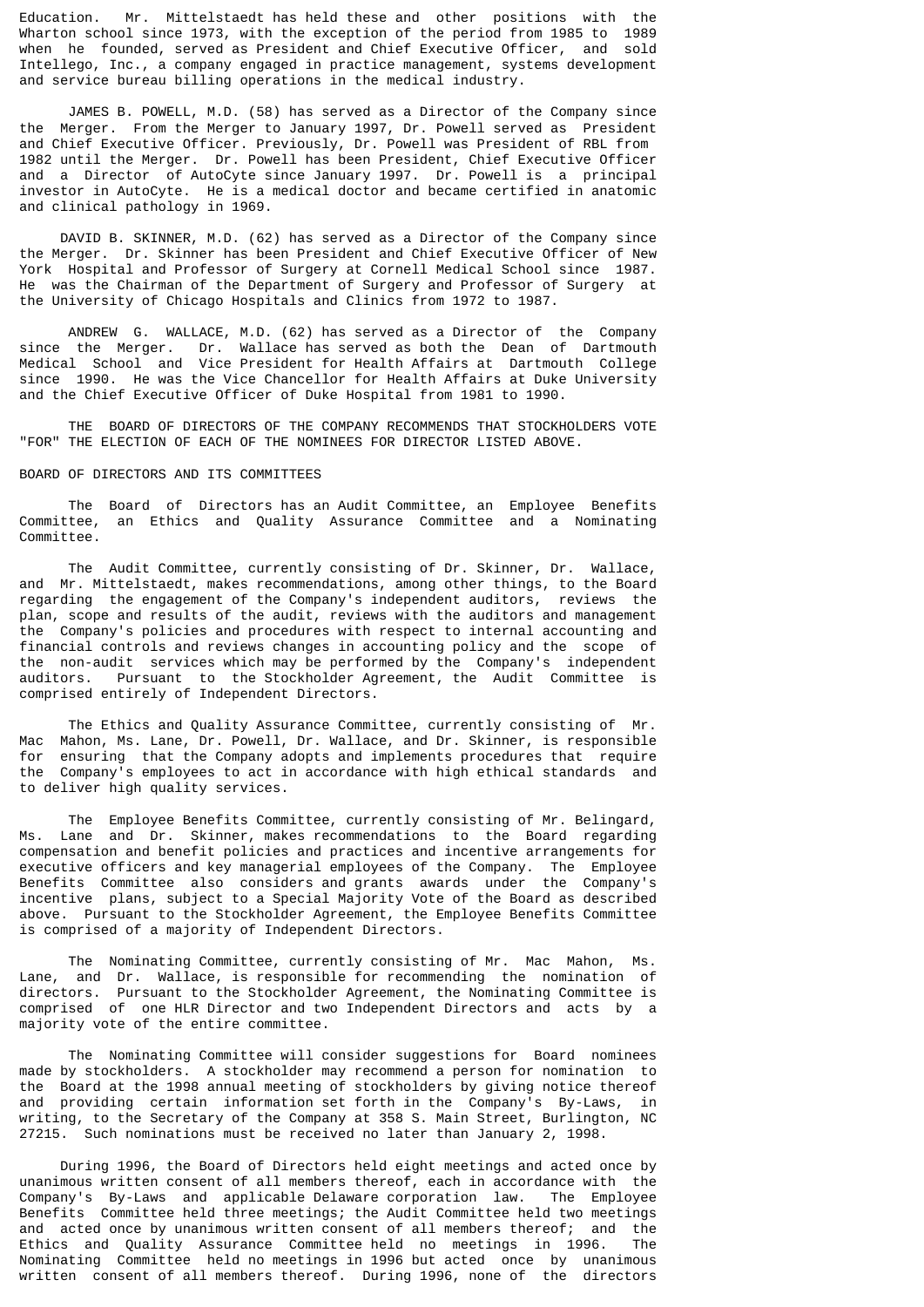attended fewer than 75% of the meetings of the Board and the committees of which he or she was a member with the exception of Dr. Wallace who attended five of eight meetings of the Board of Directors in 1996 and did not attend<br>one of the two Audit Committee meetings held in 1996. In addition, Mr. one of the two Audit Committee meetings held in 1996. Mittlestaedt did not attend one of the two Board meetings held in 1996 after he became a Director of the Company and did not attend the Audit Committee meeting held in 1996 after he became a member of the Audit Committee.

# COMPENSATION OF DIRECTORS

 Directors who are currently not receiving compensation as officers or employees of the Company are paid an annual retainer of \$30,000, payable in monthly installments, and a fee of \$1,000 for each meeting of the Board of Directors or of any Committee thereof they attend and receive reimbursement of expenses they incur for attending any meeting. Pursuant to the Non-Employee Director Stock Plan (the "Director Stock Plan") approved by the stockholders of the Company, 50% of such annual retainer shall be payable in cash and 50% shall be payable in Common Stock of the Company. In 1996, Messrs. Mac Mahon and Belingard and Drs. Skinner and Wallace, earned 2,973 shares of Common Stock under the Director Stock Plan. Ms. Lane and Mr. Mittlestaedt each earned 946 shares of Common Stock under the Director Stock Plan. Dr. Powell was an employee of the Company until January 6, 1997 and therefore received no shares under the Director Stock Plan in 1996.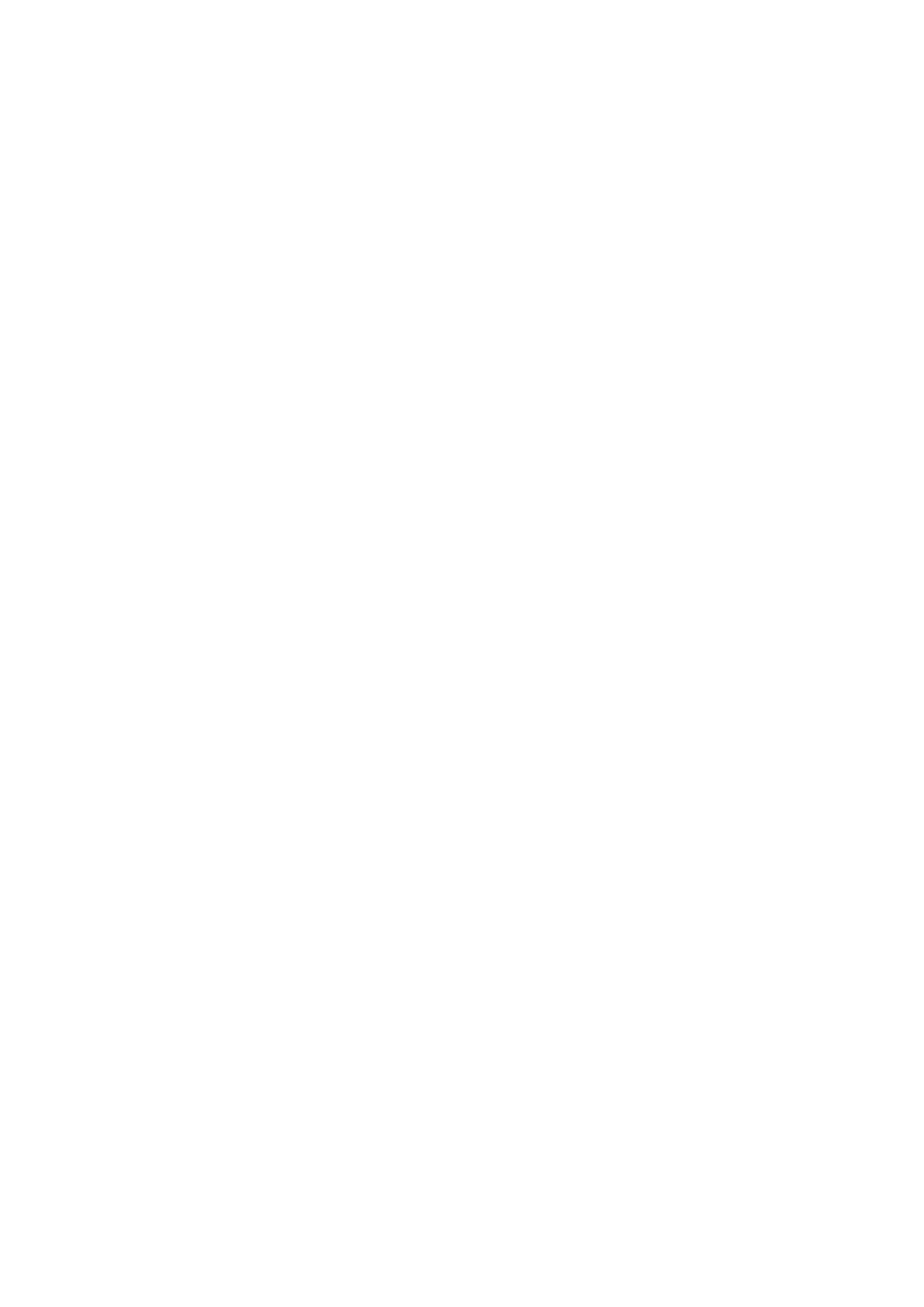#### EXECUTIVE OFFICERS

 The following table sets forth as of the date hereof the executive officers of the Company.

| Name                | Age | Office                                                                                      |
|---------------------|-----|---------------------------------------------------------------------------------------------|
| Thomas P. Mac Mahon | 50  | Chairman of the Board, President and<br>Chief Executive Officer                             |
| Wesley R. Elingburg | 40  | Executive Vice President, Chief Financial<br>Officer and Treasurer                          |
| Larry L. Leonard    | 56  | Executive Vice President                                                                    |
| Richard L. Novak    | 56  | Executive Vice President                                                                    |
| Bradford T. Smith   | 43  | Executive Vice President, General<br>Counsel, Corporate Compliance Officer and<br>Secretary |
| Stevan R. Stark     | 49  | Executive Vice President                                                                    |
| Ronald B. Sturgill  | 60  | Executive Vice President                                                                    |
| William M. Meilahn  | 56  | Senior Vice President, Chief Information<br>Officer                                         |

 THOMAS P. MAC MAHON has served as Chairman of the Board and Director since April 28, 1996. Prior to such date and since April 28, 1995 he served as Vice Chairman and Director. Mr. Mac Mahon has been President and Chief Executive Officer since January 1997. Mr. Mac Mahon was Senior Vice President of Hoffmann-La Roche Inc. from 1993 to January 1997 and President of Roche Diagnostics Group and a Director and member of the Executive Committee of Hoffmann-La Roche from 1988 to December 1996. Mr. Mac Mahon was also a Director of HLR until January 1997. As Senior Vice President of Hoffmann-La Roche Inc. and President of Roche Diagnostics Group, Mr. Mac Mahon was responsible for the management of all United States operations of the diagnostic business of Hoffmann-La Roche. Mr. Mac Mahon is also Chairman of the Board of AutoCyte. Mr. Mac Mahon is a member of the Management Committee of the Company.

 WESLEY R. ELINGBURG has served as Executive Vice President, Chief Financial Officer and Treasurer since October 1996. Prior to this date and since the Merger, Mr. Elingburg was Senior Vice President, Finance. Mr. Elingburg is responsible for the day to day supervision of the finance function of the Company, including treasury functions. Previously, Mr. Elingburg served as Senior Vice President-Finance and Treasurer of RBL from 1988 through April 1995 and Assistant Vice President of Hoffmann-La Roche from 1989 until the Merger in April 1995. Mr. Elingburg is a member of the Management Committee of the Company.

 LARRY L. LEONARD has served as Executive Vice President of the Company since 1993. He joined the Company in 1978. Dr. Leonard, who holds a Ph.D. degree in microbiology, was named Senior Vice President of the Company in 1991 and previously was Vice President-Division Manager. Dr. Leonard oversees Western Operations of the Company which includes the Central, Great Lakes, Midlands, Southwest and West Divisions. Dr. Leonard is a member of the management committee of the Company.

 RICHARD L. NOVAK has served as Executive Vice President of the Company since March 1997. Previous to joining the Company, Mr. Novak was employed by SmithKline Beecham Clinical Laboratories for more than the past five years serving in a variety of senior management positions including Senior Vice President, U.S. Operations and most recently President, International. Mr. Novak oversees operations of the Company's Eastern Operations which includes the Mid-Atlantic, Northeast, South and South Atlantic Divisions. Mr. Novak is a member of the Management Committee of the Company.

 BRADFORD T. SMITH has served as Executive Vice President, General Counsel and Secretary since the Merger. He was appointed Corporate Compliance Officer in August 1996. Previously, Mr. Smith served as Assistant General Counsel of HLR, Division Counsel of RBL and Assistant Secretary and member of RBL's Senior Management Committee from 1988 until April 1995. Mr. Smith served as Assistant Secretary of HLR from 1989 until the Merger and as an Assistant Vice President of HLR during 1992 and 1993. Mr. Smith is a member of the Management Committee of the Company.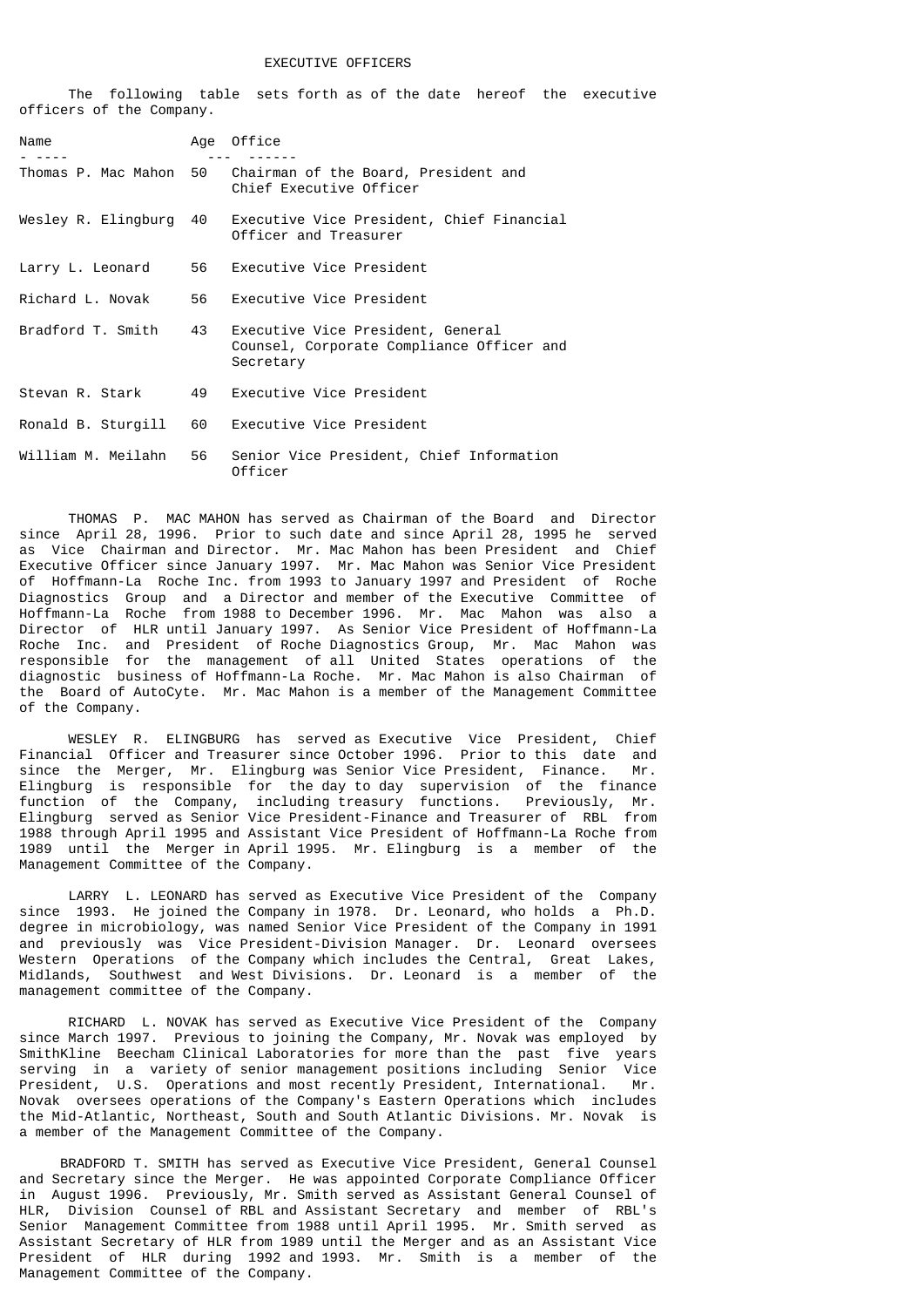STEVAN R. STARK was appointed Executive Vice President in October 1996 and was Senior Vice President, New York Division, Cranford Region and Alliance/Hospital Division since the Merger in April 1995. Mr. Stark oversees the Company's sales operations including business alliances, managed care and new business development. Previously, Mr. Stark was a Vice President and Division Manager from 1991 to 1995 and a Division Manager from 1986 to 1991. He joined the Company in 1983. Mr. Stark is a member of the Management Committee of the Company.

 RONALD B. STURGILL has served as Executive Vice President since October 1996. Mr. Sturgill oversees operations of the Company's South Atlantic Division and certain corporate functions. Prior to that date and since the Merger, Mr. Sturgill served as Senior Vice President, South Atlantic Division. Mr. Sturgill served as Senior Vice President, Administration of RBL from 1987 until the Merger where his duties included the supervision of Information Systems, Human Resources, Sales Support and Training. Mr. Sturgill is a member of the Management Committee of the Company.

 WILLIAM M. MEILAHN has served as Senior Vice President and Chief Information Officer since December 1995. Previously, Mr. Meilahn was Executive Vice President, MIS and a director of Eduserv Technologies, Inc. from 1993 through 1996, and was a Vice President in various capacities for Automatic Data Processing, Inc. from 1983 through 1993. Mr. Meilahn is a member of the management committee of the Company.

# EXECUTIVE COMPENSATION AND BENEFIT PLANS

### EXECUTIVE COMPENSATION

 The compensation paid by the Company during the year ended December 31, 1996 to certain executive officers is set forth below. The executive officers named are the chief executive officer during the year, the four other most highly compensated executive officers serving at year end, and two officers who would have been included in the table had they not resigned before year end.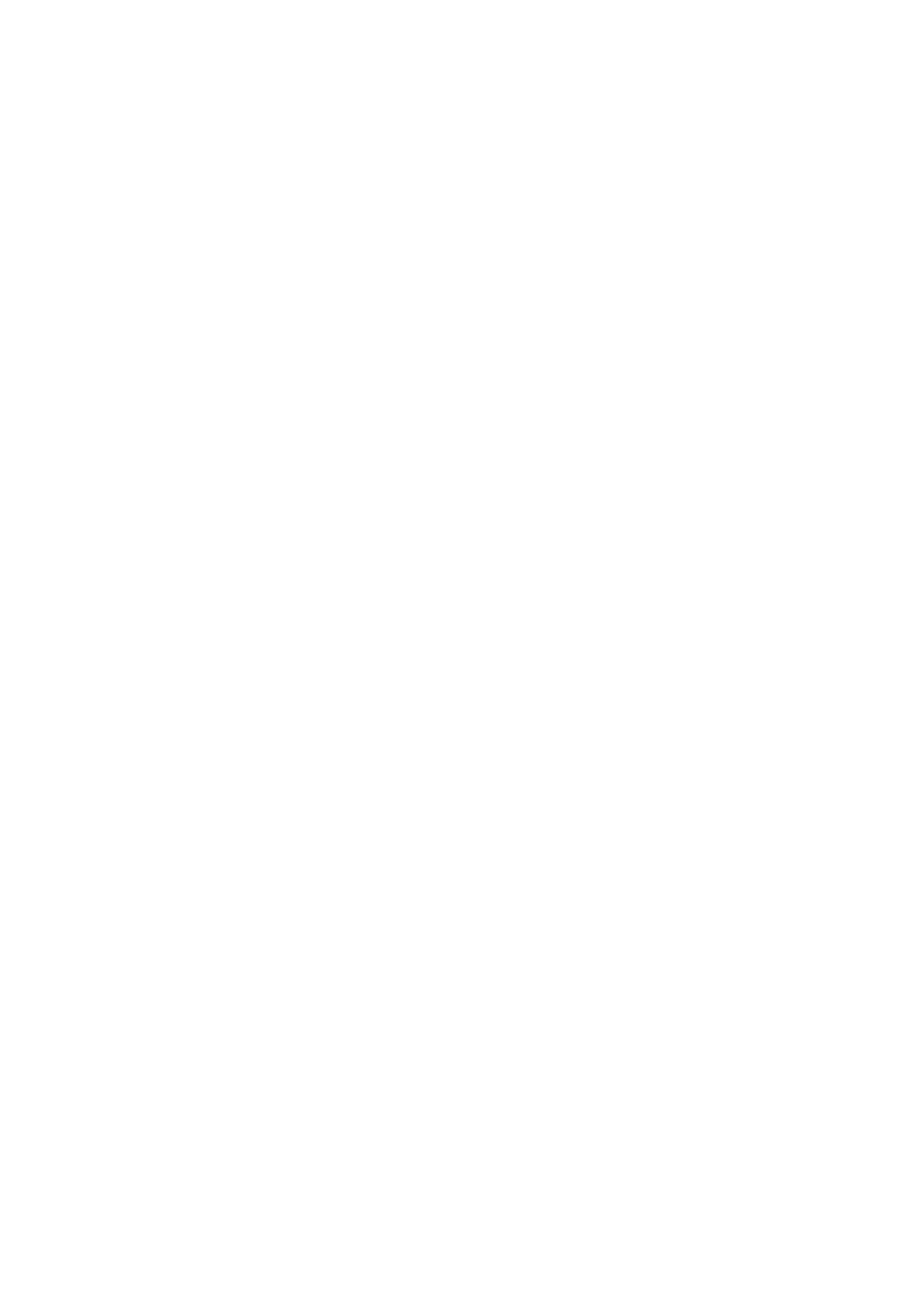|                                                                                                                       |                      | Summary Compensation Table    |                               |                                                    |                                             |
|-----------------------------------------------------------------------------------------------------------------------|----------------------|-------------------------------|-------------------------------|----------------------------------------------------|---------------------------------------------|
|                                                                                                                       |                      | Annual Compensation           |                               | Long-Term<br>Compensa-<br>tion<br>Awards           |                                             |
| Name and Principal Position                                                                                           | Year                 | $Salary(1)$ Bonus(2)<br>(5)   | (3)                           | Securities<br>Underlying <br>Options/  <br>SARS(H) | All<br>Other<br>Compen-<br>sation(3)<br>(3) |
| James B. Powell, M.D.<br>Former President and Chief<br>Executive Officer $(4)$                                        | 1995<br>1994         | 1996 \$525,000 \$<br>350,000  | 367,500                       | 100,000                                            | 13,050<br>\$                                |
| Wesley R. Elingburg<br>Executive Vice President,<br>Chief Financial Officer<br>and Treasurer(5)                       | 1996<br>1995<br>1994 | 187,500<br>110, 212           | 50,000                        | 30,000                                             | 5,928                                       |
| Larry L. Leonard, Ph.D.<br>Executive Vice President                                                                   | 1996<br>1995<br>1994 | 331,250<br>325,000<br>325,000 | 162,500<br>162,500<br>246,250 | 30,000<br>115,000                                  | 13,050<br>651,958<br>11,700                 |
| Bradford T. Smith<br>Executive Vice President<br>General Counsel, Corporate<br>Compliance Officer and<br>Sercetary(5) | 1996<br>1995<br>1994 | 210, 227<br>116,667           | 61,250                        | 30,000                                             | 6,098                                       |
| Stevan R. Stark<br>Executive Vice President(6)                                                                        | 1996<br>1995<br>1994 | 190,865                       |                               |                                                    | 13,711                                      |
| Haywood D. Cochrane, Jr.<br>Former Executive Vice<br>President, Chief Financial<br>Officer and Treasurer(7)           | 1996<br>1995<br>1994 | 426,283<br>500,000<br>263,014 | 150,000<br>225,000            | 50,000<br>331,250                                  | 4,500<br>2,531,658<br>870                   |
| David C. Weavil<br>Former Executive Vice<br>President and Chief<br>Operating Officer $(5)(8)$                         | 1996<br>1995<br>1994 | 377,841<br>221,667            | 113,750                       | 50,000                                             | 513,783                                     |

- --------------------------------

(1) Includes salary paid or accrued for each indicated year.

- (2) Includes bonus accrued or paid for each indicated year and other payments, excluding severance, made pursuant to employment agreements. (3) Reflects the following: (i) payment of cash and the fair value of shares of Common Stock of the Company issued for NHL employee stock options canceled in connection with the Merger at the election of each individual in 1995 of \$2,494,627 for Mr. Cochrane and \$640,258 for Dr. Leonard;(ii) life insurance premiums of \$8,550 in 1996 for Dr. Powell, \$1,428 in 1996 for Mr. Elingburg, \$8,550 in 1996, \$7,200 in 1995 and 1994 for Dr. Leonard, \$1,598 in 1996 for Mr. Smith, \$2,436 in 1996 for Mr. Stark, and \$3,306 in 1996 for Mr. Weavil; (iii) 401(a) and (k) contributions in 1996 of \$4,500 for each individual named in the table, contributions of \$4,500 in 1995 and 1994 for Dr. Leonard and \$4,500 in 1995 for Mr. Cochrane; (iv) relocation expenses in 1996 for Mr. Stark of \$11,275.
- (4) Dr. Powell was appointed President and Chief Executive Officer effective with the Merger on April 28, 1995. Dr. Powell's salary information from the date of the Merger is included herein. Dr. Powell resigned his position as President and Chief Executive Officer effective as of January 6, 1997.
- (5) Messrs. Smith, Elingburg and Weavil began employment with the Company effective with the Merger on April 28, 1995. The salary information for these individuals from the date of Merger is included herein.
- (6) Mr. Stark was appointed an executive officer of the Company in October 1996.
- (7) Mr. Cochrane's employment with the Company commenced on June 23, 1994 in connection with the acquisition of Allied. Mr. Cochrane resigned effective October 18, 1996.
- (8) Mr. Weavil resigned his position as Executive Vice President and Chief Operating Officer on December 4, 1996. Mr. Weavil was paid \$505,977 in connection with severance and termination benefits. This amount is included under the caption "All Other Compensation."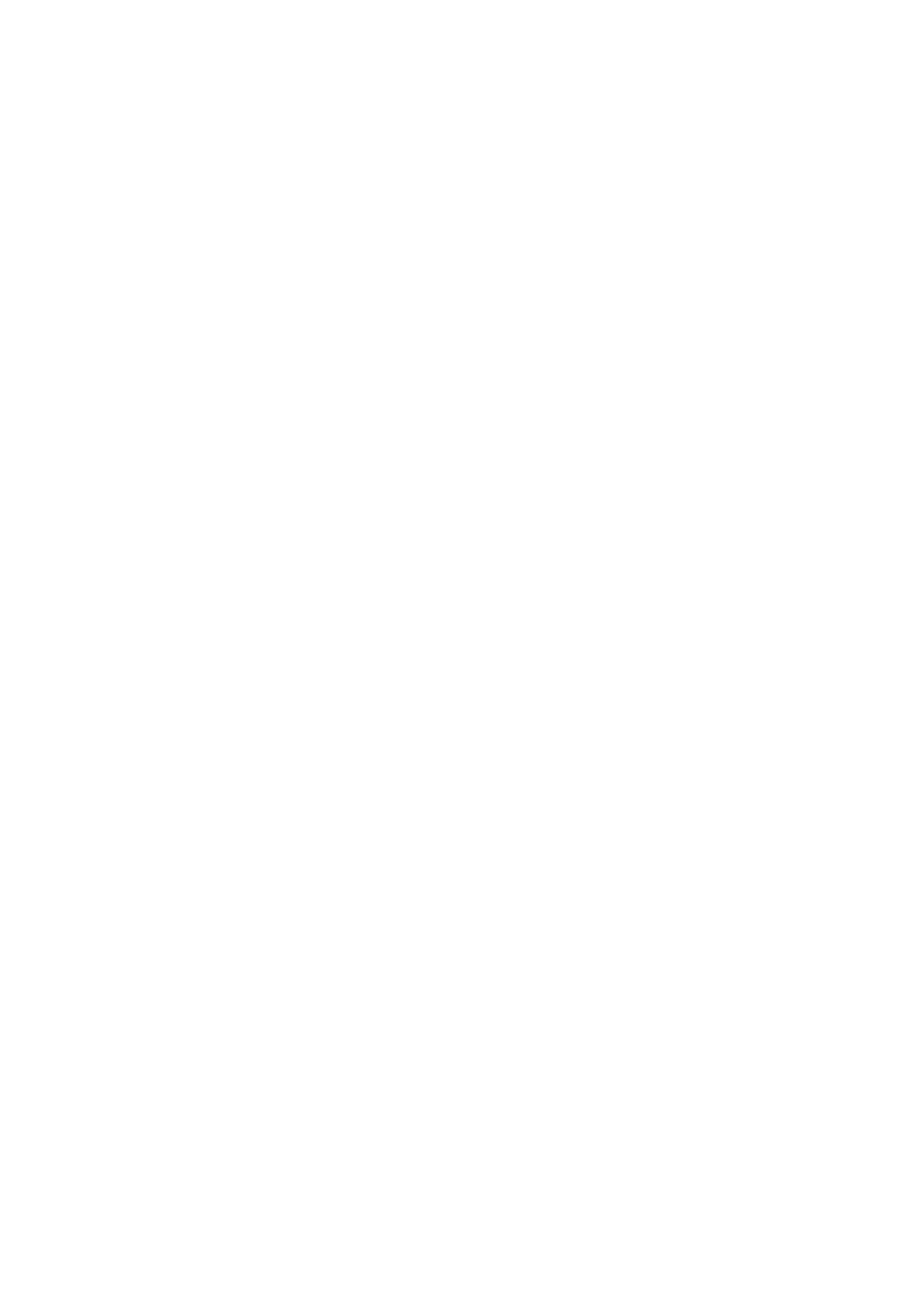During 1996, there were no stock option grants to executive officers named in the Summary Compensation Table.

 The following chart shows, for 1996, the number of stock options exercised and the 1996 year-end value of the options held by the executive officers named in the Summary Compensation Table:

# Aggregated Option/SAR Exercises in 1996 and Year-End 1996 Option/SAR Values

|                            |        |          | Number of<br>Securities<br>Underlying<br>Unexercised<br>Options/SARs<br>at Year-End                        | Value of<br>Unexercised<br>In-the-Money<br>Options/SARs<br>at Year-<br>End $($ \$ $)(1)$ |  |
|----------------------------|--------|----------|------------------------------------------------------------------------------------------------------------|------------------------------------------------------------------------------------------|--|
| Name                       | Shares |          | Acquired on Value Exercisable/ Exercisable/<br>Exercise $(\#)$ Realized $(\$)$ Unexercisable Unexercisable |                                                                                          |  |
|                            |        |          |                                                                                                            |                                                                                          |  |
| James B. Powell, M.D.      | 0      | \$0      | 66,667<br>33, 333                                                                                          | \$0<br>0                                                                                 |  |
| Wesley R. Elingburg        | 0      | $\Theta$ | 20,000<br>10,000                                                                                           | 0<br>0                                                                                   |  |
| Larry L. Leonard, Ph.D.    | 0      | 0        | 34,130<br>10,000                                                                                           | 0<br>0                                                                                   |  |
| Bradford T. Smith          | 0      | 0        | 20,000<br>10,000                                                                                           | 0<br>0                                                                                   |  |
| Stevan R. Stark            | 0      | 0        | 25,268<br>8,333                                                                                            | 0<br>0                                                                                   |  |
| Haywood D. Cochrane, Jr. 0 |        | 0        | 0<br>0                                                                                                     | 0<br>0                                                                                   |  |
| David C. Weavil            | 0      | 0        | 0<br>0                                                                                                     | 0<br>0                                                                                   |  |

- -----------------------------

(1) Calculated using actual December 31, 1996 closing price per common share on the NYSE Composite Tape of \$2.875

# Retirement Benefits and Savings Plan

 The following table sets forth the estimated annual retirement benefits payable at age 65 to persons retiring with the indicated average direct compensation and years of credited service, on a straight life annuity basis after Social Security offset, under the Company's Employees' Retirement Plan, as supplemented by the Company's Pension Equalization Plan.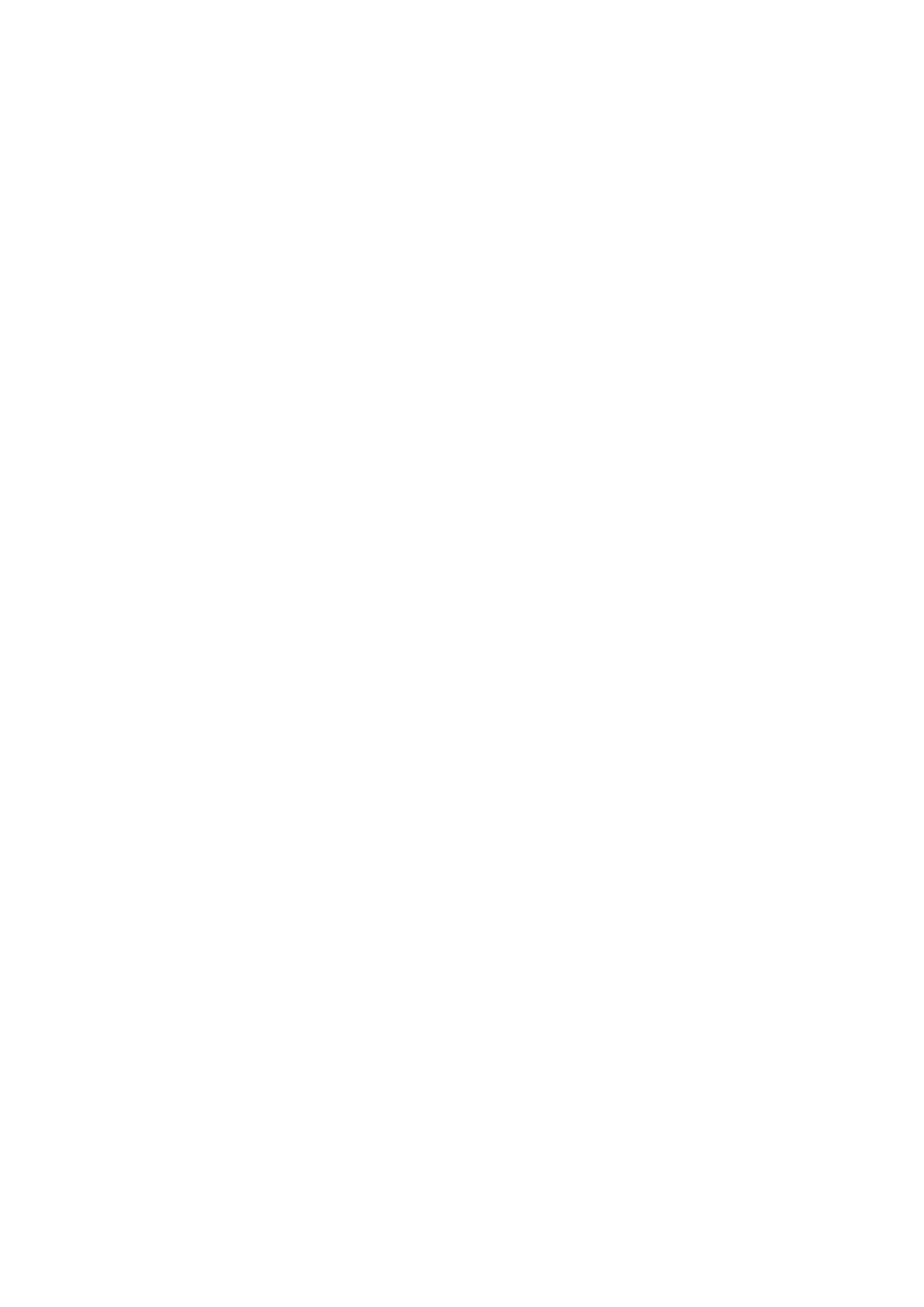Pension Plan Table James B. Powell, M.D., Wesley R. Elingburg, Bradford T. Smith -------------------------------------------------------------

 Five-year average

| Compensation(1) 10 Years(2) 15 Years(2) 20 Years(2) 25 Years(2) 30 Years(2) |         |          |          |          |          |
|-----------------------------------------------------------------------------|---------|----------|----------|----------|----------|
|                                                                             |         |          |          |          |          |
| \$50,000                                                                    | \$7,283 | \$10,811 | \$14,338 | \$17,866 | \$17,866 |
| 100,000                                                                     | 17,233  | 25,735   | 34,238   | 42,740   | 42,740   |
| 150,000                                                                     | 27,233  | 40,735   | 54,238   | 67,740   | 67,740   |
| 200,000                                                                     | 37,233  | 55,735   | 74,238   | 92,740   | 92,740   |
| 250,000                                                                     | 47,233  | 70,735   | 94,238   | 117,740  | 117,740  |
| 300,000                                                                     | 57,233  | 85,735   | 114,238  | 142,740  | 142,740  |
|                                                                             |         |          |          |          |          |

# Pension Plan Table Larry L. Leonard, Ph.D., Stevan R. Stark

----------------------------------------

 Five-year average

| Compensation(1) 10 Years(2) 15 Years(2) 20 Years(2) 25 Years(2) 30 Years(2) |         |          |          |          |          |
|-----------------------------------------------------------------------------|---------|----------|----------|----------|----------|
|                                                                             |         |          |          |          |          |
| \$50,000                                                                    | \$6,710 | \$10,065 | \$13,419 | \$16,774 | \$20,129 |
| 100,000                                                                     | 16,024  | 24,036   | 32,049   | 40,061   | 48,073   |
| 150,000                                                                     | 25,384  | 38,076   | 50,769   | 63,461   | 76,153   |
| 200,000                                                                     | 34,744  | 52,116   | 69,489   | 86,861   | 104,233  |
| 250,000                                                                     | 44,104  | 66,156   | 88,209   | 110,261  | 132,313  |
| 300,000                                                                     | 53,464  | 80,196   | 106,929  | 133,661  | 160,393  |

- (1) Highest consecutive five-year average base compensation during final ten years. Compensation considered for this five year average is reflected in the Summary Compensation Table under the heading "salary." Under the Equalization Plan, a maximum of \$300,000 final average compensation is considered for benefit calculation. No bonuses are considered.
- (2) Under the plans, the normal form of benefit for an unmarried participant is a life annuity with a guaranteed minimum payment of ten years. Payments in other optional forms, including the 50% joint and survivor normal form for married participants, are actuarially equivalent to the normal form for an unmarried participant. The above tables are determined with regard to a life only form of payment; thus, payment using a ten year guarantee would produce a lower annual benefit.

 The Retirement Plan, which is intended to qualify under Section 401 of the Internal Revenue Code of 1986, as amended (the "Code"), is a defined benefit pension plan designed to provide an employee having 30 years of credited service with an annuity equal to 52% of final average compensation less 50% of estimated individual Social Security benefits. Credited service is defined generally as all periods of employment with the Company, a participating subsidiary or with Revlon prior to 1992, or RBL after attainment of age 21 and completion of one year of service. Final average compensation is defined as average annual base salary during the five consecutive calendar years in which base salary was highest out of the last ten years prior to normal retirement age or earlier termination. The Employment Retirement Income Security Act of 1974, as amended, places certain maximum limitations upon the annual benefit payable under all qualified plans of an employer to any one individual. Such limitation for defined benefit pension plans was \$120,000 for 1995 (except to the extent a larger benefit had accrued as of December 31, 1982) and 1996, and will be subject to cost of living adjustments for future years. In addition, the Tax Reform Act of 1986 limits the amount of compensation that can be considered in determining the level of benefits under qualified plans. The applicable limit for 1995 and 1996 will remain at \$150,000. The Company believes that, with respect to certain employees, annual retirement benefits computed in accordance with the Retirement Plan's benefit formula may be greater than such qualified plan limitation. The Company's non-qualified, unfunded, Equalization and Supplemental Plans are designed to provide for the payment of the difference, if any, between the amount of such maximum limitation and the annual benefit that would be payable under the Retirement Plans but for such limitation.

 As of December 31, 1996, credited years of service under the retirement plans for the following individuals are for Dr. Powell-26.6 years, Mr. Elingburg-15.4 years, Mr. Leonard-25.8 years, Mr. Smith-13.9 years and Mr. Stark-12 years.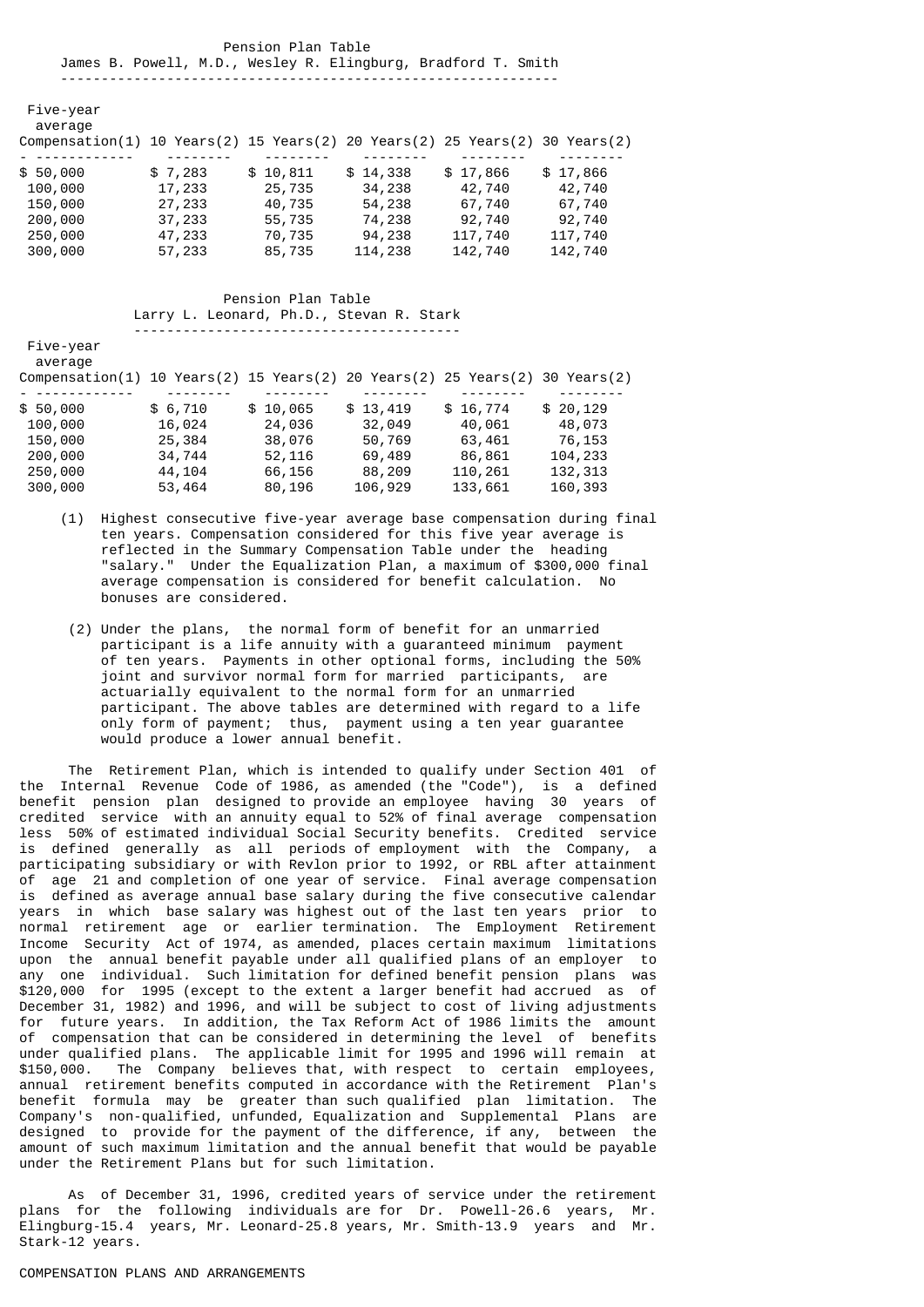On April 17, 1996, the Board of Directors approved the Master Executive Severance Plan (the "Severance Plan") which provides severance to certain key employees. The Severance Plan provides for severance payments of two times annual salary and targeted bonus then in effect for the President and Chief Executive Officer and the Executive Vice Presidents of The Company and severance payments of one times annual salary and targeted bonus then in effect for Senior Vice Presidents upon the occurrence of a qualifying termination. Qualifying termination is generally defined as involuntary termination without cause or voluntary termination with Good Reason, as defined. Good reason ("Good Reason") is defined as a reduction in base salary or targeted bonus as a percentage of salary, relocation to an office location more than seventy-five (75) miles from the employee's current office without consent of the employee or a material reduction in job responsibilities or transfer to another job without the consent of the employee. Good Reason shall not include a reduction in base salary or targeted bonus where such reduction is pursuant to a Company-wide reduction of base salaries and/or targeted bonuses. In addition, the Severance Plan may not be amended or terminated within thirty-six (36) months of a change in control, as defined. A copy of the Severance Plan was included as an exhibit to the current report on Form 8-K of the Company filed with the Commission on October 24, 1996.

## EMPLOYEE BENEFITS COMMITTEE INTERLOCKS AND INSIDER PARTICIPATION

 The members of the Employee Benefits Committee are Mr. Belingard, Ms. Lane, and Dr. Skinner. Prior to November 1996, Ms. Linda Gosden Robinson was a member of the Employee Benefits Committee. No member of the Employee Benefits Committee was or is an officer or employee of the Company.

 CERTAIN DIRECTOR RELATIONSHIPS. Robinson Lerer & Montgomery, the corporate communications firm of which a former Director, Ms. Linda Gosden Robinson is President and Chief Executive Officer, performs corporate communications services for the Company. The amount paid to Robinson Lerer & Montgomery for services to the Company in 1996 was \$57,993.

# EMPLOYEE BENEFITS COMMITTEE REPORT ON EXECUTIVE COMPENSATION

 The Employee Benefits Committee of the Board of Directors (for the purposes of this section, the "Committee") makes recommendations to the Board of Directors regarding compensation and benefit policies and practices and incentive arrangements for executive officers and key managerial employees of the Company. The Committee also considers and grants awards under the Company's incentive plans, subject to a Special Majority Vote of the Board as described above under "Item 1: Election of Directors."

 The Committee is comprised of a majority of Independent Directors. During 1996, the Committee met three times to review and evaluate executive compensation and benefit programs, including information provided to the Company by independent compensation and benefit consultants.

 EXECUTIVE OFFICER COMPENSATION POLICIES. The Committee's executive compensation policies are designed to (a) attract and retain the best individuals critical to the success of the Company, b) motivate and reward such individuals based on corporate business unit and individual performance, and (c) align executives' and stockholders' interests through equity-based incentives.

 Compensation for executives is based on the following principles: variable compensation should comprise a significant part of an executive's compensation, with the percentage at-risk increasing at increased levels of responsibility; employee stock ownership aligns the interest of employees and stockholders; compensation must be competitive with that offered by companies that compete with the Company for executive talent; and differences in executive compensation within the Company should reflect differing levels of responsibility and/or performance.

 In addition, the Committee adopted policies in 1995 relating to the integration of the compensation programs of the two companies in the Merger, which it continues to implement. The Committee determined that salaries would not be reduced as a result of the Merger. The Committee also decided that rather than renewing existing employment contracts, it would continue RBL's policy of motivating and retaining key employees with awards of incentive compensation and the adoption of a severance program. (See "- Compensation Plans and Arrangements" above for a description of the severance program.) Moreover, consummation of the Merger and achievement of planned Merger synergies were designated as and continue to be important bases for incentive awards.

A key determinant of overall levels of compensation is the pay practices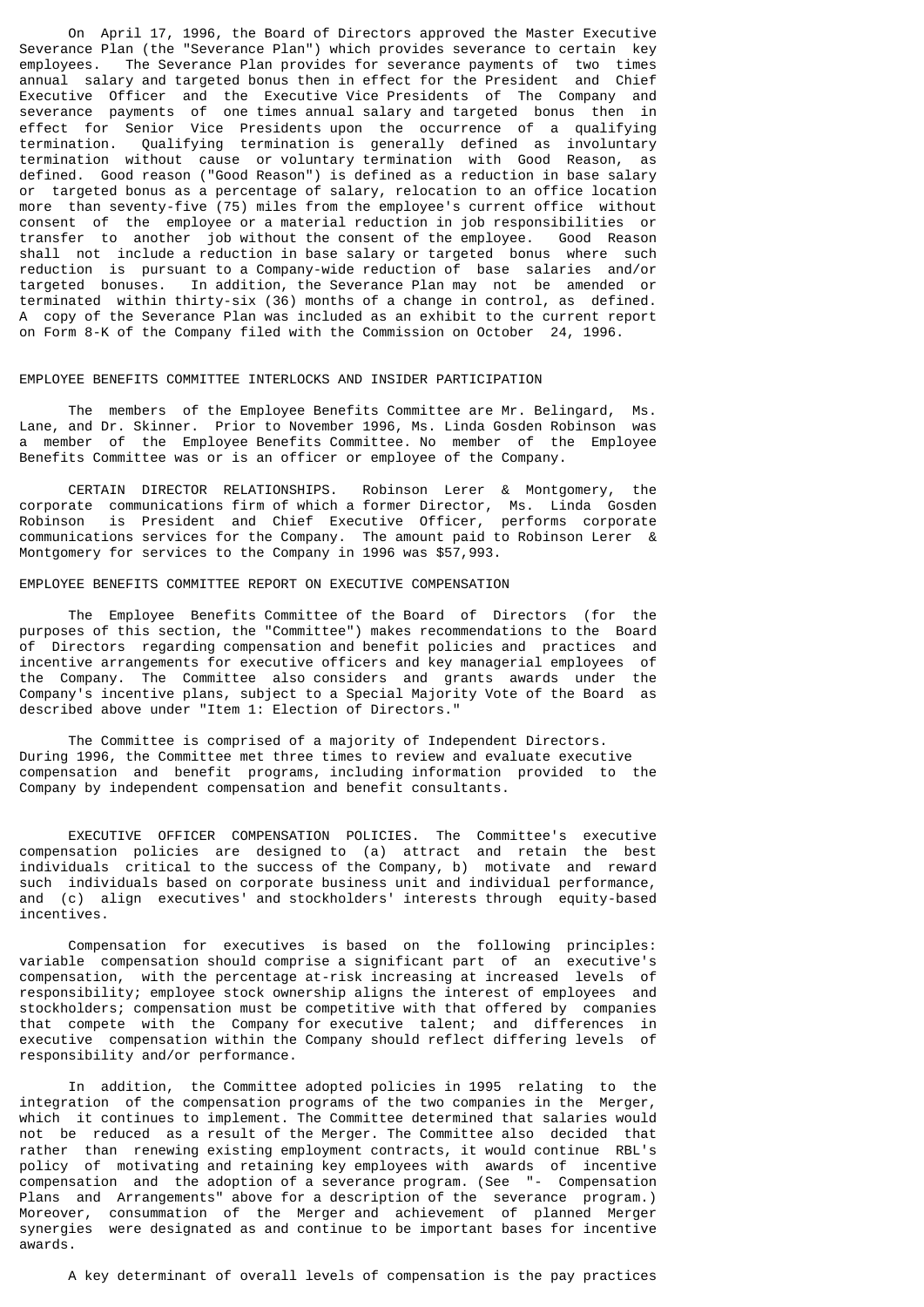of ten public companies in the medical supply and medical service industry with revenue comparable to the Company's (the "peer group"). The peer group was chosen by the Company's independent compensation and benefit consultants and includes some, but not all, of the members of the Peer Group used for stock price comparisons (see "- Common Stock Performance" below).

 There are three components to the Company's executive compensation program: base salary, annual incentive compensation and long-term incentive compensation. The more senior the position, the greater the portion of compensation that varies with performance.

 Base salaries are set by the Committee and are designed to be competitive with the peer group companies described above. Generally, the Committee targets salary levels in the second and third quartile of the peer group, adjusted to reflect the individual's job experience and responsibility. Changes in base salaries are based on the peer group's practices, the Company's performance, the individual's performance and increases in cost of living indexes. The corporate performance measures used in determining adjustments to executive officers' base salaries are the same performance measures used to determine annual and long-term incentive compensation discussed below. Base salaries are reviewed and adjusted annually.

 Under the Company's annual Bonus Incentive Plan, adopted by the stockholders in 1995, annual incentive compensation is paid in the form of a cash bonus and is generally based on the attainment of specified corporate performance measures, which are established by the Committee at the beginning of the year. The measures used are EBITDA, return of capital, return on equity, earnings per share and net income. No benefits were received under the plan for 1996 as the Company did not achieve the corporate performance measures established by the Committee. However, under an existing employment agreement with Dr. Leonard, the Company paid him an annual bonus equal to a fixed percentage of his base salary.

 Long-term incentive compensation is paid in part in the form of stock options granted under the 1994 Stock Option Plan. The Committee believes that grants of stock options align stockholder value and executive officer interests. Stock options are granted in amounts that are directly related to the level of responsibility of the grantees as compared with their peer group counterparts. The number of options granted is established after determining the projected value of such options as derived from the Black-Scholes option pricing model. The size of previous grants and the number of shares held by an executive are not considered in determining annual award levels.

 As provided in the 1994 Stock Option Plan, stock options are granted with an exercise price equal to the fair market value per share on the date of grant. One-third of the options granted vest on the date of grant, with the remainder vesting in annual equal increments through the second anniversary of<br>the date of grant. No stock option awards are made in the absence of No stock option awards are made in the absence of satisfactory performance which is evaluated by the Committee based on the executive's individual contribution to the long-term health and growth of the Company. No options were granted in 1996.

 Long-term incentive compensation will also be paid in cash under the Company's Performance Unit Plan, which was adopted by the stockholders in 1995. The Performance Unit Plan is designed to motivate senior executives to achieve the planned synergies of the Merger over a period from May 1, 1995 to April 30, 1997. No amounts are payable under the plan until the end of the performance period.

 CHIEF EXECUTIVE OFFICER COMPENSATION. James B. Powell, M.D. served as President and Chief Executive Officer for all of the year ended December 31,<br>1996. He was paid \$525.000 in base salary. Dr. Powell's base salary, annual He was paid \$525,000 in base salary. Dr. Powell's base salary, annual incentive compensation and long-term incentive compensation were determined in the same manner as described above for other executive officers. As such, Dr. Powell did not receive annual incentive compensation or long-term incentive compensation in 1996. Dr. Powell's total compensation was in the [ ] quartile of the total compensation of the peer group CEOs.

 LIMIT ON DEDUCTIBILITY OF COMPENSATION. The Omnibus Budget Reconciliation Act of 1993 ("OBRA") limits the deductibility of compensation paid to the chief executive officer and each of the four highest paid employees of public companies to \$1 million for fiscal years beginning on or after January 1, 1994. Certain types of compensation arrangements entered into prior to February 17, 1993 are excluded from the limitation. The Company's general policy is to preserve the tax deductibility of compensation paid to its executive officers. OBRA recognizes stock option plans as performance-based if such plans meet certain requirements. The Company's 1994 Option Plan is structured to meet the requirements of OBRA. In future years, the Committee will consider taking such steps as it deems necessary to qualify compensation so as to not be subject to the limit on deductibility.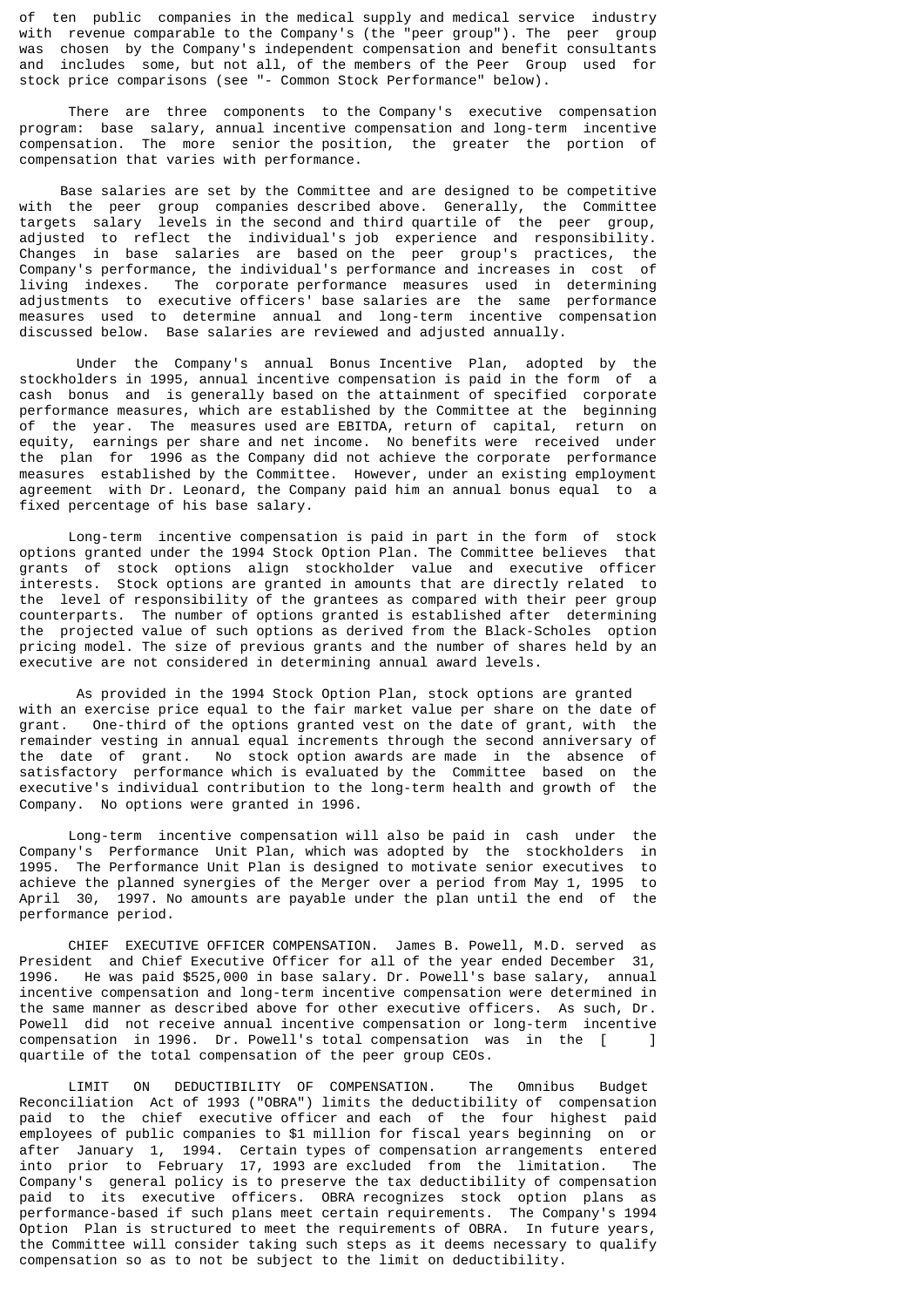# THE EMPLOYEE BENEFITS COMMITTEE

 Jean-Luc Belingard Wendy E. Lane David B. Skinner, M.D.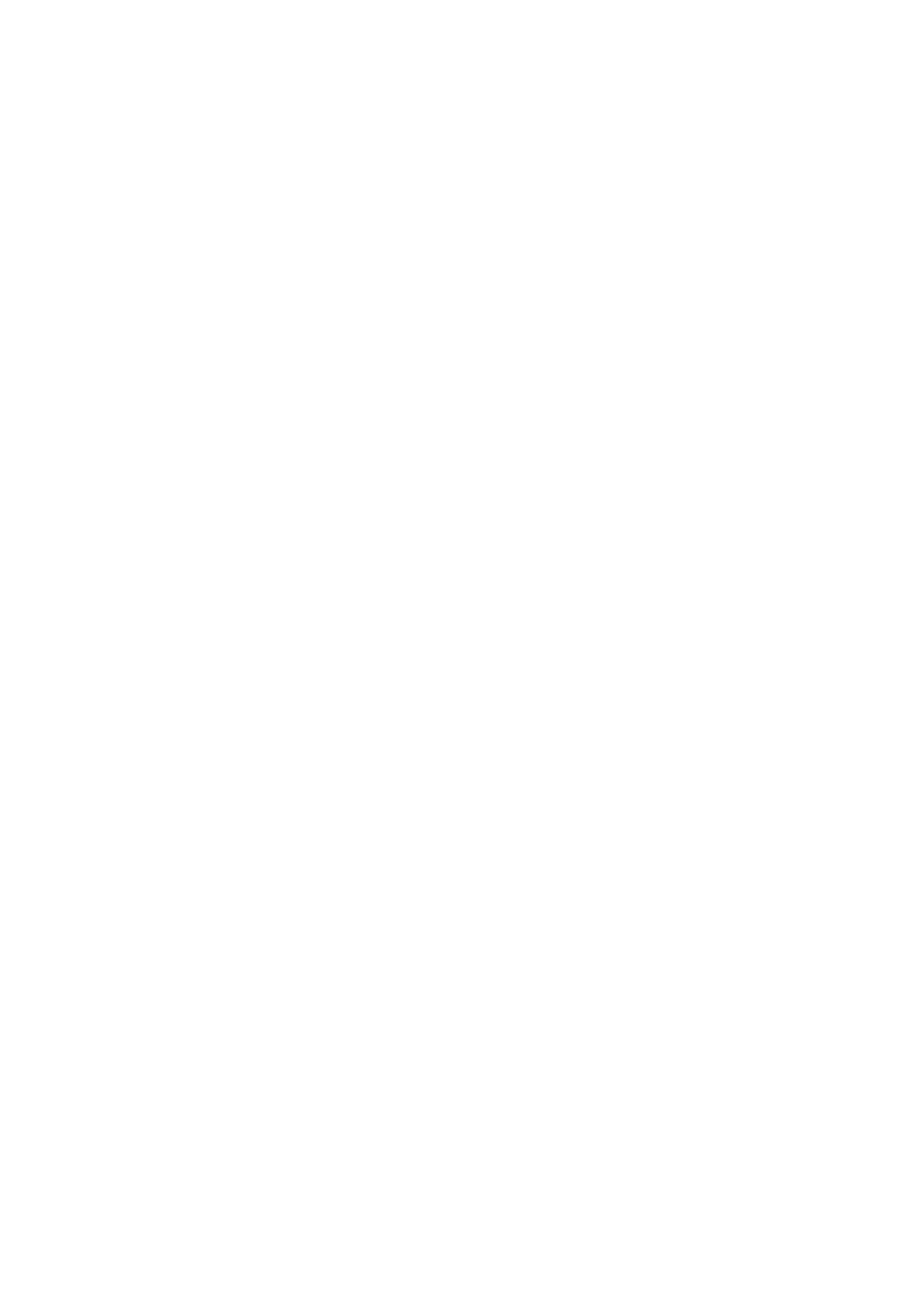# COMMON STOCK PERFORMANCE

The Commission requires a five-year comparison of stock performance for<br>Company with stock performance of appropriate similar companies. The the Company with stock performance of appropriate similar companies. Common Stock is traded on the New York Stock Exchange, Inc. (the "NYSE"). Set forth below is a line graph comparing the yearly percentage change in the cumulative total stockholder return on the Common Stock and the cumulative total return on the Standard & Poor's Composite-500 Stock Index and the weighted average cumulative total return (based on stock market capitalization) on the stock of each of the members of a peer group of companies. The Peer Group includes seven publicly traded medical service and medical supply companies with sales ranging from approximately \$1.1 billion to \$3.9 billion. Direct competitors of the Company are either substantially smaller than the Company or are subsidiaries of much larger diversified corporations and are therefore not believed to be appropriate peer companies. The Peer Group includes: Allergen, Inc., C.R. Bard Inc., Magellan Health Services Inc., Fisher Scientific International Inc., Thermo Electron Corporation, Bausch & Lomb Inc., and FHP International Corporation.

| Company   | 100 | 62 51 47 33                   |  | 10  |
|-----------|-----|-------------------------------|--|-----|
| S&P 500   | 100 | 107 118 120 165               |  | 203 |
| PeerGroup | 100 | 108 112 106 140 153           |  |     |
|           |     | 1991 1992 1993 1994 1995 1996 |  |     |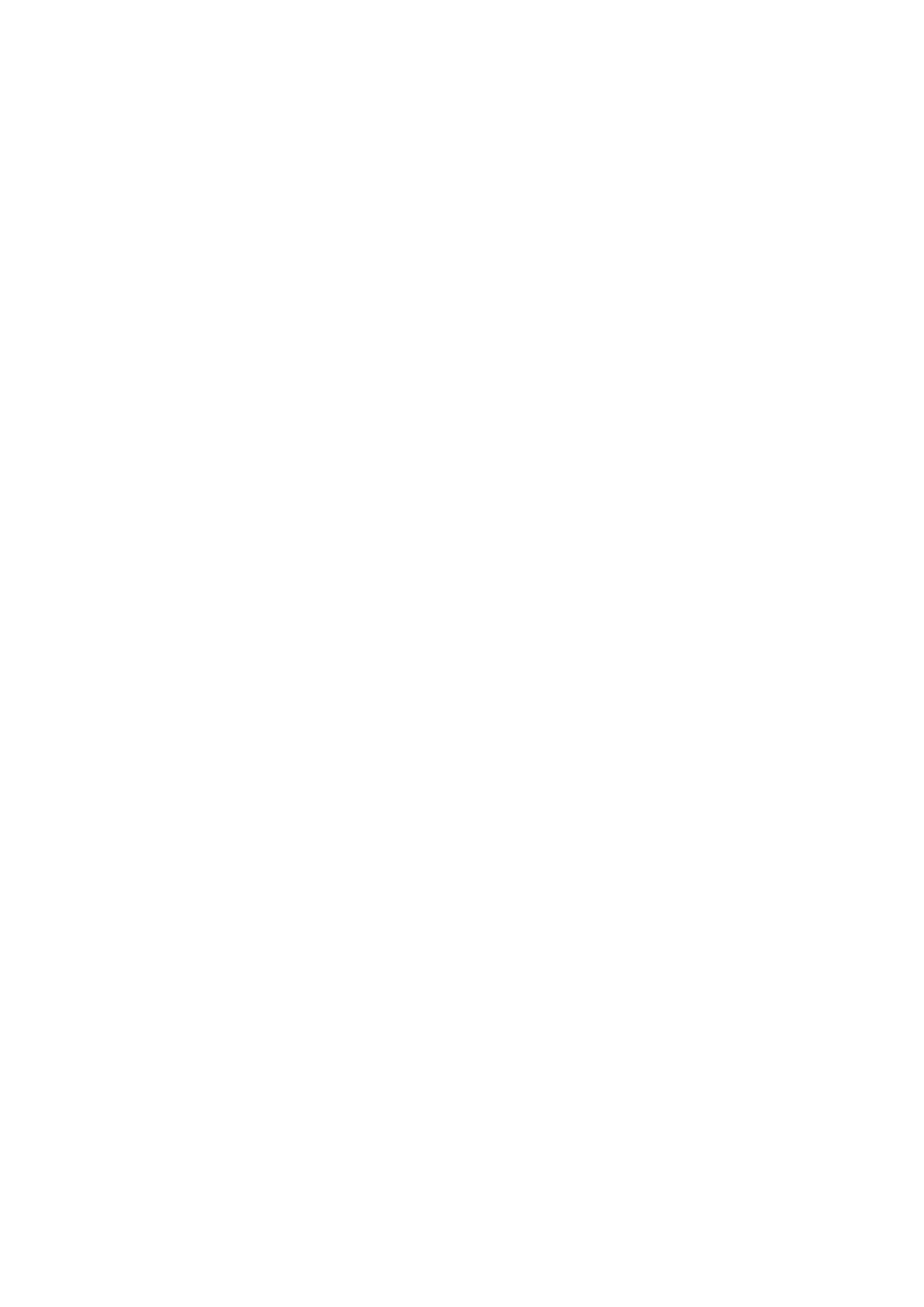# SECURITY OWNERSHIP OF CERTAIN BENEFICIAL HOLDERS AND MANAGEMENT

 The following table sets forth as of April 15, 1997, the total number of shares of Common Stock beneficially owned, and the percent so owned, by (i) each director of the Company who is a beneficial owner of any shares of common stock, (ii) each person known to the Company to be the beneficial owner of more than 5% of the outstanding Common Stock, (iii) the officers named in the summary compensation table set forth above and (iv) all current directors and executive officers as a group. The number of shares owned are those "beneficially owned," as determined under the rules of the Commission, and such information is not necessarily indicative of beneficial ownership for any other purpose. Under such rules, beneficial ownership includes any shares as to which a person has sole or shared voting power or investment power and any shares of Common Stock which the person has the right to acquire within 60 days through the exercise of any option, warrant or right, through conversion of any security, or pursuant to the automatic termination of power of attorney or revocation of trust, discretionary account or similar arrangement.

| Beneficial Owner                                                        | Amount and Nature      |         | of Beneficial Percent of<br>Ownership Class |
|-------------------------------------------------------------------------|------------------------|---------|---------------------------------------------|
|                                                                         |                        |         |                                             |
|                                                                         |                        |         |                                             |
| Roche Holdings, Inc.<br>15 East North Street<br>Dover, DE 19901         | 61, 329, 256 (1) 49.9% |         |                                             |
| Ronald O. Perelman<br>35 East 62nd Street<br>New York, NY 10021         | 14,527,244 (2)         |         | 11.8%                                       |
| Thomas P. Mac Mahon                                                     | 170,663(3)             |         | $\star$                                     |
| James B. Powell, M.D.                                                   |                        |         | $\star$                                     |
| Jean-Luc Belingard                                                      | 3,996                  |         | $\star$                                     |
| Wendy E. Lane                                                           | 946                    |         | $\star$                                     |
| Robert E. Mittelstaedt, Jr.                                             | 946                    |         | $\star$                                     |
| David B. Skinner, M.D.                                                  | 3,996                  |         | $\star$                                     |
| Andrew G. Wallace, M.D.                                                 | 3,996                  |         | $\star$                                     |
| Larry L Leonard, Ph.D.                                                  | 51,779 (3)             |         | $\star$                                     |
| Bradford T. Smith                                                       | 30,000(3)              |         | $\star$                                     |
| Stevan R. Stark                                                         | 33,601(3)              |         | $\star$                                     |
| Wesley R. Elingburg                                                     | 30,000(3)              |         | $\star$                                     |
| Haywood D. Cochrane, Jr.                                                | 107,735 (3)            |         | $\star$                                     |
| David C. Weavil                                                         |                        | $- (3)$ | $\star$                                     |
| All current directors and executive<br>officers as a group (14 persons) | 354,923(3)             |         | $\star$                                     |

- ----------------------------------

#### \* Less than 1%

- (1) As reported on the Schedule 13D filed with the Commission on May 8, 1995, on behalf of Roche Holdings, Inc., 61,329,256 of such shares are held by Roche Holdings Inc. (49,008,530 shares of which were previously held by HLR). Roche Holdings Inc. is an indirect wholly owned subsidiary of Roche Holding. Dr. h.c. Paul Sacher, an individual and citizen of Switzerland has, pursuant to an agreement, the power to vote a majority of the voting shares of Roche Holding.
- (2) As reported in the Schedule 13G/A filed with the Commission on February 13, 1997, on behalf of Mafco Holdings Inc. ("Mafco"), all shares are owned by National Health Care Group, Inc. ("NHCG"), an indirect wholly owned subsidiary of Mafco. All of the capital stock of Mafco is owned by Mr. Ronald O. Perelman.
- (3) Beneficial ownership by officers of the Company includes shares of Common Stock which such officers have the right to acquire upon the exercise of options which either are vested or which may vest within 60 days. The number of shares of Common Stock included in the table as beneficially owned which are subject to such options is as follows: Mr. Mac Mahon - 166,667; Dr. Leonard - 44,130; Mr. Smith - 30,000, Mr. Stark - 33,601, Mr. Elingburg - 30,000; all directors and executive officers as a group (not including Dr. Powell and Messrs. Cochrane and Weavil who are no longer employed by the Company) - 329,398.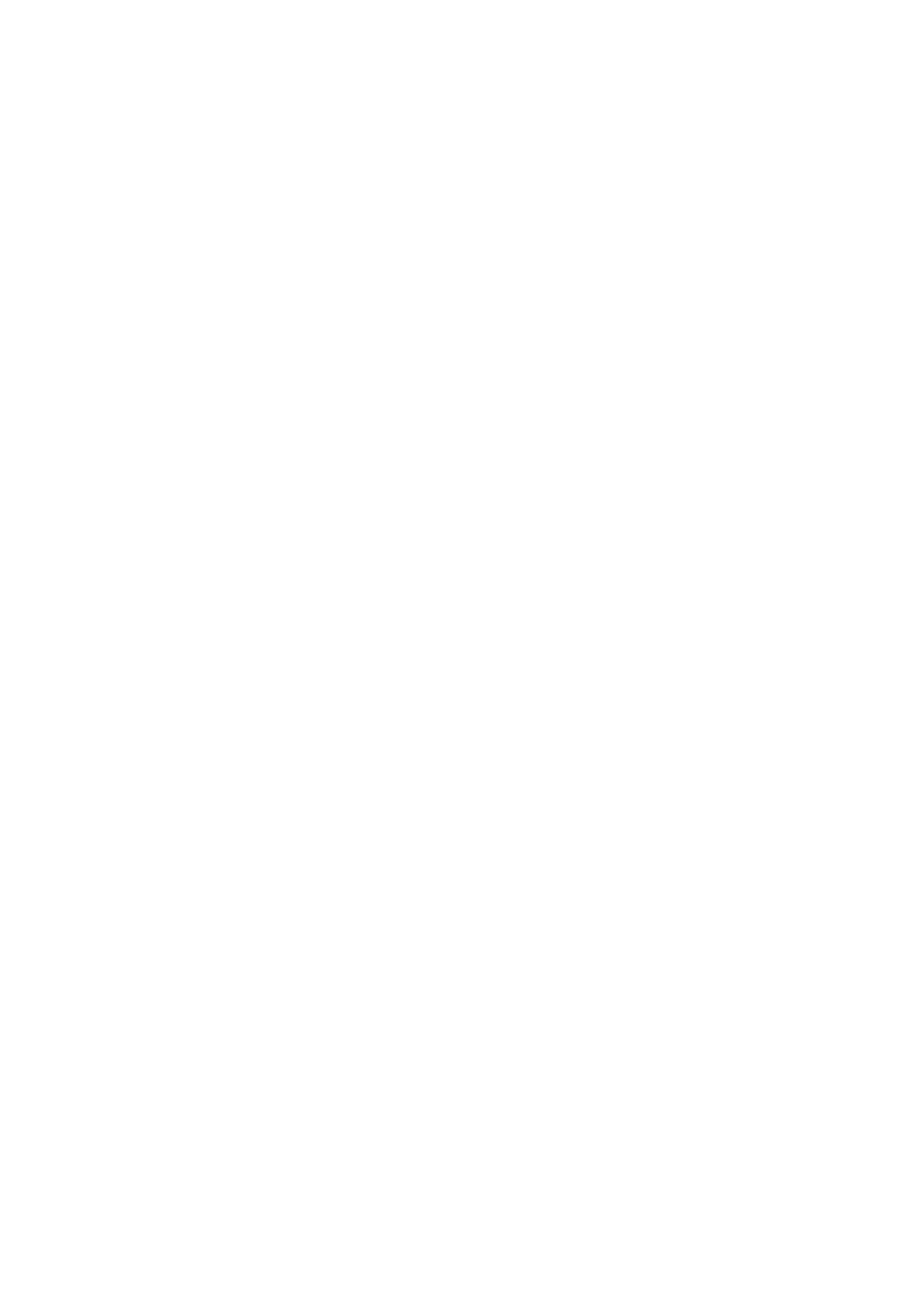# ITEM 2: PROPOSAL TO AMEND THE COMPANY'S CERTIFICATE OF INCORPORATION

 General. The stockholders of the Company are being asked to approve an amendment to Article Fourth of the Certificate of Incorporation of the Company to increase the authorized share capital of the Company from 230,000,000<br>shares to [ ] shares, of which [ ] shares will be shares of common stock, shares to [ ] shares, of which [ ] shares will be shares of common stock, par value \$0.01 per share and 30,000,000 shares will be shares of preferred stock, par value \$0.10 per share.

 The Board of Directors believes that it would be in the best interests of both the Company and its stockholders to effect the foregoing Share Capital Amendment. This amendment has been adopted by the Board of Directors subject to approval of the Company's stockholders.

 The Company is authorized to issue 220,000,000 shares of Common Stock, \$.01 par value per share, of which 122,935,080 shares were issued and outstanding at the close of business on the Record Date and 10,000,000 shares of preferred stock, par value \$.10 per share, of which [ ] shares were issued and outstanding at the close of business on the Record Date. As proposed and if effected, the Share Capital Amendment would increase the authorized share capital of the Company as set forth above.

 To effect the foregoing amendment, stockholder approval is sought for the Certificate of Amendment to the Certificate of Incorporation of the Company attached as Annex I to this proxy statement. The summary of the terms thereof contained herein is qualified by reference thereto.

 Reasons for the Share Capital Amendment. In February 1997, the Company filed a registration statement with the Securities and Exchange Commission relating to the offering of convertible preferred stock with an aggregate liquidation preference of \$500 million issuable in two series pursuant to transferable subscription rights granted on a pro rata basis to each stockholder of the Company.

 The subscription rights gave the holder thereof the option to purchase one of two series of preferred stock, each of which is convertible at the option of the holder into Common Stock. One series pays cash dividends and is exchangeable at the Company's option for convertible subordinated notes due 2012. The other series pays dividends in kind until 2003 and in cash thereafter and is not exchangeable for notes. The Company currently has insufficient shares of Common Stock authorized to permit conversion of all of the preferred stock issued upon the exercise of rights or as dividends on the pay-in-kind preferred stock and insufficient shares of preferred stock authorized to permit the payment of dividends on the pay-in-kind preferred stock.

 The increase in the portion of authorized shares that would be unissued after the Share Capital Amendment (the "Increased Available Portion of Shares") could be used for any proper corporate purpose approved by the Board of Directors of the Company. The Increased Available Portion of Shares will provide the Company with additional flexibility to issue additional shares in connection with future financings. Additional shares could also be used for employee benefit plans or in connection with acquisitions by the Company.

 Because the Share Capital Amendment will result in the Increased Available Portion of Shares, it may be construed as having an anti-takeover effect, although neither the Board of Directors nor the management of the Company views this proposal in that perspective. However, the Company could use the Increased Available Portion of Shares to frustrate persons seeking to effect a takeover or otherwise gain control of the Company by, for example, privately placing shares with purchasers who might side with the Board of Directors in opposing a hostile takeover bid. Shares of Common Stock could also be issued to a holder that would thereafter have sufficient voting power to assure that any proposal to amend or repeal the By-Laws or certain provisions of the Certificate of Incorporation would not receive the requisite vote. Such uses of the Common Stock could render more difficult, or discourage, an attempt to acquire control of the Company, if such transaction were opposed by the Board of Directors. Further, the Increased Available Portion of Shares not otherwise required to meet the Company's obligations under the preferred stock and notes referred to above could be issued by the Company without further stockholder approval, which could result in further dilution to the holders of Common Stock.

 Approval. Under Delaware corporation law, a majority of the votes cast by the holders of stock entitled to vote represented in person or by proxy at the meeting is required to approve the Share Capital Amendment. If a majority of the votes cast at the meeting is not voted in favor of the Share Capital Amendment, the Company will be unable to fulfill its obligations under the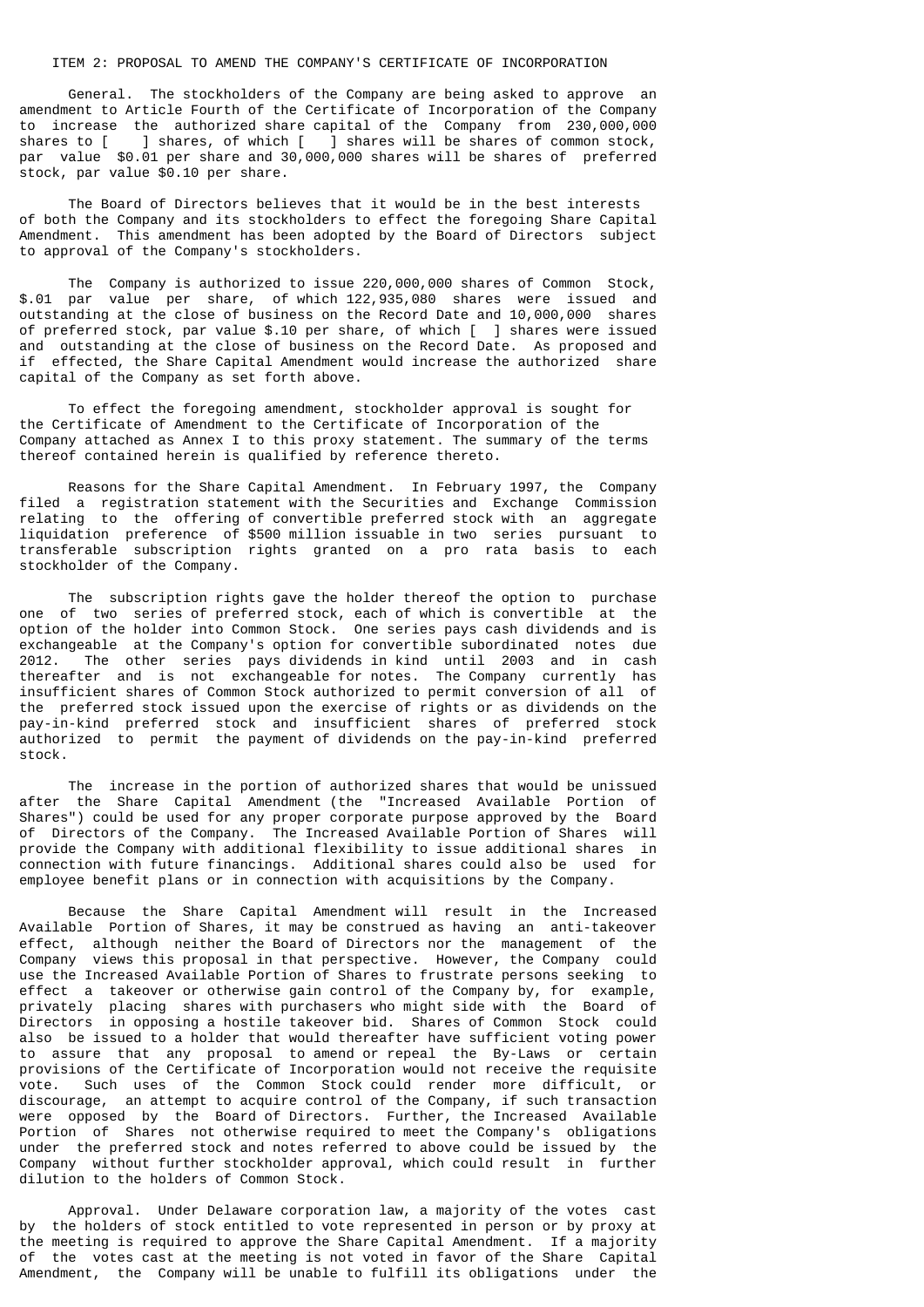terms of the preferred stock and the notes.

 THE BOARD OF DIRECTORS OF THE COMPANY RECOMMENDS THAT STOCKHOLDERS VOTE "FOR" THE ADOPTION OF THE SHARE CAPITAL AMENDMENT.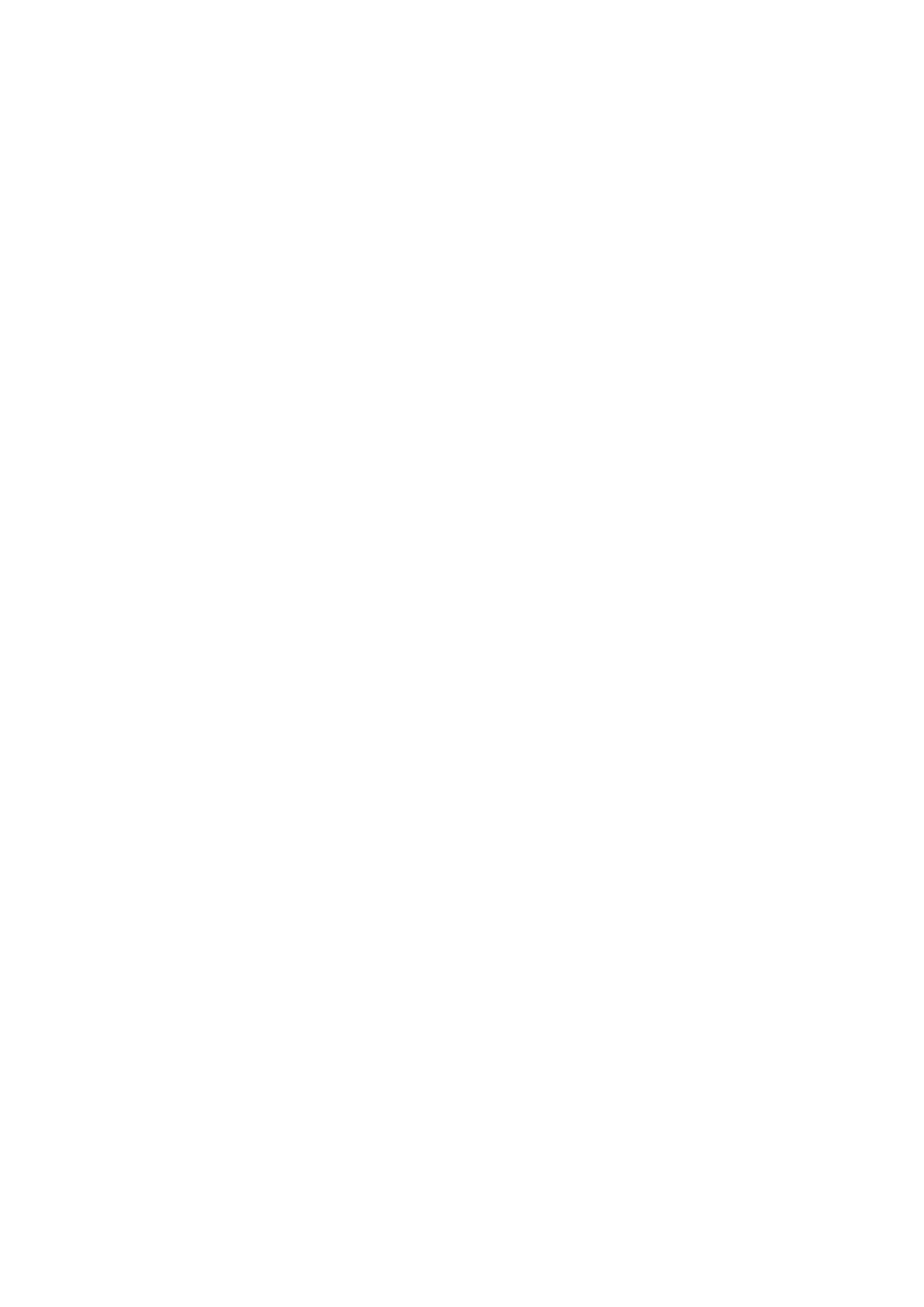# ITEM 3: AMENDMENT TO THE LABORATORY CORPORATION OF AMERICA HOLDINGS 1995 STOCK PLAN FOR NON-EMPLOYEE DIRECTORS

 On \_\_\_\_\_\_\_\_\_\_\_\_\_\_\_, the Board of Directors adopted the Stock Plan Amendment to the Laboratory Corporation of America Holdings 1995 Non-Employee Director Stock Plan (the "Plan"). The summary description herein of the principal features of the Plan as amended by the Stock Plan Amendment is qualified by reference the Plan and the Stock Plan Amendment, which are attached hereto as Annex II. The purpose of the Plan is to promote the interests of the Company and its stockholders by increasing the proprietary and vested interest of non-employee directors in the growth and performance of the Company by granting such directors shares of Common Stock as part of their annual retainer fee. The Stock Plan Amendment will extend the expiration date of the Plan through June 30, 2001, revise the amendment provisions of the Plan to take advantage of recent changes to Rule 16b-3 of the Securities Exchange Act of 1934, as amended (the "Exchange Act") and, subject to shareholder approval, increase by 300,000 the number of shares of Common Stock available under the Plan.

 The Plan provides for the automatic payment of 50% of the annual retainer fee (currently \$30,000) for directors of the Company who are not employees of the Company ("Eligible Directors") in the number of shares of Common Stock that results from dividing 50% of the retainer by the fair market value of such shares on the date or dates such retainer is to be paid. The maximum number of shares of Common Stock available under the Plan as proposed to be amended, will be 300,796, subject to adjustment as described below. The shares of Common Stock to be delivered under the Plan will be made available from the authorized but unissued shares of Common Stock or from treasury shares and prior to delivery will be registered by the Company with the Commission on Form S-8 and upon registration will be freely tradable, subject to applicable restrictions under Section 16 of the Exchange Act.

 The Plan is administered by the Board of Directors. Subject to the provisions of the Plan, the Board shall be authorized to interpret the Plan, to establish, amend, and rescind any rules and regulations relating to it and to make all other determinations necessary or advisable for its administration; provided, however, that the Board shall have no discretion with respect to the selection of directors to receive shares of Common Stock or the timing or pricing of grants of shares of Common Stock. The determinations of the Board in the administration of the Plan, as described herein, shall be final and conclusive. The Secretary of the Company shall be authorized to implement the Plan in accordance with its terms and to take such actions of a ministerial nature as shall be necessary to effectuate the intent and purpose thereof.

 In the event of a stock split, stock dividend, subdivision or combination of the shares of Common Stock or other change in corporate structure affecting the shares of Common Stock, the number of shares of common Stock authorized by the Plan shall be increased or decreased proportionately, as the case may be.

No award may be granted under the Plan after June 30, 2001.

 The Plan may be amended by the Board as it shall deem advisable or to conform to any change in any law or regulation applicable thereto; provided, that the Board may not, except in the limited circumstances described above, without the authorization and approval of shareholders in any respect make any amendment that would require stockholder approval under Rule 16b-3 of the Exchange Act or state law.

 On \_\_\_\_\_\_\_\_\_\_\_\_, 1997, the closing price per share of Common Stock on the New York Stock Exchange Composite Tape was \$

 Set forth below is a summary of the awards expected to be made with respect to 1997 pursuant to the Plan:

# NEW PLAN BENEFITS LABORATORY CORPORATION OF AMERICA NON-EMPLOYEE DIRECTOR STOCK PLAN AS AMENDED

| Name and Position                     | Dollar Value (\$) | Number of Units    |
|---------------------------------------|-------------------|--------------------|
| _ _ _ _ _ _ _ _ _ _ _ _ _ _ _ _ _ _ _ | ----------------- | ----------------   |
| Non-Executive                         | _______________   | not yet determined |

Director Group

The Plan is not subject to any provision of ERISA and is not qualified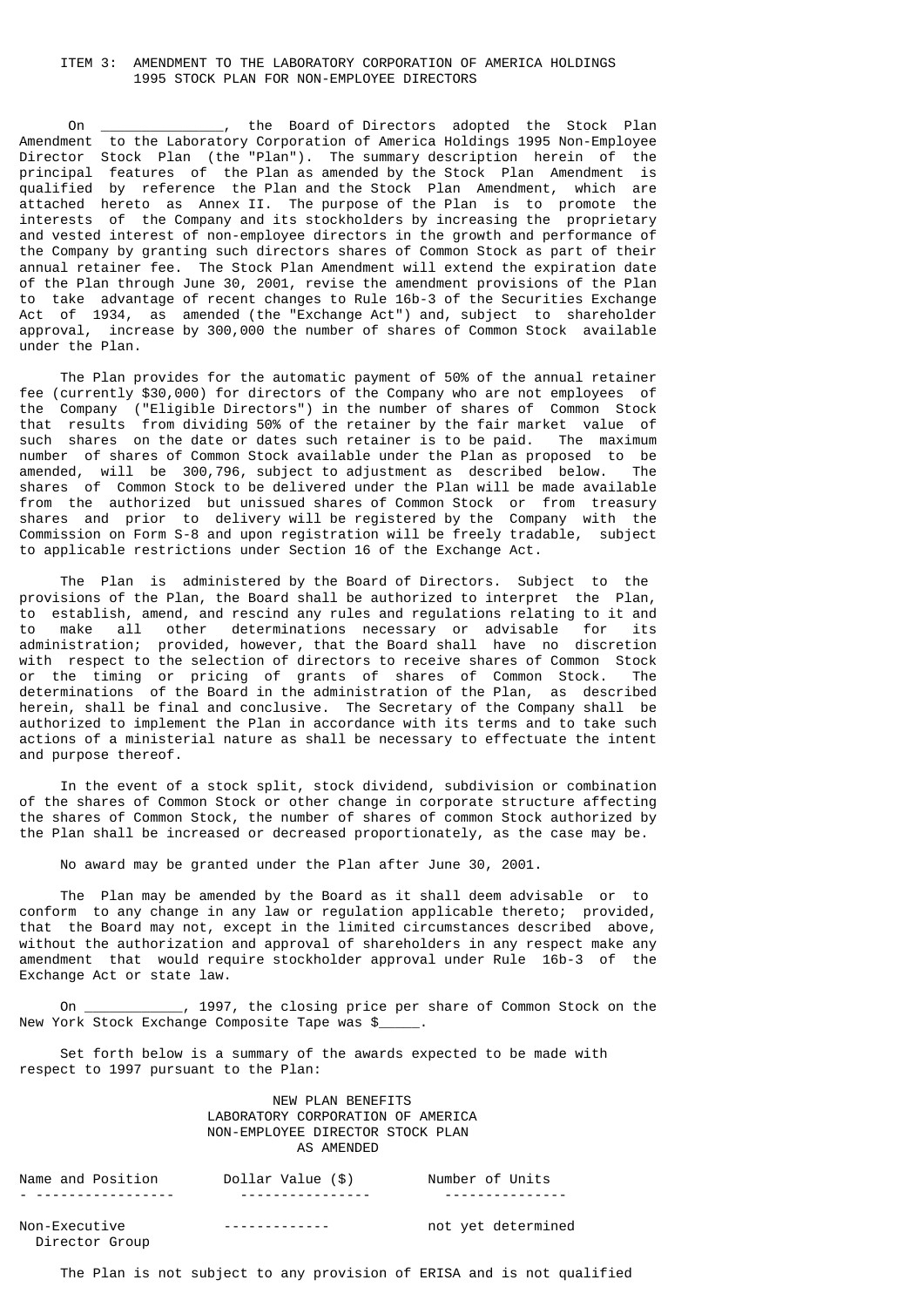under Section 401(a) of the Code.

 THE BOARD OF DIRECTORS OF THE COMPANY RECOMMENDS THAT STOCKHOLDERS VOTE "FOR" APPROVAL AND ADOPTION OF THE STOCK PLAN AMENDMENT.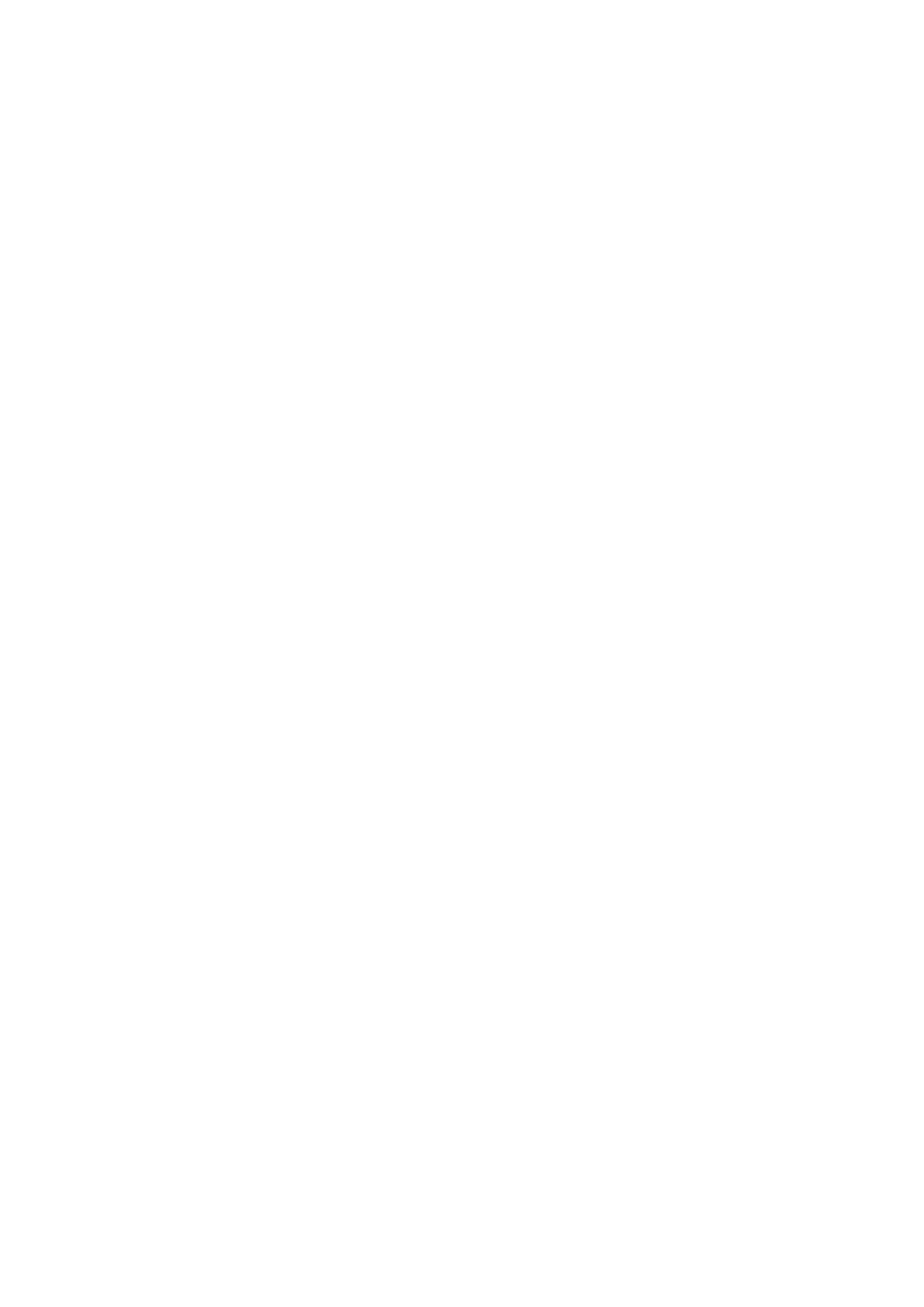# ITEM 4: PROPOSAL TO APPROVE AND ADOPT THE LABORATORY CORPORATION OF AMERICA HOLDINGS 1997 EMPLOYEE STOCK OPTION PLAN

 On \_\_\_\_\_\_\_\_\_\_\_, the Board of Directors approved the Laboratory Corporation of America Holdings' 1997 Employee Stock Option Plan (the "1997 Option Plan") which had been approved by the Employee Benefits Committee on The summary description herein of the principal features of the 1997 Option Plan is qualified by reference to the 1997 Option Plan, which is attached hereto as Annex III. The purpose of the 1997 Option Plan is to attract and retain the best available employees for the Company and to encourage the highest level of performance by such employees, thereby<br>enhancing the value of the Company for the benefit of its stockholders. The enhancing the value of the Company for the benefit of its stockholders. 1997 Option Plan is also intended to motivate employees to contribute to the Company's future growth and profitability and to reward their performance in a manner that provides them with a means to increase their holdings of Common Stock and aligns their interests with the interests of the stockholders of the Company.

 Subject to certain modifications required by changes in law and regulation and except as otherwise described herein, the Company's 1997 Option Plan is substantially identical to its 1994 Stock Option Plan. The 1997 Option Plan will be administered by the Employee Benefits Committee appointed by the Company's Board of Directors. During the ten-year period ending on the tenth anniversary of the adoption of the 1997 Option Plan, the Employee Benefits Committee will have authority, subject to the terms of the 1997 Option Plan, to determine when and to whom to make grants under the plan, the number of shares to be covered by the grants, the types and terms of options and SARs granted and the exercise price of the shares of common stock covered by options and SARs, and to prescribe, amend and rescind rules and regulations relating to the 1997 Option Plan.

 Under the terms of the 1997 Option Plan, incentive stock options ("ISOs") within the meaning of Section 422 of the Internal Revenue Code of 1986, as amended (the "Code"), non-qualified stock options ("NQSOs"), and SARs may be granted by the Employee Benefits Committee in its discretion to key employees (including officers and directors who are employees) of the Company and any of its affiliates, except that ISOs may be granted only to employees of the Company and its parent company and any subsidiary corporation. Due to the provision of the 1997 Option Plan which permits awards in the discretion of the Employee Benefits Committee, it is not possible to determine how many employees of the Company and its affiliates may be eligible for grants of options and SARs. The 1997 Option Plan generally provides that no individual employee may be granted options or SARs representing an aggregate of more than shares of Common Stock in any year. The aggregate number of shares of Common Stock as to which options and SARs may be granted under the 1997 Option Plan will not exceed

 The exercise price of an ISO or a NQSO ("Option Price") may not be less than one hundred percent (100%) of the fair market value of the shares of Common Stock on the date of grant, except that, in the case of an ISO granted to an individual who, at the time the ISO is granted, owns shares possessing more than ten percent of the total combined voting power of all classes of Common Stock, such Option Price may not be less than one hundred ten percent (110%) of such fair market value. The Option Price of, and the number of shares covered by, each option will not change during the life of the option, except for adjustments to reflect stock dividends, splits, other recapitalizations or reclassifications or changes affecting the number or kind of outstanding shares.

 The shares of Common Stock purchased upon the exercise of an option are to be paid for in cash [(including cash that may be received from the Company at the time of exercise as additional compensation)] or through the delivery of other shares of Common Stock with a value equal to the total Option Price or in a combination of cash and such shares, or with money lent by the Company to the optionee in compliance with applicable law and on terms and conditions to be determined by the Company.

 No option may be transferred by an optionee during his lifetime. If the employment of an optionee terminates for any reason (other than by reason of death, disability or retirement) the optionee may, within the three-month period following such termination, exercise such options to the extent he was entitled to exercise such option at the date of termination. If an optionee dies while employed (or within three months after termination of employment) or terminates employment by reason of disability or retirement, all previously granted options (whether or not then exercisable), may, unless earlier terminated in accordance with their terms, be exercised by the person or persons to whom the optionee's rights pass within one year after the optionee's death or by the optionee within one year after the optionee's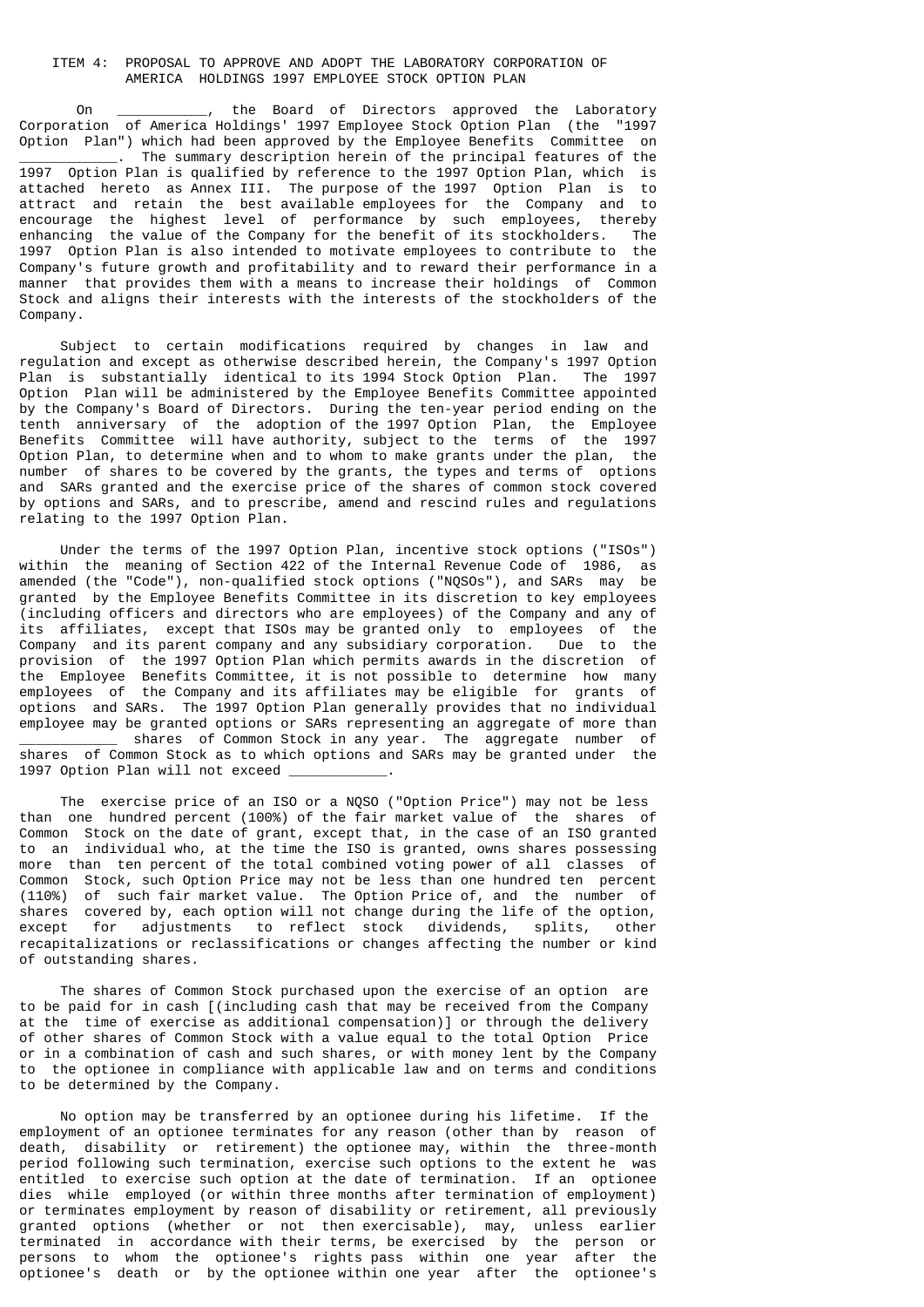disability or retirement.

 The Employee Benefits Committee may also grant SARs either alone ("Free Standing Rights") or in conjunction with all or part of an option ("Related Rights"). Upon the exercise of a SAR, a holder is entitled, without payment to the Company, to receive cash, unrestricted shares of Common Stock or any combination thereof, as determined by the Employee Benefits Committee, in an amount equal to the excess of the fair market value of one share of Common Stock over the option price specified in the related option (or in the case of a Free Standing Right, the price per share specified in such right) multiplied by the number of shares in respect of which the SAR is exercised.

 The Company is required to charge earnings at the close of each accounting period during which the SARs are outstanding. The charge will be equal to the amount by which the fair market value of the shares of stock subject to the SARs exceeds the price for which the SARs may be exercised, less the tax deduction to which the Company may be entitled if the SARs were exercised and less any portion of such amount charged to earnings in prior<br>periods. In the event that the stock subject to the SARs has depreciated in In the event that the stock subject to the SARs has depreciated in market value since the last accounting period, there will be a credit to earnings.

 Under the 1997 Option Plan, the exercisability of options and Related Rights will be accelerated upon a Change in Control of the Company (as defined in the 1997 Option Plan). If the exercisability of an option or SAR is so accelerated, payments made with respect to such option or SAR may constitute an "excess parachute payment" that is not deductible by the Company in whole or in part under Section 280G of the Code. Such acceleration may also subject the holder of such option or SAR to a 20% federal excise tax under Section 4999 of the Code on all or a portion of the value conferred on such holder by reason of the Change in Control. Option agreements may provide that the Company will reimburse such holder for the full amount of any such excise tax imposed.

 Unless terminated by action of the Board of Directors or the Employee Benefits Committee, no options may be granted under the 1997 Option Plan after The 1997 Option Plan may be amended or terminated at any time by the Board of Directors, except that no amendment may be made without shareholder approval if the Employee Benefits Committee determines that such approval is necessary to comply with any tax or regulatory requirement, including any approval requirement which is a prerequisite for exemptive relief from Section 16 of the 1934 Act, for which or with which the Employee Benefits Committee determines that it is desirable to qualify or comply. The Employee Benefits Committee may amend the terms of any option granted, retroactively or prospectively, but no amendment may adversely affect any vested option without the holder's consent.

 In the event of a stock split, stock dividend, subdivision or combination of the shares of Common Stock or other change in corporate structure affecting the shares of Common Stock, the Employee Benefits Committee may make such adjustments to the number of shares authorized under the 1997 Option Plan and to outstanding awards thereunder as it deems necessary.

 The Plan is not subject to any provision of ERISA and is not qualified under Section 401 (a) of the Code.

#### Federal Tax Consequences

 Generally, when an optionee exercises a NQSO, the difference between the Option Price and any higher fair market value of the shares of Common Stock on the date of exercise will be ordinary income to the optionee and will be generally allowed as a deduction for federal income tax purposes to the employer.

 Any gain or loss realized by an optionee on disposition of the Common Stock acquired upon exercise of a NQSO will generally be capital gain or loss to such optionee, long-term or short-term depending on the holding period, and will not result in any additional tax consequences to the employer. The optionee's basis in the shares of Common Stock is determined generally at the time of exercise.

 When an optionee exercises an ISO while employed by the Company or a subsidiary or within three months (one year for disability) after termination of employment by reason of retirement or death, no ordinary income will be recognized by the optionee at that time, but the excess (if any) of the fair market value of the shares of Common Stock acquired upon such exercise over the Option Price will be an adjustment to taxable income for purposes of the federal alternative minimum tax applicable to individuals. If the shares of Common Stock acquired upon exercise of the ISO are not disposed of prior to the expiration of one year after the date of acquisition and two years after the date of grant of the option, the excess (if any) of the sales proceeds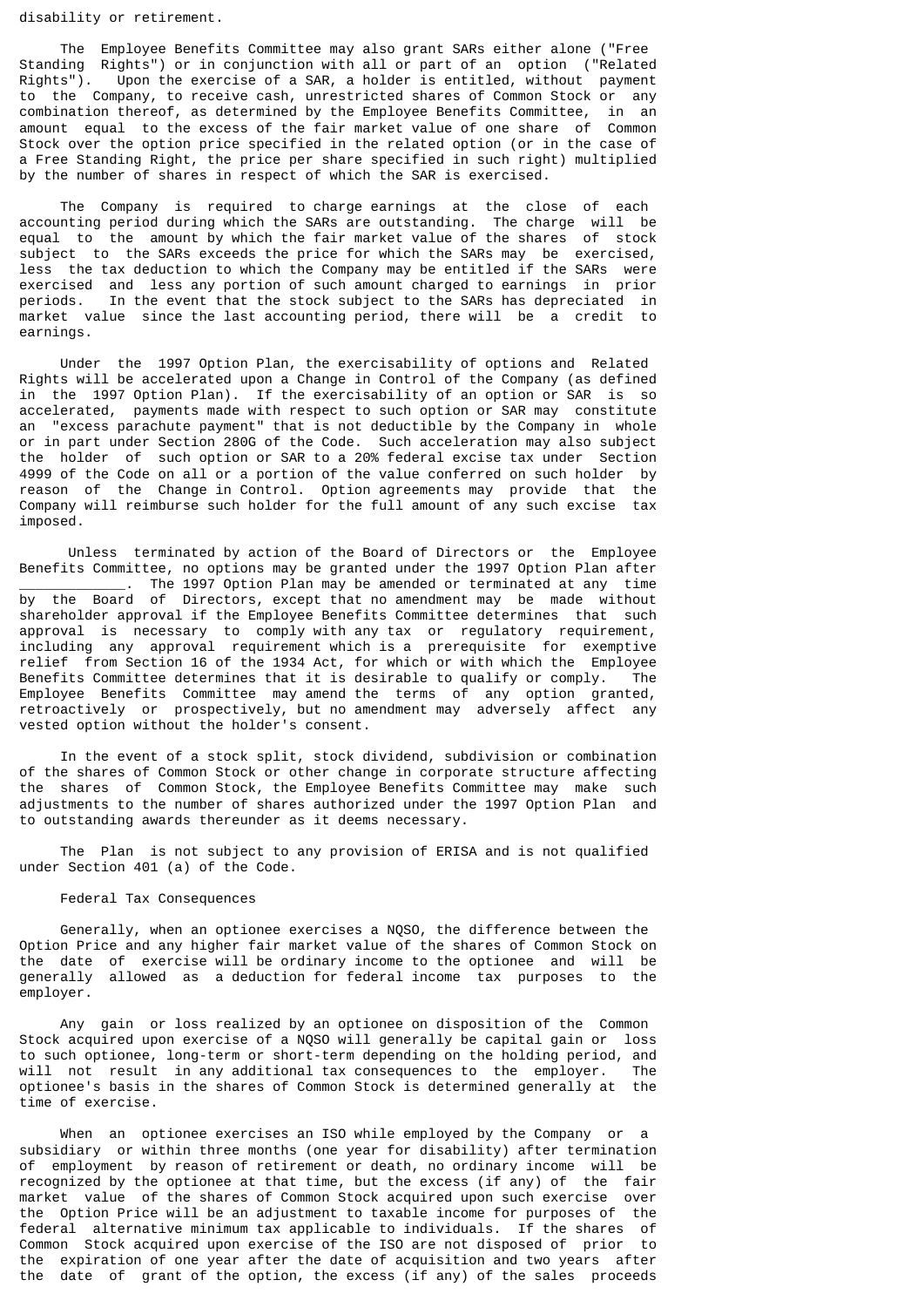over the aggregate Option Price of such shares of Common Stock will be longterm capital gain, but the employer will not be entitled to any tax deduction with respect to such gain. Generally, if the shares of Common Stock are disposed of prior to the expiration of such periods (a "Disqualifying Disposition"), the excess of the fair market value of such shares at the time of exercise over the aggregate Option Price (but not more than the gain on the disposition if the disposition is a transaction on which a loss, if realized, would be recognized) will be ordinary income at the time of such Disqualifying Disposition (and the employer will generally be entitled to a federal income tax deduction in a like amount). Any gain realized by the optionee as the result of a Disqualifying Disposition that exceeds the amount treated as ordinary income will be capital in nature, long-term or short-term depending on the holding period. If an ISO is exercised more that three months (one year for disability) after termination of employment, the tax consequences are the same as described above for NQSOs.

 Special rules may apply to a participant who is subject to Section 16 of the 1934 Act. Certain additional special rules apply if the exercise price for an option is paid in shares of Common Stock previously owned by the optionee rather than in cash.

The foregoing discussion summarizes the federal income tax consequences<br>of the 1997 Ontion Plan based on current provisions of the Code which are the 1997 Option Plan based on current provisions of the Code, which are subject to change. This summary does not cover any state or local tax consequences of participation in the 1997 Option Plan.

### NEW PLAN BENEFITS

 The amounts of awards that may be granted under the 1997 Option Plan in 1997 are not determinable. For information with respect to awards granted under the Company's existing stock option plans, see the Option Grant table above.

 THE COMPANY RECOMMENDS THAT STOCKHOLDERS VOTE FOR THE APPROVAL OF THE ADOPTION OF THE 1997 OPTION PLAN.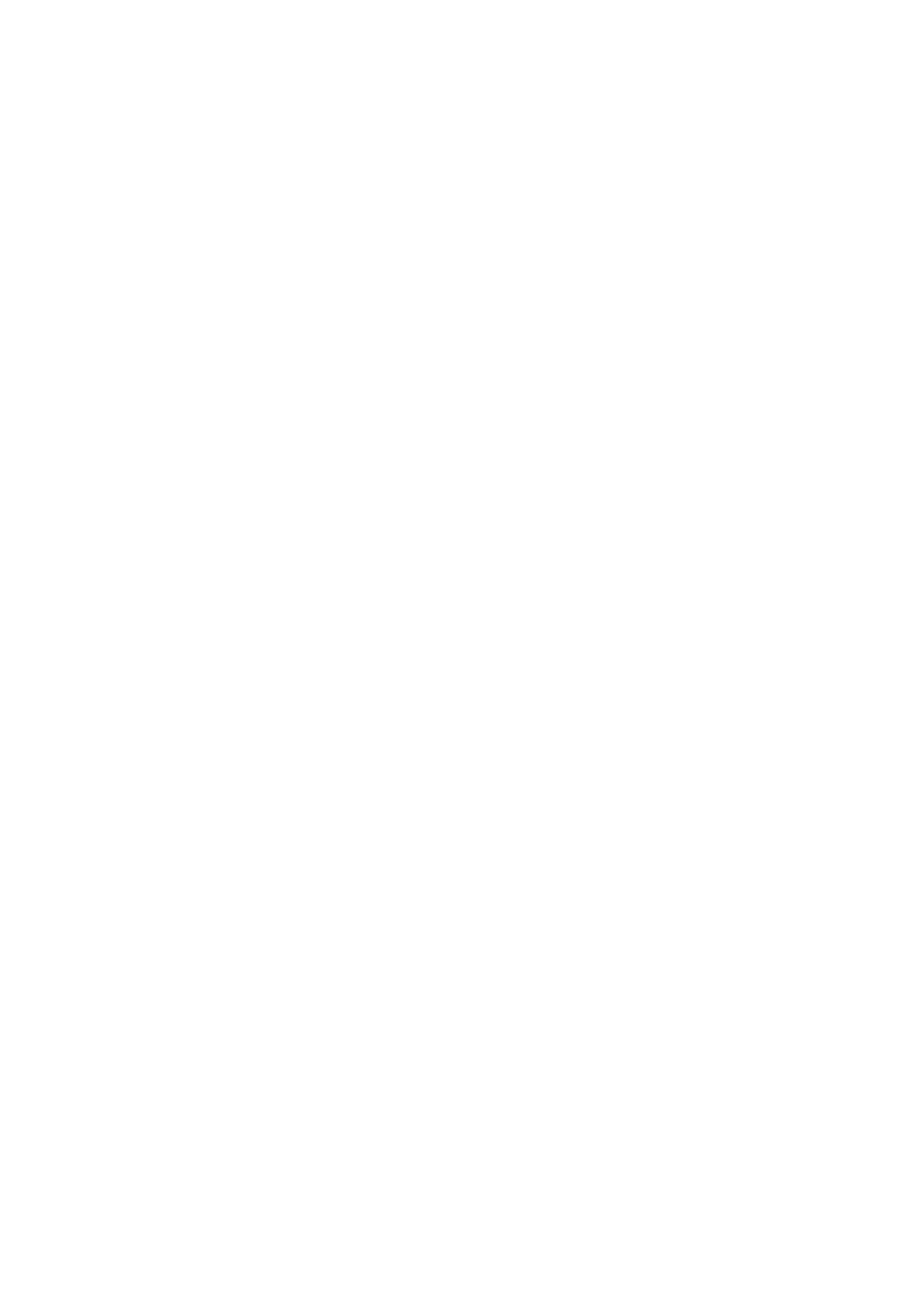# ITEM 5: RATIFICATION OF INDEPENDENT AUDITORS

 Upon recommendation of the Audit Committee, the Board of Directors has appointed Price Waterhouse LLP to audit the accounts of the Company for the fiscal year ending December 31, 1997. The Audit Committee undertook a solicitation of bids for the 1997 audit and appointed Price Waterhouse LLP ("Price Waterhouse"). For the year ended December 31, 1996 and for more than the past five years the Company's accounts were audited by KPMG Peat Marwick LLP ("KPMG").

 On April 21, 1997, the Company advised KPMG that it was discontinuing KPMG's services as the Company's independent accountants and was engaging Price Waterhouse as the Company's independent accountants. The decision to discontinue KPMG and to engage Price Waterhouse was approved by the Audit Committee of the Board of Directors.

 KPMG's reports on the financial statements of the Company for the years ended December 31, 1996 and 1995 did not contain an adverse opinion or a disclaimer of opinion and were not qualified or modified as to uncertainty, audit scope or accounting principles.

 To the knowledge of the management and Audit Committee of the Board of Directors of the Company, in connection with audits of the Company's financial statements for each of the two years ended December 31, 1995 and 1996, there were no disagreements with KPMG on any matters of accounting principles or practices, financial statement disclosure or auditing scope and procedure which, if not resolved to the satisfaction of KPMG, would have caused KPMG to make reference to the matter in its reports.

 Representatives of Price Waterhouse LLP and KPMG Peat Marwick LLP will be present at the Annual Meeting with the opportunity to make a statement if they desire to do so and will be available to respond to appropriate questions.

 Stockholder ratification of the appointment of Price Waterhouse LLP as the Company's independent auditors is not required by the Company's bylaws or otherwise. The Board of Directors has elected to seek such ratification as a matter of good corporate practice. Should the stockholders fail to ratify the appointment of Price Waterhouse LLP as the Company's independent auditors for the year ending December 31, 1997 the Board of Directors will consider whether to retain that firm for such year.

 THE BOARD OF DIRECTORS OF THE COMPANY RECOMMENDS THAT STOCKHOLDERS VOTE "FOR" THE RATIFICATION OF THE APPOINTMENT OF PRICE WATERHOUSE LLP AS THE COMPANY'S INDEPENDENT AUDITORS FOR 1997.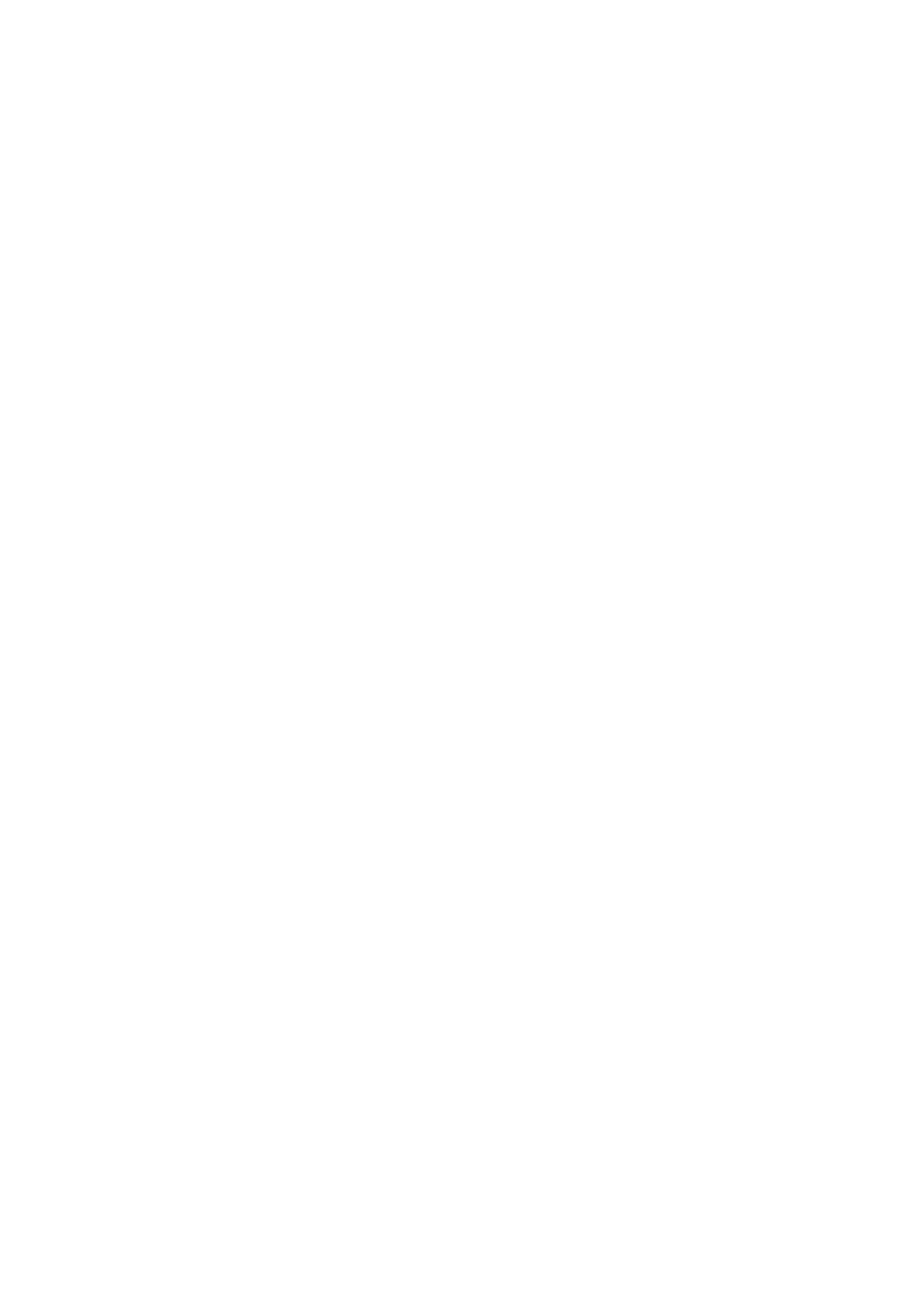# THE STOCKHOLDER AGREEMENT

 In connection with the Merger, the Company, HLR, Holdings and Hoffmann-La Roche entered into the Stockholder Agreement dated as of April 28, 1995. In December 1996, HLR was merged with and into Hoffmann-La Roche. The Stockholder Agreement contains certain provisions relating to (i) the governance of the Company following the Merger, including but not limited to the composition of the Board of Directors, (ii) the issuance, sale and transfer of the Company's Equity Securities (as defined therein) by the Company and Hoffmann-La Roche, (iii) the acquisition of additional Equity Securities and (iv) the registration rights granted by the Company to Holdings and Hoffmann-La Roche with respect to the Company's Equity Securities.

 Pursuant to the Stockholder Agreement, the Board of Directors of the Company will (subject to specified exceptions) be comprised of seven members, consisting of three designees of Holdings (the "Roche Directors") and four Independent Directors (as defined therein) nominated by the Nominating Committee of the Board of Directors.

 The Stockholder Agreement also provides that, among other things, certain actions by the Company will require approval by a majority of the Roche Directors and at least one Independent Director (a "Special Majority Vote"). Included in these items is any change in the size or composition of the Board of Directors or any committee thereof and the establishment of a new committee of the Board of Directors, and with certain exceptions, the issuance of securities by the Company.

 The Stockholder Agreement also provides that, except under certain circumstances, which include the issuance of Common Stock pursuant to a public offering, the Company may not issue any equity securities unless Holdings is offered the opportunity to purchase an amount of such stock necessary to maintain its interest.

 Pursuant to the Stockholder Agreement, Holdings and its affiliates (other than the Company and its subsidiaries) have the right to acquire Equity Securities (as defined therein) to the extent that, after giving effect thereto, their Total Voting Power would not exceed 75%. Moreover, Holdings and its affiliates (other than the Company and its subsidiaries) may acquire additional Equity Securities notwithstanding the fact that after giving effect thereto, their Total Voting Power would exceed 75%, if Holdings and its affiliates (other than the Company and its subsidiaries) or any one of them offers, prior to consummation of such purchase, to purchase all outstanding Equity Securities and holders of Equity Securities totaling more than 50% of the outstanding Equity Securities (excluding Equity Securities held by Holdings and its affiliates (other than the Company and its subsidiaries)) accept such offer. After the third anniversary of the Merger, the Stockholder Agreement does not restrict purchases by Holdings or its affiliates of Equity Securities.

 In addition, the Stockholder Agreement contains a Demand Registration provision pursuant to which the Company is obligated, upon the request of Holdings, or Hoffmann-La Roche, to file registration statements with the Commission covering any shares of Common Stock owned by those parties which are restricted securities within the meaning of Rule 144(a)(3) of the<br>Securities Act of 1933, as amended (the "Securities Act"). Holdings and Securities Act of 1933, as amended (the "Securities Act"). Hoffmann-La Roche will also have the right to include such securities in any registration statement filed by the Company offering securities for its own account or for the account of any holder other than Mafco or any of its affiliates, subject to certain reductions if the managing underwriter determines that the size of the offering or the combination of securities offered would materially interfere with the offering.

#### THE SHARING AND CALL OPTION AGREEMENT

 In connection with the Merger Agreement, HLR, Mafco Holdings, Inc. ("Mafco"), a Delaware corporation and indirect wholly owned subsidiary of M&F National Health Care Group, Inc. ("NHCG"), and the Company entered into the Sharing and Call Option Agreement dated as of December 13, 1994 (the "Sharing and Call Option Agreement"). The Sharing and Call Option Agreement provides, among other things, that at any time after the third anniversary of the Merger, Holdings (as the successor to HLR) or one of its affiliates (such party, a "Purchaser") (other than the Company) may exercise the right, which right may only be exercised once, to purchase all, but not less than all, the shares of Common Stock then owned by NHCG, Mafco or any of their controlled affiliates. The Sharing and Call Option Agreement provides that the Purchaser, will, if it elects to exercise this purchase right, pay a price per share for the shares to be purchased equal to 102% of the average closing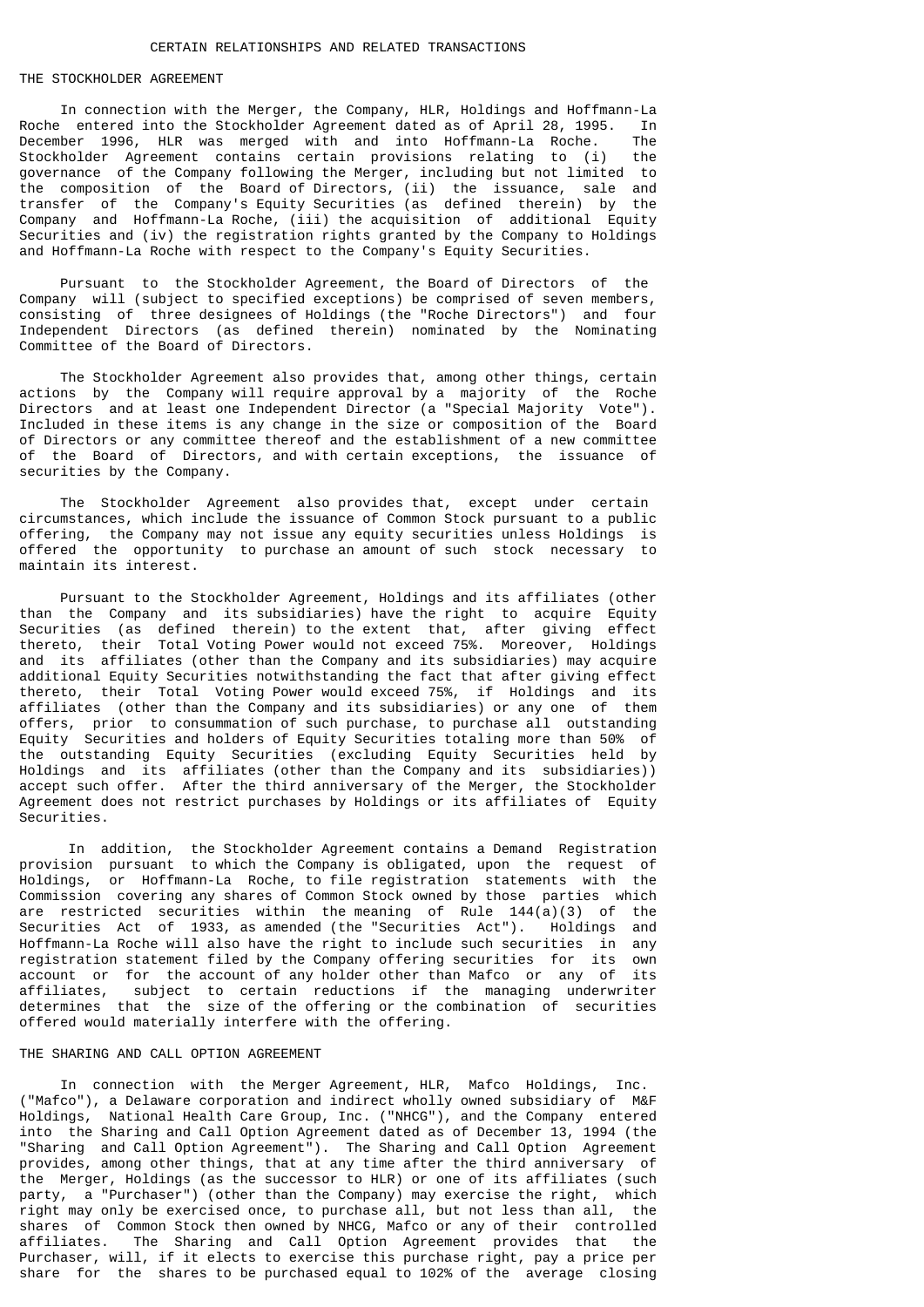price per share of such security as reported on the principal national securities exchange on which such shares are listed, or if not so listed, as reported on the National Association of Securities Dealers, Inc. Automated Quotation System - National Market System, for the 30 trading days before the date of such exercise.

 In addition, in accordance with the Sharing and Call Option Agreement, the Company has filed with the Commission a registration statement on Form S-3 (the "Registration Statement") which has been declared effective by the Commission and includes a resale prospectus that permits NHCG (or any of its pledgees) to sell shares of Common Stock and Warrants received by NHCG in the Merger without restriction. The Company has agreed to use its best efforts to prepare and file with the Commission such post-effective amendments to the Registration Statement or other filings as may be necessary to keep such Registration Statement continuously effective for a period ending on the third anniversary of the date of the Sharing and Call Option Agreement and during such period to use its best efforts to cause the resale prospectus to be supplemented by any required prospectus supplement. The Company has also agreed to pay all of the Registration Expenses (as defined therein) arising from exercise of the registration rights set forth in the Sharing and Call Option Agreement. A copy of the Sharing and Call Option Agreement was filed with the Commission by the Company as an exhibit to the 1994 10-K.

#### REGISTRATION RIGHTS AGREEMENT

 In addition to those registration rights granted to NHCG under the Sharing and Call Option Agreement, the Company and NHCG also are parties to a registration rights agreement dated as of April 30, 1991 (the "Registration Rights Agreement") pursuant to which the Company is obligated, upon the request of NHCG, to file registration statements ("Demand Registration Statements") from time to time with the Commission covering the sale of any shares of Common Stock owned by NHCG upon the completion of certain public offerings by the Company of shares of Common Stock in 1991. Such Demand Registration Statements may also cover the resale from time to time of any shares of Common Stock that NHCG may purchase in the open market at a time when it is deemed to be an affiliate (as such term is defined under Rule 144 under the Securities Act of 1933, as amended), and certain securities issued in connection with a combination of shares, recapitalization, reclassification, merger or consolidation, or other pro rata distribution. NHCG will also have the right to include such Common Stock and other securities in any registration statement filed by the Company for the underwritten public offering of shares of Common Stock (whether or not for the Company's account), subject to certain reductions in the amount of such Common Stock and securities if the managing underwriters of such offering determine that the inclusion thereof would materially interfere with the offering. The Company agreed not to effect any public or private sale, distribution or purchase of any of its securities which are the same as or similar to the securities covered by any Demand Registration Statement during the 15-day period prior to, and during the 45-day period beginning on, the closing date of each underwritten offering under such registration statement and NHCG agreed to a similar restriction with respect to underwritten offerings by the Company. NHCG's rights under the Registration Rights Agreement transferable as provided therein.

 Until the third anniversary of the Sharing and Call Option Agreement, when the Company's obligation to keep the Registration Statement effective expires, the registration rights granted to NHCG pursuant to the Registration Rights Agreement are substantially duplicative of those granted pursuant to the Sharing and Call Option Agreement. After such date and only to the extent that NHCG still holds shares of Common Stock or Warrants that it held as of or received in the Merger, NHCG will continue to be entitled to the registration rights described in the preceding paragraph, unless the Registration Rights Agreement has been otherwise amended or terminated.

### TAX ALLOCATION ARRANGEMENT

 Until May 7, 1991, the Company was included in the consolidated federal income tax returns, and in certain state income tax returns, of Mafco, M&F Holdings, Revlon Group and Revlon. As a result of the reduction of M&F Holdings' indirect ownership interest in the Company on May 7, 1991, the Company is no longer a member of the Mafco consolidated tax group. For periods subsequent to May 7, 1991, the Company files its own separate federal, state and local income tax returns. Nevertheless, the Company will remain obligated to pay to M&F Holdings (or other members of the consolidated group of which M&F Holdings is a member) any income taxes the Company would have had to pay (in excess of those which it has already paid) if it had filed separate income tax returns for taxable periods beginning on or after January 1, 1985 (but computed without regard to (i) the effect of timing differences (i.e., the liability or benefit that otherwise could be deferred will be, instead, includible in the determination of current taxable income) and (ii) any gain recognized on the sale of any asset not in the ordinary course of business).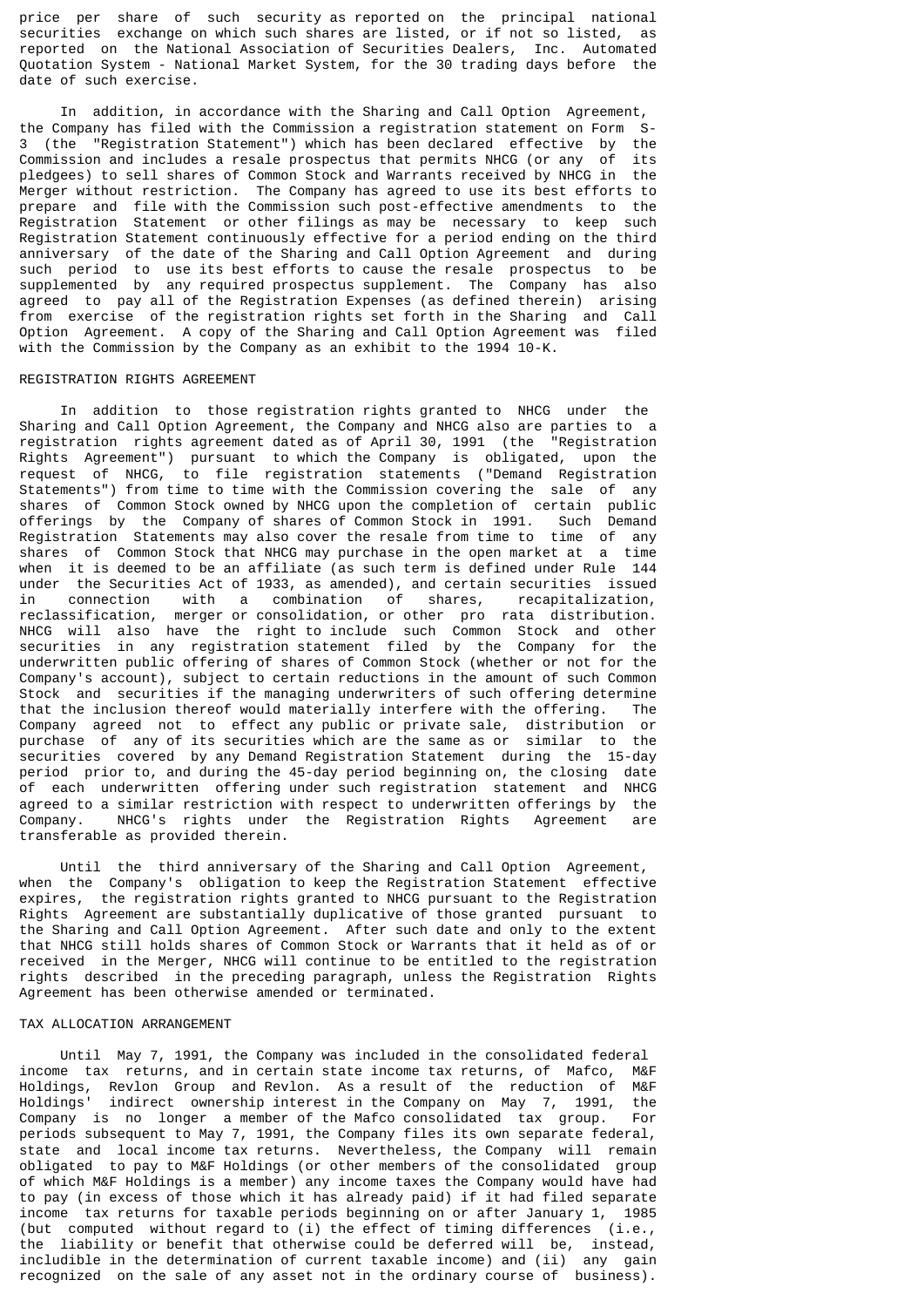In addition, despite the reduction of M&F Holdings' indirect ownership of the Company, the Company will continue to be subject under existing federal regulations to several liability for the consolidated federal income taxes for any consolidated return year in which it was a member of any consolidated group of which Mafco, M&F Holdings, Revlon Group or Revlon was the common parent. However, Mafco, M&F Holdings, Revlon Group and Revlon have agreed to indemnify the Company for any federal income tax liability (or any similar state or local income tax liability) of Mafco, M&F Holdings, Revlon Group, Revlon or any of their subsidiaries (other than that which is attributable to the Company or any of its subsidiaries) that the Company would be required to pay.

#### CERTAIN OTHER TRANSACTIONS WITH ROCHE

 In December 1996, the Company received a loan from Roche Holdings of \$187.0 million to fund the Settlement Payment in the form of a promissory note which bears interest at 6.625% per annum. In March 1997, the original maturity of March 31, 1997 of such note was extended to March 31, 1998.

 The Company has certain on-going arrangements with Roche for the purchase by the Company of certain products and the licensing by the Company from Roche of certain diagnostic technologies, with an aggregate value of approximately \$18.7 million in 1996. The Company provides certain diagnostic testing and support services to Roche in connection with Roche's clinical pharmaceutical trials, with an aggregate value of approximately \$2.4 million in 1996. In addition, in connection with the Merger, the Company and Roche have entered into a transition services agreement for the provision by Roche to the Company of certain payroll and other corporate services for a limited transition period following the Merger. These services are charged to the Company based on the time involved and the Roche personnel providing the service. The Company paid Roche a total of \$267,000 in 1996 for these services. Each of these arrangements was entered into in the ordinary course of business, on an arm's-length basis and on terms which the Company believes are no less favorable to it than those obtainable from unaffiliated third parties.

# CERTAIN TRANSACTIONS WITH AUTOCYTE, INC.

 The Company has certain on-going arrangements with AutoCyte for the purchase by the Company of certain products with an aggregate value of approximately \$2.2 million in 1996.

#### STOCKHOLDER PROPOSALS

 Under the rules and regulations of the Commission as currently in effect, any holder of at least \$1,000 in market value of Common Stock who desires to have a proposal presented in the Company's proxy material for use in connection with the annual meeting of Stockholders to be held in 1998 must transmit that proposal (along with his name, address, the number of shares of Common Stock that he holds of record or beneficially, the dates upon which the securities were acquired and documentary support for a claim of beneficial ownership) in writing as set forth below. Proposals of stockholders intended to be presented at the next annual meeting must be received by Bradford T. Smith, Secretary, Laboratory Corporation of America Holdings, 358 South Main Street, Burlington, North Carolina 27215, no later than January 2, 1998. This date was calculated based on a planned meeting date in early June 1998.

 Holders of Common Stock who want to have proposals submitted for consideration at future meetings of stockholders should consult the applicable rules and regulations of the Commission with respect to such proposals, including the permissible number and length of proposals and other matters governed by such rules and regulations.

#### ADDITIONAL INFORMATION

 The Company will make available a copy of the 1996 Form 10-K and any quarterly reports on Form 10-Q filed thereafter, without charge, upon written request to the Secretary, Laboratory Corporation of America Holdings, 358 South Main Street, Burlington, North Carolina 27215. Each such request must set forth a good faith representation that, as of the Record Date  $\begin{bmatrix} 1 & 1 \end{bmatrix}$ 1997, the person making the request was a beneficial owner of Common Stock entitled to vote.

 In order to ensure timely delivery of such document prior to the annual meeting, any request should be received by the Company promptly.

### OTHER BUSINESS

 The Company knows of no other matters which may come before the Annual Meeting. However, if any such matters properly come before the Annual Meeting, the individuals named in the proxies will vote on such matters in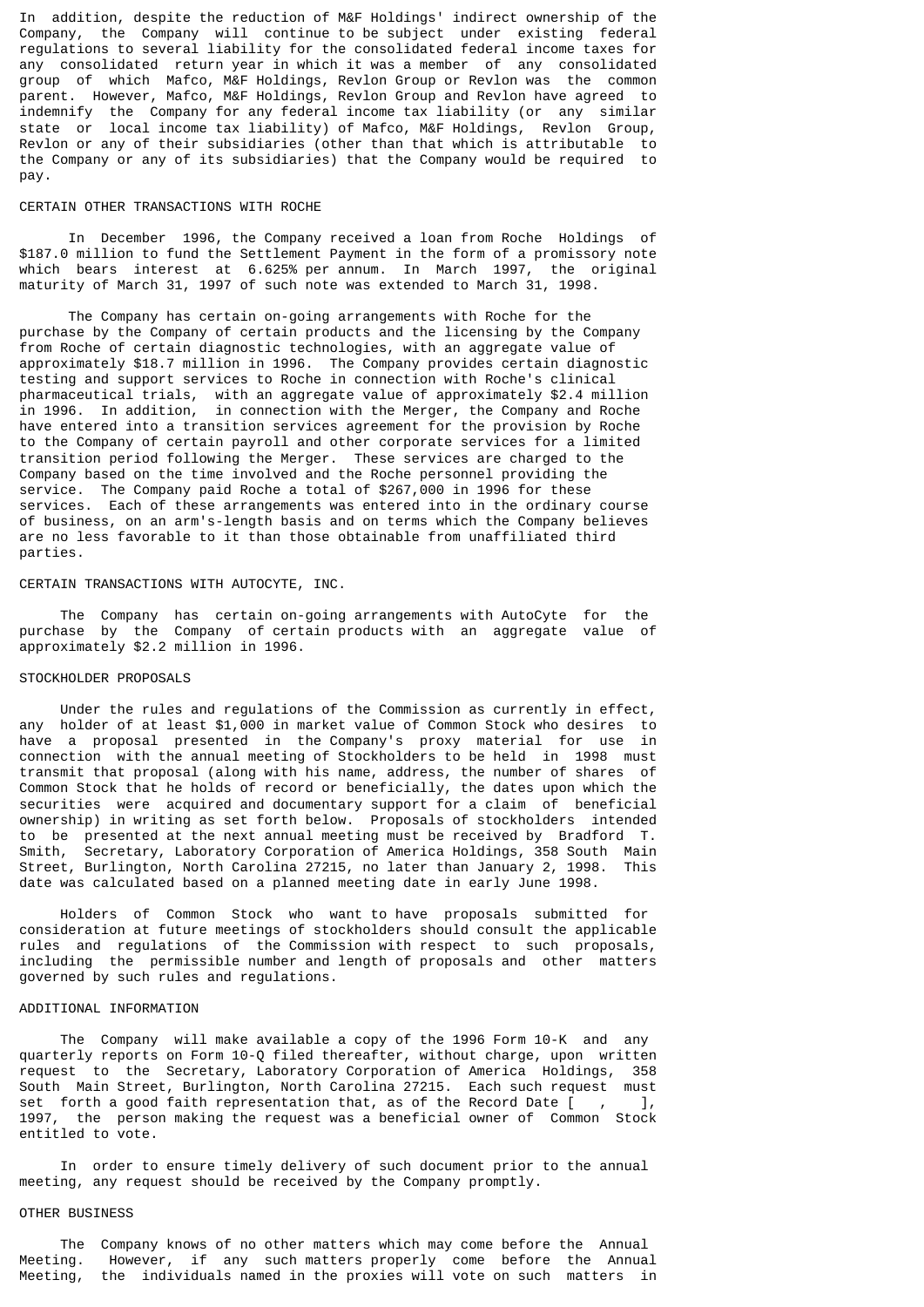accordance with their best judgment.

[ ], 1997

By Order of the Board of Directors

 Bradford T. Smith Secretary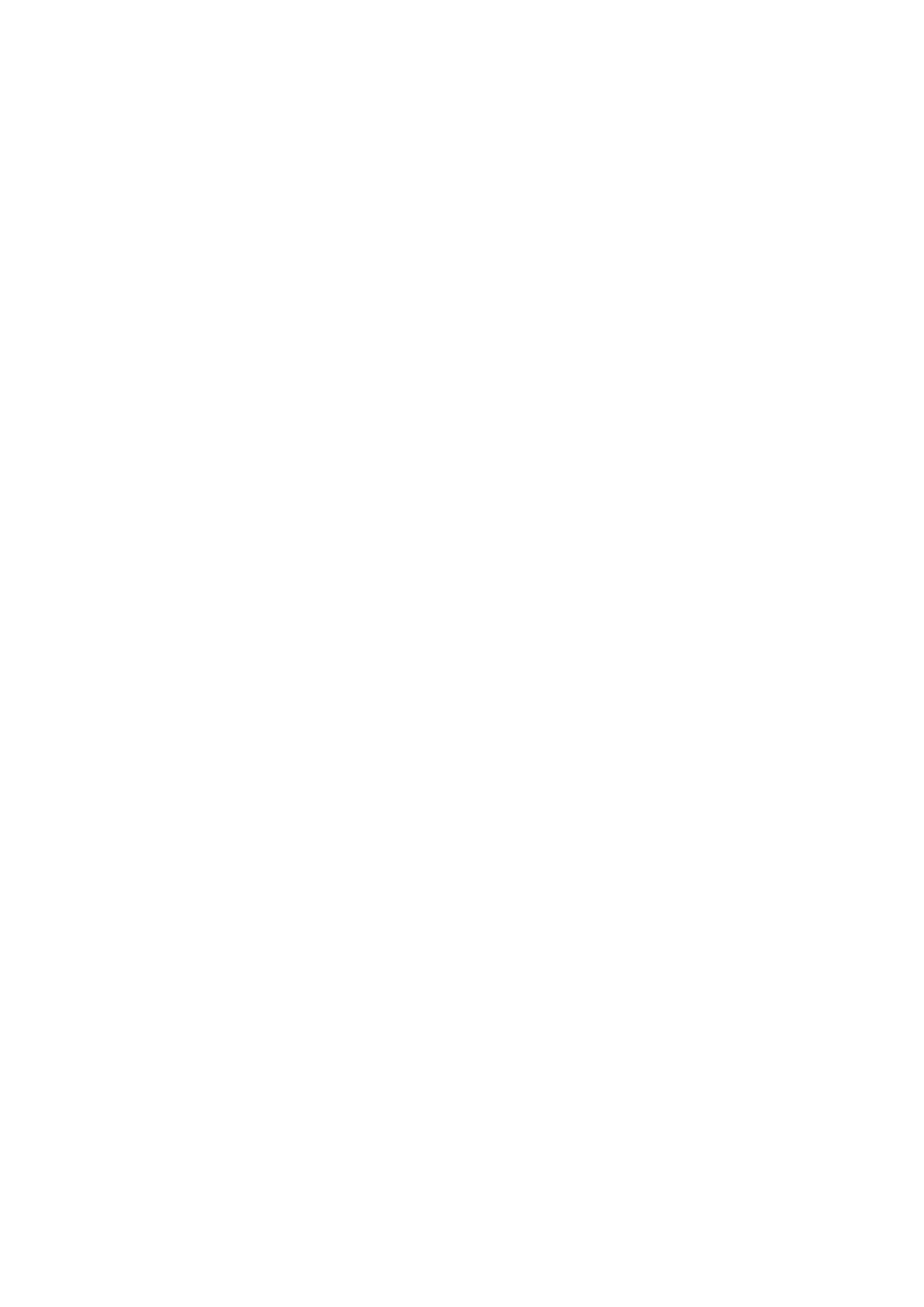Laboratory Corporation of America Holdings, a corporation organized and existing under and by virtue of the General Corporation Law of the State of Delaware (the "Corporation"),

DOES HEREBY CERTIFY:

FIRST: That at a meeting of the Board of Directors of the

Corporation, resolutions were duly adopted declaring advisable

proposed amendments of the Certificate of Incorporation of the

Corporation as follows:

 RESOLVED, that the first paragraph of Article Fourth of the Certificate of Incorporation of the Corporation be amended by substituting in lieu thereof the paragraph:

 "The total number of shares of stock which the Corporation shall have authority to issue is  $([- ])$  shares of which  $([- ])$  shares will be shares of common stock each having a par value of \$0.01, and thirty million (30,000,000) shares will be shares of preferred stock each having a par value of \$0.10 per share."

 SECOND: That the holders of a majority of the issued and outstanding shares of the Common Stock, par value \$.01 per share, of the Corporation, have voted in favor of the foregoing amendment in accordance with the provisions of Section 242 of the General Corporation Law of the State of Delaware.

 THIRD: That said amendment was duly adopted in accordance with the provisions of Sections 222 and 242 of the General Corporation Law of the State of Delaware.

 IN WITNESS WHEREOF, Laboratory Corporation of America Holdings has caused this Certificate to be signed by Thomas P. Mac Mahon, its President, Chief<br>Executive Officer and Director this [ ] day of [ ], 1997. Executive Officer and Director this [

 By: -------------------------- Name: Title: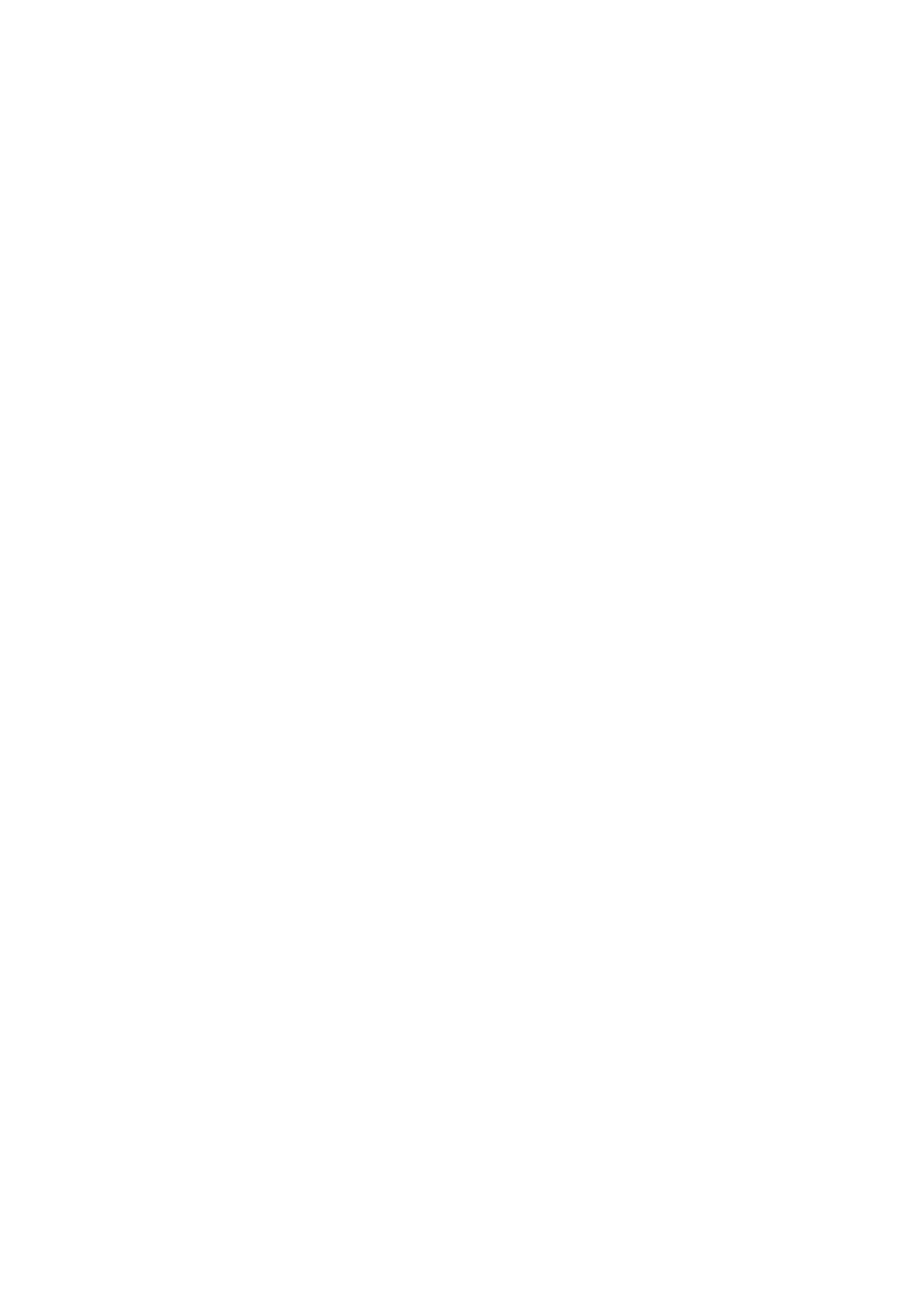# FIRST AMENDMENT<br>TO To the contract of the contract of the contract of the contract of the contract of the contract of the contract of the contract of the contract of the contract of the contract of the contract of the contract of the contrac LABORATORY CORPORATION OF AMERICA HOLDINGS 1995 STOCK PLAN FOR NON-EMPLOYEE DIRECTORS

 THIS FIRST AMENDMENT ("Amendment") to the Laboratory Corporation of America Holdings 1995 Stock Plan for Non-Employee Directors (the "Plan") made this \_\_\_\_\_\_\_ day of \_\_\_\_\_\_\_, 1997 by Laboratory Corporation of America Holdings (the "Company"). All capitalized terms in this Amendment not otherwise defined shall have their respective meanings under the Plan.

 WHEREAS, the Company wishes to amend the Plan to increase by 300,000 the number of shares which may be available thereunder;

WHEREAS, the Company wishes to extend the expiration date of the Plan;

 WHEREAS, the Company wishes to amend the amendment provisions of the Plan to take advantage of recent changes to the regulations issued pursuant to Section 16(b) of the Exchange Act.

 NOW THEREFORE, the Board of Directors hereby adopts this Amendment upon the following terms and conditions

 1. The first sentence of Section 5 shall be deleted and replaced with the following sentence:

> Subject to adjustment as provided in Section 7, upon shareholder approval of the First Amendment to the Plan, an aggregate of 300,796 Shares shall be available for grant under the Plan.

 2. The second sentence of Section 11 shall be deleted and replaced with the following sentence:

 The Plan shall terminate on June 30, 2001, unless the Plan is extended or terminated at an earlier date by shareholders or by exhaustion of the Shares available for issuance thereunder.

3. The last sentence of Section 10 shall be deleted.

WITNESS the signature of the undersigned officer of Laboratory Corporation of America Holdings.

> LABORATORY CORPORATION OF AMERICA HOLDINGS

and the state of the state of the By------------------------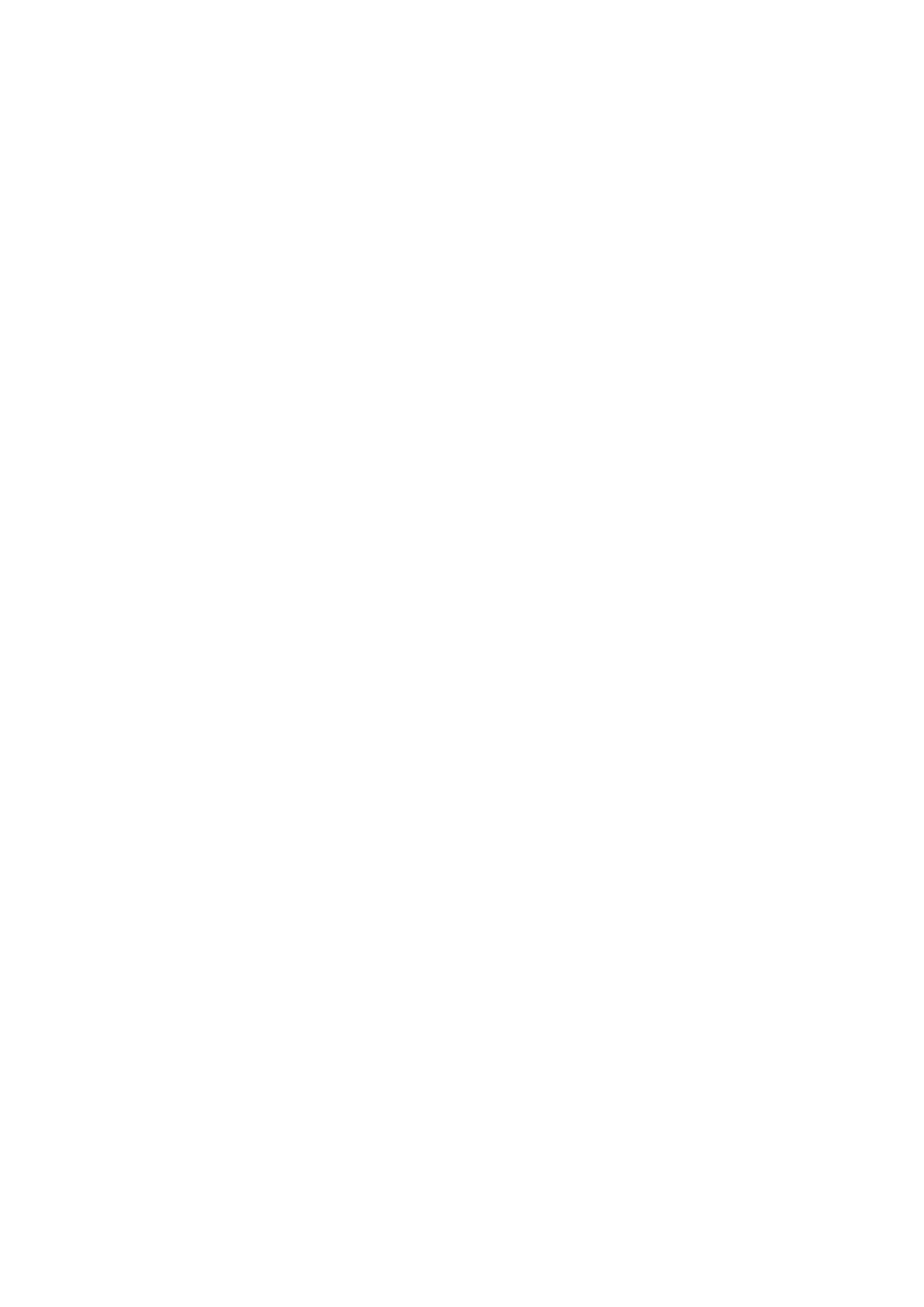# LABORATORY CORPORATION OF AMERICA HOLDINGS 1997 STOCK OPTION PLAN

#### 1. Purpose; Restrictions on Amount Available under the Plan.

 This 1997 Stock Option Plan ("Plan") is intended to encourage stock ownership by employees of Laboratory Corporation of America Holdings (the "Company") and employees of Affiliated Corporations (as defined in Section 2(a) hereof), so that they may acquire or increase their proprietary interest in the Company, and to encourage such employees to remain in the employ of the Company and to put forth maximum efforts for the success of the business. It is further intended that options granted by the Committee pursuant to Section 6 of this Plan shall constitute "incentive stock options" ("Incentive Stock Options") within the meaning of Section 422 of the Internal Revenue Code of 1986, as thereafter amended, and the regulations issued thereunder (the "Code"), and options granted by the Committee pursuant to Section 7 of this Plan shall constitute "nonqualified stock options" ("Nonqualified Stock Options"). Grants under this Plan may consist of Incentive Stock Options, Nonqualified Stock Options (collectively, "Options") or stock appreciation rights ("Rights"), which Rights may be either granted in conjunction with Options ("Related Rights") or unaccompanied by Options ("Free Standing Rights"), as hereinafter set forth.

### 2. Definitions.

 As used in this Plan, the following words and phrases shall have the meanings indicated:

 (a) "AFFILIATE CORPORATION" or "AFFILIATE" shall mean any corporation, directly or indirectly, through one or more intermediaries, controlling, controlled by, or under common control with the Company.

 (b) "CHANGE IN CONTROL" shall mean circumstances under which Roche Holding Ltd. or any corporation directly or indirectly, through one or more intermediaries, controlling, controlled by, or under common control with Roche Holding Ltd. ceases to maintain "beneficial ownership" (as defined in Rule 13d-3 of the Exchange Act), individually or in the aggregate, of securities of the Company representing five percent (5%) or more of the combined voting power of the Company's then outstanding securities.

 (c) "DISABILITY" shall mean an optionee's inability to engage in any substantial gainful activity by reason of medically determinable physical or mental impairment that can be expected to result in death or that has lasted or can be expected to result in death or that has lasted or can be expected to last for a continuous period of not less than twelve (12) months.

 (d) "EXCHANGE ACT" shall mean the Securities Exchange Act of 1934, as amended.

 (e) "FAIR MARKET VALUE" per share as of a particular date shall mean (i) the closing sales price per share of Common Stock (as defined in Section 5 hereof) on a national securities exchange for the last preceding date on which there was a sale of such Common Stock on such exchange, or (ii) if the shares of Common Stock are then traded on an over-the-counter market, the average of the closing bid and asked prices for the shares of Common Stock in such overthe-market for the last preceding date on which there was a sale of such Common Stock in such market, or (iii) if the shares of Common Stock are not then listed on a national securities exchange or traded in an over-the-counter market, such value as the Committee in its discretion may determine.

 (f) "PARENT CORPORATION" shall mean any corporation (other than the Company) in an unbroken chain of corporations ending with the Company if, at the time of granting an Option , each of such corporations (other than the Company) owns stock possessing fifty percent (50%) or more of the total combined voting power of all classes of stock in one of the other corporations in such chain.

 (g) "RETIREMENT" shall mean an optionee's termination of employment in accordance with the provisions of the Company's Employee Retirement Plan at such Optionee's Normal Retirement Date, as defined in such plan.

 (h) "SUBSIDIARY CORPORATION" shall mean any corporation (other than the Company) in an unbroken chain of corporations beginning with the Company if, at the time of granting an option, each of such corporations other than the last corporation in the unbroken chain owns stock possessing fifty percent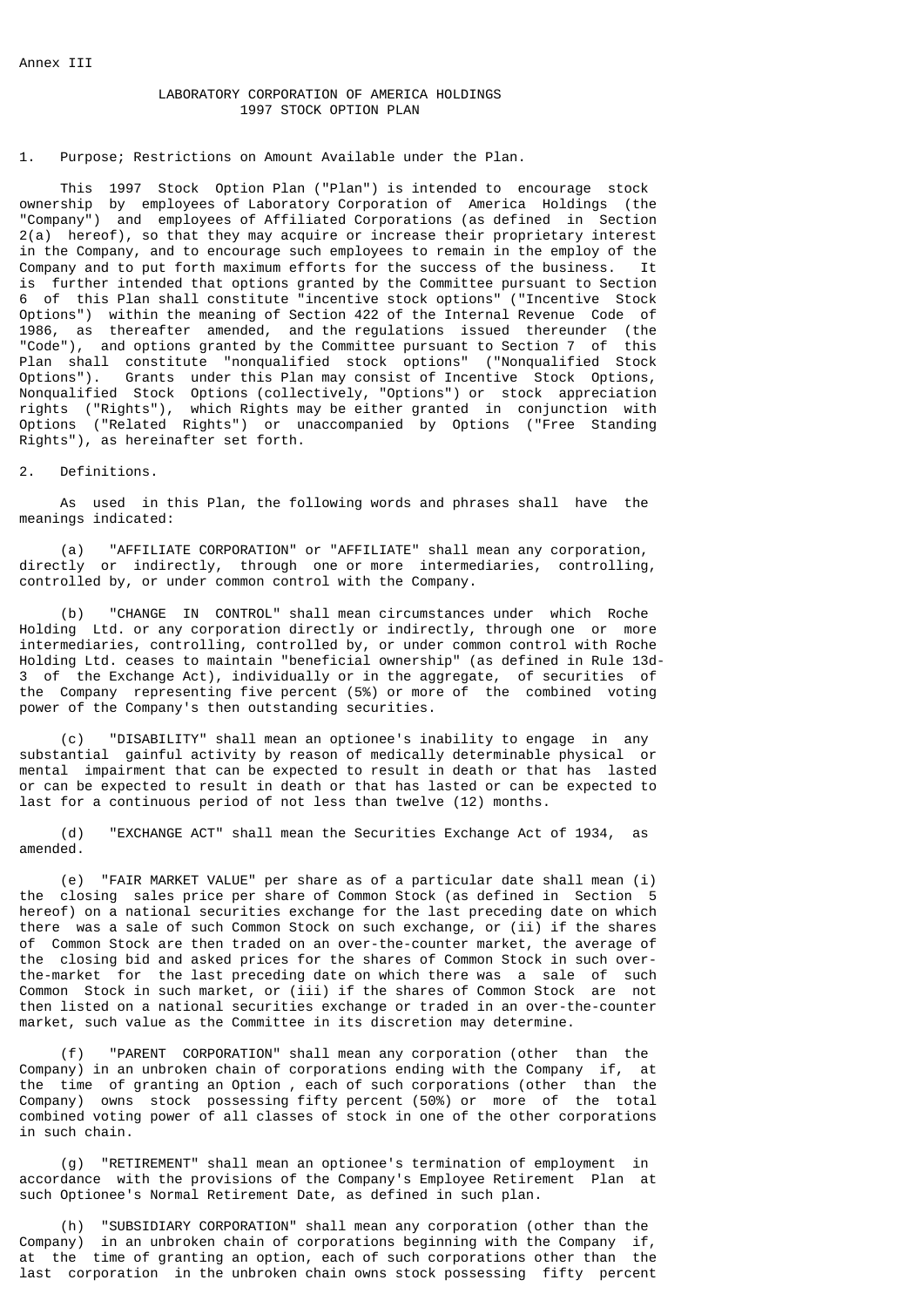(50%) or more of the total combined voting power of all classes of stock in one of the other corporations in such chain.

 (i) "TEN PERCENT STOCKHOLDER" shall mean an Optionee who, at the time an Incentive Stock Option is granted, owns stock possessing more than ten percent (10%) of the total combined voting power of all classes of stock of the Company or of its Parent Corporation or Subsidiary corporations.

# 3. Administration.

 The Plan shall be administered by a committee (the "Committee") appointed by the Board of Directors of the Company (the "Board"), which shall be comprised of three or more persons, each of whom shall qualify as a "Non-Employee Director" as described in Rule  $16b-3(b)(3)(i)$  promulgated under the Exchange Act.

 The Committee shall have the authority in its discretion, subject to and not inconsistent with the express provisions of the Plan, to administer the Plan and to exercise all the powers and authorities either specifically granted to it under the Plan or necessary or advisable in the administration of the Plan, including, without limitation, the authority to grant Options; to determine which Options shall constitute Incentive Stock Options and which Options shall constitute Nonqualified Stock Options; to determine which Rights (if any) shall be granted in conjunction with Options; to determine the purchase price of the shares of Common Stock covered by each Option (the "Option Price"); to determine the persons to whom, and the time or times at which, Options shall be granted; to determine the number of shares to be covered by each Option; to interpret the Plan; to prescribe, amend and rescind rules and regulations relating to the Plan; to determine the terms and provisions of the agreements (which need not be identical) entered into in connection with Options and/or Rights granted under the Plan ("Option Agreements"); and to make all other determinations deemed necessary or advisable for the administration of the Plan. The Committee may delegate to one or more of its members or to one or more agents such administrative duties as may be deemed advisable, and the Committee or any person to whom it has delegated duties as aforesaid may employ one or more persons to render advice with respect to any responsibility the Committee or such person may have under the Plan.

 No member of the Board of Directors or Committee shall be liable for any action taken or determination made in good faith with respect to the Plan or any Option or Right granted hereunder.

# 4. Eligibility.

 Options, Rights, or both Options and Rights may be granted to key employees (including, without limitation, officers and directors who are employees) of the Company or its present or future Affiliate Corporations, except that Incentive Stock Options shall be granted only to individuals who, on the date of such grant, are employees of the Company or a Parent Corporation or a Subsidiary Corporation. In determining the persons to whom Options and/or Rights shall be granted and the number of shares to be covered by each option and any Rights, the Committee shall take into account the duties of the respective persons, their present and potential contributions to the success of the Company and such other factors as the Committee shall deem relevant in connection with accomplishing the purpose of the Plan. A person to whom an Option has been granted hereunder is sometimes referred to herein as an "Optionee."

 An Optionee shall be eligible to receive more than one grant of an Option during the term of the Plan, but only on the terms and subject to the restrictions hereinafter set forth.

## 5. Stock.

 The stock subject to Options and Rights hereunder shall be shares of the Company's common stock, par value \$0.01 per share ("Common Stock"). Such shares may, in whole or in part, be authorized but unissued shares or shares that shall have been or that may be reacquired by the Company. The aggregate number of shares of Common Stock as to which Options and Rights may be granted from time to time under the Plan shall not exceed \_\_\_\_\_\_\_\_\_. No person may be granted Options or Rights under the Plan representing an aggregate of more than \_\_\_\_\_\_\_ shares of Common Stock in any year. The limitations established by the preceding two sentences shall be subject to adjustment as provided in Section 8(i) hereof.

 To the extent that (1) any Option expires or is terminated without being exercised or surrendered, (2) any option is surrendered on exercise of a Right for cash or the issuance of fewer shares of Common Stock than issuable under such surrendered Option or (3) any Free Standing Right expires or is terminated without being exercised, the shares of Common Stock issuable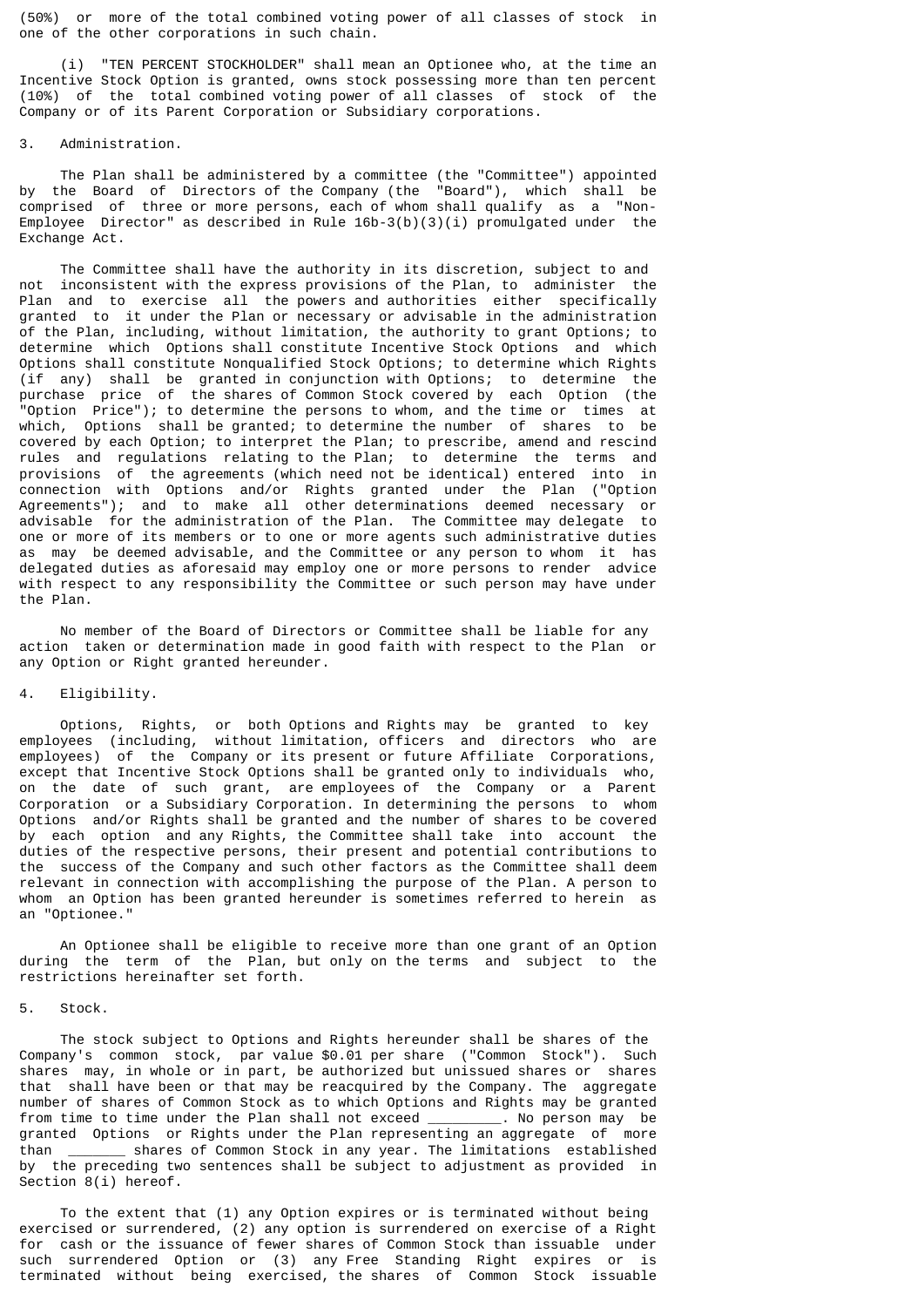thereunder, less such shares issued, shall become available for grants of options or Rights.

### Incentive Stock Options.

 Options granted pursuant to this Section 6 are intended to constitute Incentive Stock Options and shall be subject to the following special terms and conditions, in addition to the general terms and conditions specified in Section 8 hereof.

 (a) VALUE OF SHARES. The aggregate Fair Market Value (determined as of the date the Incentive Stock Option is granted) of the shares of Common Stock with respect to which Options granted under this Plan and all other option plans of the Company, any Parent Corporation and any Subsidiary Corporation become exercisable for the first time by an optionee during any calendar year shall not exceed \$100,000.

 (b) TEN PERCENT STOCKHOLDERS. In the case of an Incentive Stock Option granted to a Ten Percent Stockholder, (i) the Option Price shall not be less than one hundred ten percent (110%) of the Fair Market Value of a share of Common Stock of the Company on the date of grant of such Incentive Stock Option, and (ii) the exercise period shall not exceed five (5) years from the date of grant of such Incentive Stock Option.

7. Nonqualified Stock Options.

 Options granted pursuant to this Section 7 are intended to constitute Nonqualified Stock Options and shall be subject only to the general terms and conditions specified in Sections 5 and 8 hereof.

8. Terms and Conditions of Options.

 Each Option granted pursuant to the Plan shall be evidenced by a written Option Agreement between the Company and the optionee, which agreement shall comply with and be subject to the following terms and conditions:

 (a) NUMBER OF SHARES. Each Option Agreement shall state the number of shares of Common Stock to which the Option relates.

 (b) TYPE OF OPTION. Each Option agreement shall specifically identify the portion, if any, of the option which constitutes an Incentive Stock Option and the portion, if any, which constitutes a Nonqualified Stock Option.

(c) OPTION PRICE. Each Option Agreement shall state the Option Price<br>per share of Common Stock, which shall be not less than one hundred percent share of Common Stock, which shall be not less than one hundred percent (100%) of the Fair Market Value of a share of Common Stock of the Company on the date of grant of the Option and which, in the case of Incentive Stock Options, shall be further subject to the limitation described in Section 6(b) hereof. The Option Price shall be subject to adjustment as provided in Section 8(i) hereof. The date on which the Committee adopts a resolution expressly granting an option shall be considered the day on which such option in granted.

 (d) MEDIUM AND TIME OF PAYMENT. The Option Price shall be paid in full, at the time of exercise, in cash or in shares of Common Stock having a Fair Market Value equal to such Option Price or in a combination of cash and such shares, and may be effected in whole or in part, at the discretion of the Committee (i) with monies received from the Company at the time of exercise as a compensatory cash payment, or (ii) with monies borrowed from the Company pursuant to repayment terms and conditions as shall be determined from time to time by the Committee, in its discretion separately with respect to each exercise of options and each optionee; provided, however, that each such method and time for payment and each such borrowing and terms and conditions of security, if any, and repayment shall be permitted by and be in compliance with applicable law.

 (e) TERM AND EXERCISE OF OPTIONS. Options shall be exercised over the exercise period as and at the times and upon the conditions that the Committee may determine, as reflected in the Option Agreement; provided, however, that the Committee shall have the authority to accelerate the exercisability of any outstanding option at such time and under such circumstances as it, in its sole discretion, deems appropriate. The exercise period shall be determined by the Committee; provided, however, that in the case of any Incentive Stock Option, such exercise period shall not exceed ten (10) years from the date of grant of such Incentive Stock Option and such exercise period shall be further<br>limited in circumstances described in Section 6(b) hereof. The exercise limited in circumstances described in Section 6(b) hereof. period shall be subject to earlier termination as provided in Section 8(f) and 8(g) hereof. An Option may be exercised as to any or all full shares of Common Stock as to which the Option has become exercisable, by giving written notice of such exercise to the Committee; provided, however, that an Option may not be exercised at any one time as to fewer than one hundred (100) shares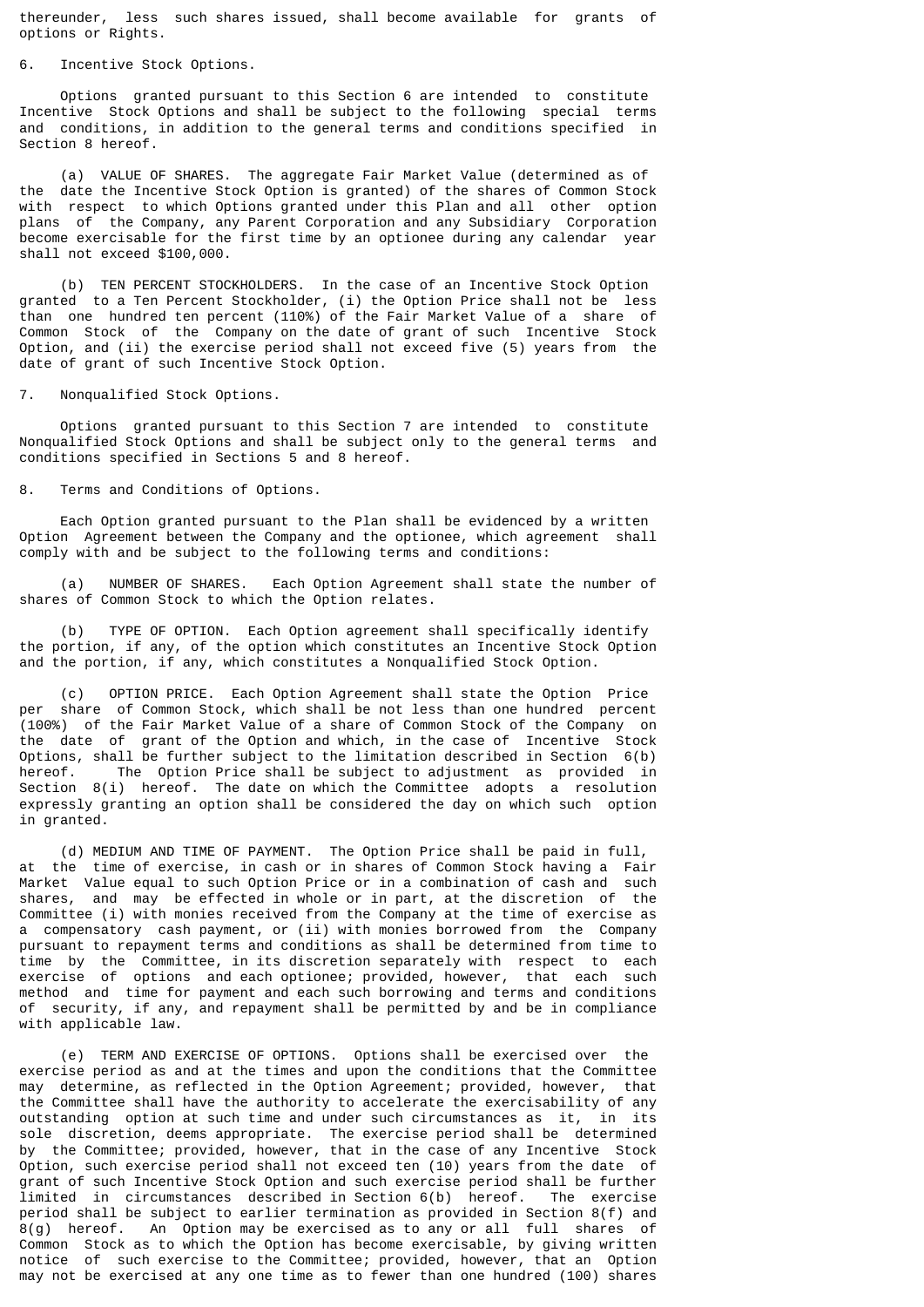(or such number of shares as to which the Option is then exercisable if such number of shares is less than one hundred (100)).

 (f) TERMINATION OF EMPLOYMENT. Except as provided in this Section 8(f) and in Section  $8(g)$  hereof, an Option may not be exercised unless the Optionee is then in the employ of (1) the Company, (2) an Affiliate Corporation or (3) a corporation issuing or assuming the Option in a transaction to which Section 424 of the Code applies or a parent corporation or subsidiary corporation of the corporation described in this Clause 3, and unless the Optionee has remained continuously so employed since the date of grant of the Option. In the event that the employment of an Optionee shall terminate (other than by reason of death, Disability or Retirement), all options of such Optionee that are exercisable at the time of such termination may, unless earlier terminated in accordance with their terms, be exercised within three (3) months after such termination. Nothing in the Plan or in any Option or Right granted pursuant hereto shall confer upon an individual any right to continue in the employ of the Company or any of its Affiliate Corporations or interfere in any way with the right of the Company or any such Affiliate Corporation to terminate such employment at any time.

 (g) ACCELERATION OF BENEFITS UPON DEATH, DISABILITY OR RETIREMENT OF OPTIONEE OR A CHANGE IN CONTROL. If (i) an Optionee shall die while employed by the Company or an Affiliate Corporation thereof, (ii) an Optionee shall die within three (3) months after the termination of such Optionee's employment, (iii) the Optionee's employment shall terminate by reason of Disability or Retirement, or (iv) there is a Change in Control, then in any such case all options theretofore granted to such Optionee (whether or not such case all options theretofore granted to such Optionee (whether then exercisable) may, unless earlier terminated or expired in accordance with their terms, be exercised by the Optionee or by the Optionee's estate or by a person who acquired the right to exercise such Option by bequest or inheritance or otherwise by reason of the death or Disability of the Optionee, at any time within one year after the date of death, Disability or Retirement of the Optionee or the Change in Control.

 (h) NONTRANSFERABILITY OF OPTIONS. Options granted under the Plan shall not be transferable otherwise than by will or by the laws of descent and<br>distribution, and Options may be exercised, during the lifetime of the distribution, and Options may be exercised, during the lifetime of Optionee, only by the Optionee or by his guardian or legal representative.

(i) EFFECT OF CERTAIN CHANGES.

 (1) If there is any change in the number of outstanding shares of Common Stock by reason of any stock dividend, a stock split, recapitalization, combination, exchange of shares, merger, consolidation, liquidation, split-up, spin-off or other similar change in capitalization, any distribution to common shareholders, including a rights offering, other than cash dividends, or any like change, then the number of shares of Common Stock available for Options and Rights, the number of such shares covered by outstanding Options and Rights, and the price per share of such Options or the applicable market value of Rights, shall be proportionately adjusted by the Committee to reflect such change or distribution; provided, however, that any fractional shares resulting from such adjustment shall be eliminated.

 (2) In the event of a change in the Common Stock of the Company as presently constituted, which is limited to a change of all of its authorized share with par value into the same number of shares with a different par value or without par value, the shares resulting from any such change shall be deemed to be the Common Stock within the meaning of the Plan.

 (3) To the extent that the foregoing adjustment relate to stock or securities of the Company, such adjustments shall be made by the Committee, whose determination in that respect shall be final, binding and conclusive, provided that each Inventive Stock Option granted pursuant to this Plan shall not be adjusted in a manner that causes such option to fail to continue to qualify as an Incentive Stock Option within the meaning of Section 422 of Code.

 (j) RIGHTS AS A STOCKHOLDER. An Optionee or a transferee of an Option shall have not rights as a stockholder with respect to any shares covered by the Option until the date of the issuance of a stock certificate to him for such shares. No adjustment shall be made for dividends (ordinary or extraordinary, whether in cash, securities or other property) or distribution of other rights for which the record date is prior to the date such stock certificate is issued, except as provided in Section 8(i) hereof.

 (k) OTHER PROVISIONS. The Option Agreements authorized under the Plan shall contain such other provisions, including, without limitation, (i) the granting of Rights, (ii) the imposition of restrictions upon the exercise of an Option, and (iii) in the case of an Incentive Stock Option, the inclusion of any condition not inconsistent with such Option qualifying as an Incentive Stock Option, as the Committee shall deem advisable.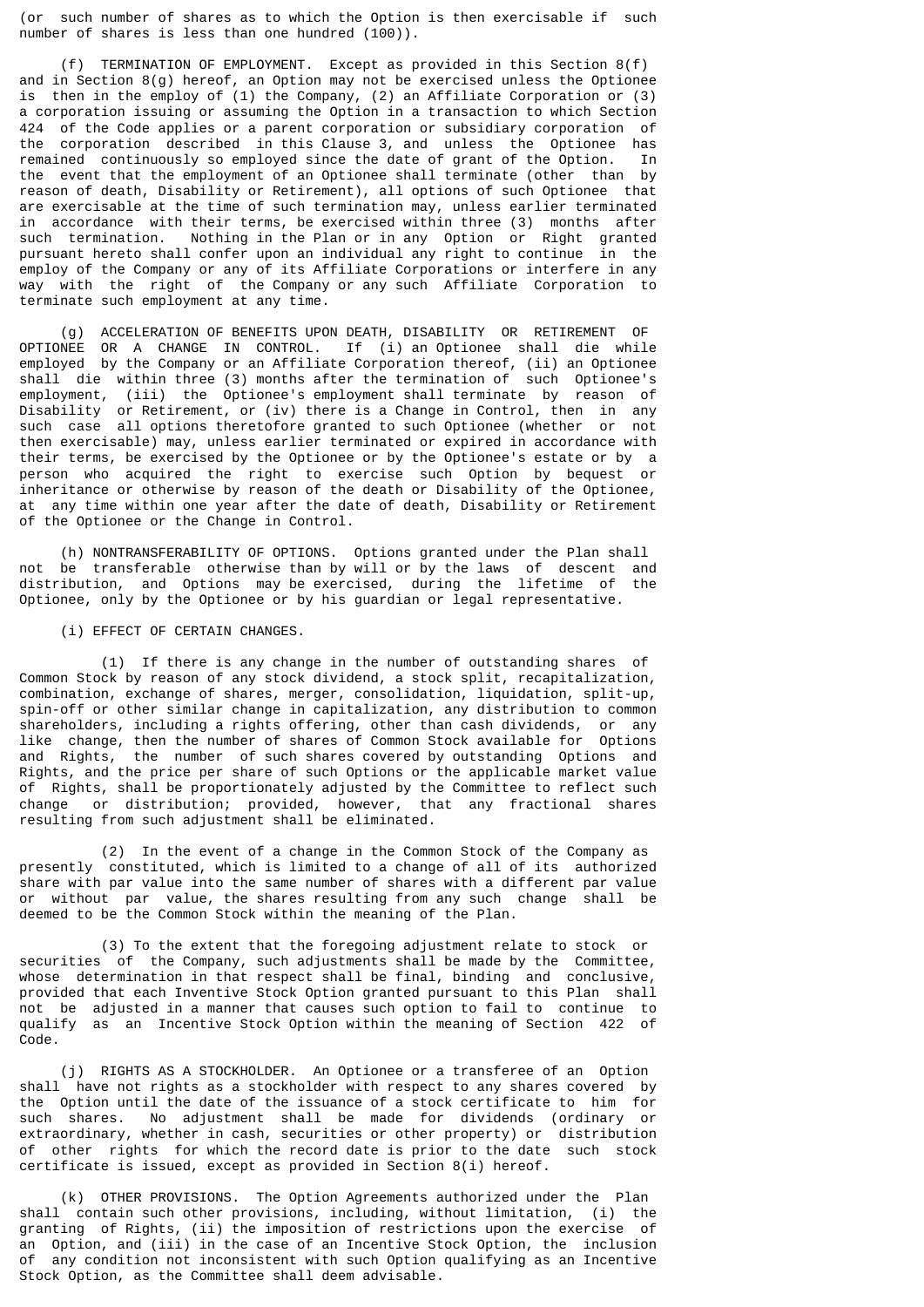#### 9. Stock Appreciation Rights.

 (a) Grant and Exercise. In the case of a Nonqualified Stock Option, Related Rights may be granted either at or after the time of the grant of such Option. In the case for an Incentive Stock Option, related Rights may be granted only at the time of the grant of the Incentive Stock Option.

 A Related Right or applicable portion thereof granted with respect to a given Option shall terminate and no longer be exercisable upon the termination or exercise of the related Option, except that, unless otherwise provided by the Committee at the time of grant, a Related Right granted with respect to less than the full number of shares covered by a related Option shall only be reduced if and to the extent that the number of shares covered by the exercise or termination of the related Option exceeds the number of shares not covered by the Right.

 A Related Right may be exercised by an Optionee, in accordance with paragraph (b) of this Section 9, by surrendering the applicable portion of the related Option. Upon such exercise and surrender, the Optionee shall be entitled to receive an amount determined in the manner prescribed in paragraph (b) of this Section 9. Options which have been so surrendered, in whole or in part, shall no longer be exercisable to the extent the Related Rights have been exercised.

 (b) Terms and Conditions. Rights shall be subject to such terms and conditions, not inconsistent with the provisions of the Plan, as shall be determined from time to time by the Committee and as evidenced by a written Option Agreement between the Company and the Optionee, including the following:

 (1) Related Rights shall be exercisable only at such time or times and to the extent that the Options to which they relate shall be exercisable in accordance with the provisions of Section 6, 7, 8 and this Section 9 of the Plan; provided, however, that any related right shall not be exercisable during the first six (6) months of the term of the Related Right, except that this additional limitation shall not apply in the event of death of the Optionee prior to the expiration of the six (6) month period.

 (2) Upon the exercise of a Related Right, an Optionee shall be entitled to receive up to, but not more than, an amount in cash or shares of Common Stock equal in value to the excess of the Fair Market Value of one (1) share of Common Stock over the option price per share specified in the related Option multiplied by the number of shares in respect of which the Related Right shall have been exercised, with the Committee having the right to determine the form of payment.

 (3) Related Rights shall be transferable only when and to the extent that the underlying Option would be transferable under paragraph (h) of Section 8 of the Plan.

 (4) A Related Right granted in connection with an Incentive Stock Option may be exercised only if and when the market price of the Common Stock subject to the Incentive Stock Option exceeds the exercise price of such Option.

 (5) Free Standing Rights shall be exercisable at such time or times and subject to such terms and conditions as shall be determined by the Committee at or after grant; provided, however, that Free Standing Rights shall not be exercisable during the first (6) six months of the term of the Free Standing Right, except that this limitation shall not apply in the event of death of the recipient of the Free Standing Right prior to the expiration of the six-month period.

 (6) The term of each Free Standing Right shall be fixed by the Committee, but no Free Standing Right shall be exercisable more than ten (10) years after the date such right is granted.

 (7) Upon the exercise of a Free Standing Right, a recipient shall be entitled to receive up to, but not more than, an amount in cash or shares of Common Stock equal in value to the excess of the Fair Market Value of one share of Common Stock over the price per share specified in the Free Standing Right (which shall be no less than one hundred percent (100%) of the Fair Market Value of the Common Stock on the date of grant) multiplied by the number of shares in respect of which the right is being exercised, with the Committee having the right to determine the form of payment.

 (8) No Free Standing Right shall be transferable by the recipient otherwise than by will or by the laws of descent and distribution, and all such rights shall be exercisable, during the recipient's lifetime, only by the recipient or his legal guardian or legal representative.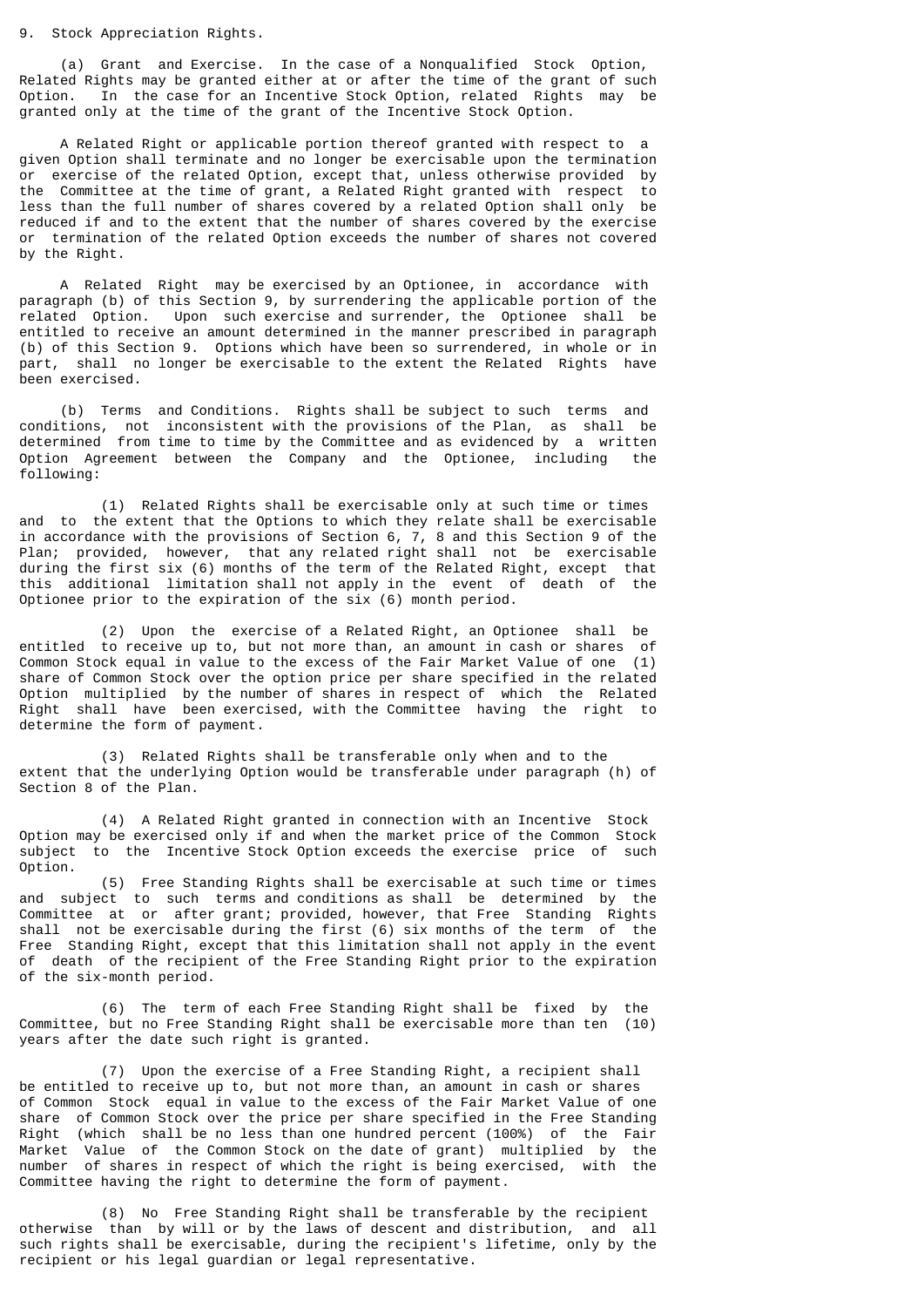(9) In the event of the termination of employment of a recipient of a Free Standing Right, such right shall be exercisable to the same extent that an Option would have been exercisable in the event of the termination of employment of an Optionee.

10. Agreement by Optionee Regarding Withholding Taxes.

 If the Committee shall so require, as a condition of exercise, each Optionee shall agree that:

 (a) no later than the date of exercise of any Option or Right granted hereunder, the Optionee will pay to the Company or make arrangements satisfactory to the Committee regarding payment of any federal, state or local taxes of any kind required by law to be withheld upon the exercise of such Option or Right (any such tax, a "Withholding Tax"); and

 (b) the Company shall, to the extent permitted or required by law, have the right to deduct any Withholding Tax from any payment of any kind otherwise due to the Optionee.

11. Gross-Up for Excise Tax.

 An Option Agreement may provide that in the event that an Optionee becomes entitled by reason of a Change of Control to the accelerated vesting of an Option, if such Optionee will be subject to the excise tax (the "Excise Tax") under Section 4999 of the Code, the Company shall pay to such Optionee as additional compensation an amount (the "Gross-Up Payment") which, after taking into account any federal, state and local income tax and Excise Tax upon the payment provided for by this Section 10, shall be equal to the amount of such Excise Tax. For purposes of determining whether an Optionee will be subject to the Excise Tax and the amount of such Excise Tax, (i) any other payments or benefits received or to be received by such Optionee in connection with a Change in Control of the Company or the Optionee's termination of employment (whether pursuant to the terms of the Option Agreement or any other plan, arrangement or agreement with the Company, any entity whose actions result in a Change in Control of the Company or any entity affiliated with the Company or such entity) shall be treated as "parachute payments" within the meaning of Section 280G(b)(2) of the Code, and all "excess parachute payments" within the meaning of Section  $280G(b)(1)$  of the Code shall be treated as subject to the Excise Tax, unless in the opinion of tax counsel selected by the Company's independent auditors and reasonably acceptable to the Optionee such other payments or benefits (in whole or in part) do not constitute parachute payments, including by reason of Section 280G(b)(4)(A) of the Code, or such excess parachute payments (in whole or in part) represent reasonable compensation for services actually rendered, within the meaning of Section  $280G(b)(4)(B)$  of the Code, or are otherwise not subject to the Excise Tax, (ii) the amount of payments or benefits treated as subject to the Excise Tax shall be equal to the lesser of (A) the total amount of payments or benefits conferred on such Optionee by reason of the Change of Control or (B) the amount of excess parachute payments within the meaning of Section 280G(b)(1) of the Code (after applying clause (i), above), and (iii) the value of any noncash benefits or any deferred payment or benefit shall be determined by the Company's independent auditors in accordance with the principles of Sections  $280G(d)(3)$  and  $(4)$  of the Code. For purposes of determining the amount of the Gross-Up Payment, the Optionee shall be deemed to pay federal income taxes at the highest marginal rate of federal income taxation in the calendar year in which the Gross-Up Payment is to be made and state and local income taxes at the highest marginal rate of taxation in the state and locality of the Optionee's residence on the date on which the Excise Tax is incurred, net of the maximum reduction in federal income taxes which could be obtained from deduction of such state and local taxes. In the event that the Excise Tax is subsequently determined to be less than the amount taken into account hereunder, the Optionee shall repay to the Company, at the time that the amount of such reduction in Excise Tax is finally determined, the portion of the Gross-Up Payment attributable to such reduction (plus that portion of the Gross-Up Payment attributable to the Excise Tax and federal, state and local income tax deduction) plus interest on the amount of such repayment at the rate provided in Section 1274(b)(2)(B) of the Code. In the event that the Excise Tax is determined to exceed the amount taken into account hereunder (including by reason of any payment the existence or amount of which cannot be determined at the time of the Gross-Up Payment), the Company shall make an additional Gross-Up Payment in respect of such excess (plus any interest, penalties or additions payable by the Optionee with respect to such excess) at the time that the amount of such excess finally is determined. The Optionee and the Company each shall reasonably cooperate with the other in connection with any administrative or judicial proceedings concerning the existence or amount of liability for Excise Tax.

# 12. Termination and Amendment.

Unless terminated by action of the Board of Directors or the Committee,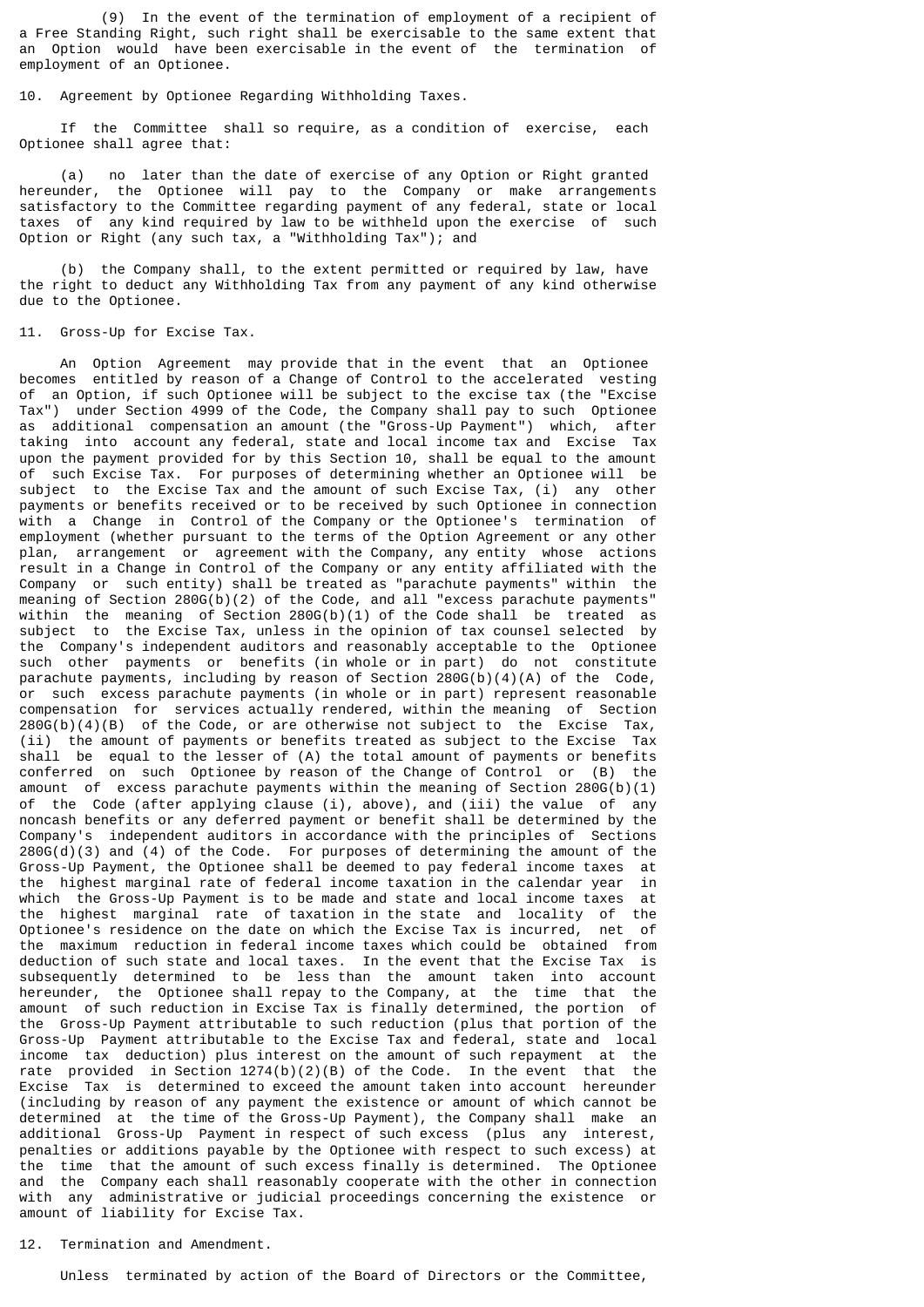no options may be granted under the Plan after \_\_\_\_\_\_\_\_\_\_\_\_\_\_. The Plan may be amended or terminated at any time by the Committee, except that no amendment may be made without shareholder approval if the Committee determines that such approval is necessary to comply with any tax or regulatory requirement, including any approval requirement which is a prerequisite for exemptive relief from Section 16 of the 1934 Act, for which or with which the Committee determines that it is desirable to qualify or comply. The Committee may amend the terms of any option granted, retroactively or prospectively, but no amendment may adversely affect any vested option without the holder's consent.

13. Effectiveness; Approval of Stockholders.

 The Plan shall take effect upon its adoption by the Board of Directors, but its effectiveness and the exercise of any Options or Rights shall be subject to the approval of the holders of a majority of the voting shares of the Company, which approval must occur within twelve (12) months after the date the Plan is adopted by the Board.

14. Effect of Headings.

 The section and subsection headings contained herein are for convenience only and shall not affect the construction hereof.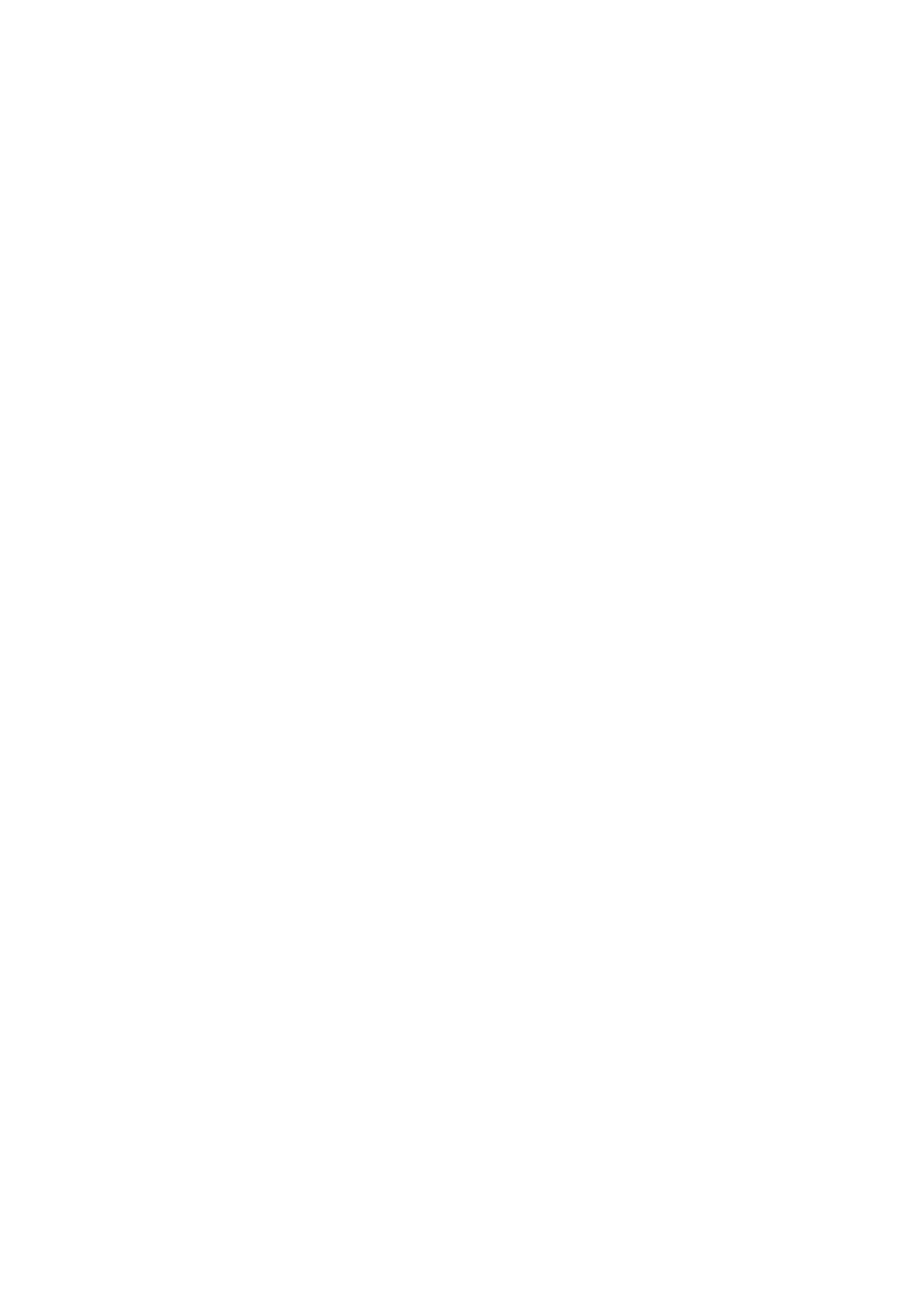THIS AGREEMENT dated as of the [ ] between Laboratory Corporation of America Holdings, a Delaware corporation (the "Company") and [ ] (the "Employee").

#### WITNESSETH

 In consideration of the mutual promises and covenants made herein and the mutual benefits to be derived herefrom, the parties hereto agree as follows:

### 1. Grant of Options.

 Subject to the provisions of this Agreement and to the provisions of the Laboratory Corporation of America Holdings 1997 Stock Option Plan (the "Plan"), the Company hereby grants to the Employee the right and option (the "Option") to purchase all or any part of the number of shares of common stock, par value \$0.01 per share ("Common Stock") of the Company, set forth on Schedule A attached hereto at the price per share and on the other terms set forth on Schedule A.

# 2. Exercisability of Options.

All of the shares subject to the Options may be purchased by Employee pursuant to exercise of the Options on or after [insert grant date], subject to the prior expiration or sooner termination of the Options provided, however, that Options may not be exercised at any one time as to fewer than 100 shares (or such number of shares as to which the Options are then exercisable if such number of shares is less than 100).

3. Method of Exercise of the Options.

 (a) The Options as to which the Employee is vested shall be exercisable by delivery to the Company of a written notice stating the number of shares to be purchased pursuant to this Agreement and accompanied by payment for the full purchase price of the shares to be purchased. Fractional share interest shall be disregarded except that they may be accumulated.

 (b) The exercise price shall be paid in cash or by certified check or bank draft payable to the order of the Company, or by exchange of Common Stock of the Company having an aggregate fair market value equal to the aggregate exercise price, or by a combination of the foregoing.

## 4. Termination of Employment.

 Except as provided in Paragraph 4 and in Paragraph 5 hereof, Options may not be exercised unless the Employee is then in the employ of (i) the Company, (ii) an affiliated corporation or (iii) a corporation issuing or assuming the Options in a transaction to which Section 424 of the Internal Revenue Code of 1986 applies or a parent corporation or subsidiary corporation of the corporation described in the clause (iii), and unless the Employee has remained continuously so employed since the date of grant of the Options. In the event that the employment of the Employee shall terminate (other than by reason of death, disability or retirement), all Options of such Employee that are exercisable at the time of such termination may, unless earlier terminated in accordance with their terms, be exercised within three (3) months after such termination.

 Nothing in this Agreement or the Plan shall confer upon the Employee any right to continue in the employ of the Company or any of its affiliate corporations or interfere in any way with the right of the Company or any such affiliate corporation to terminate such employment at any time.

 5. Acceleration of Benefits Upon Death, Disability or Retirement of Employee or Change in Control.

 If (1) Employee shall die while employed by the Company or an affiliate corporation thereof, (ii) the Employee shall die within three (3) months after the termination of the Employee's employment, (iii) the Employee's employment shall terminate by reason of Disability or Retirement (as defined in the Plan) or (iv) there is a Change in Control (as defined in the Plan), all Options granted pursuant to this Agreement which are vested and which have not been exercised may, unless earlier terminated in accordance with their terms, be exercised by the Employee or by the Employee's estate or by a person who acquired the right to exercise such Options by bequest or inheritance or otherwise by reason of the death or disability of the Employee, at any time within one (1) year after the date of Death, Disability or Retirement of the Employee or the Change in Control.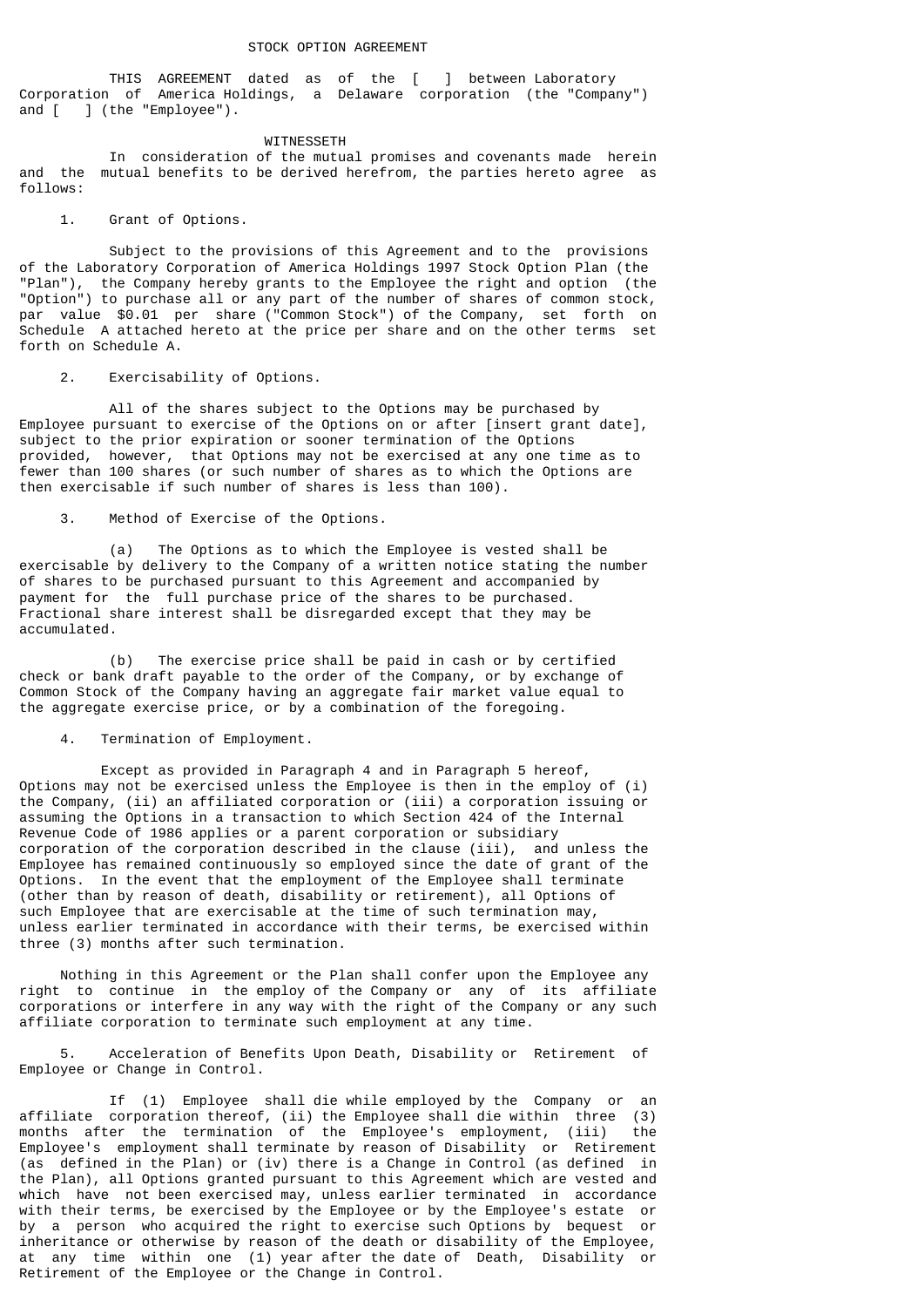#### 6. Nontransferability of Options.

 The Options are non-transferrable by the Employee other than by will or the laws of descent and distribution, and Options may be exercised during the lifetime of the Employee only by the Employee or by his guardian or legal representative.

# 7. Effect of Certain Changes.

 (a) If there is any change in the number of outstanding shares of Common Stock by reason of any stock dividend, stock split, recapitalization, combination, exchange of shares, merger, consolidation, liquidation, split-up, spin-off or other similar change in capitalization, any distribution to common shareholders, including a rights offering, other than cash in dividends, or any like change, the number of shares covered by outstanding Options granted pursuant to this Agreement, and the price per share of such Options, shall be proportionately adjusted by the Committee to reflect any such change or distributing provided, however, that any fractional shares resulting from such adjustment shall be eliminated.

 (b) In the event of a change in the Common Stock of the Company as presently constituted, which is limited to a change of all of its authorized shares with par value into the same number of shares with different par value or without par value, the shares resulting from any such change shall be deemed to be Common Stock within the meaning of this Agreement and the Plan.

 (c) To the extent that the foregoing adjustments relate to stock or securities of the Company, such adjustments shall be made by the Committee, whose determination in that respect shall be final, binding and conclusive.

# 8. Rights As a Stockholder.

 An Employee or a transferee of Options shall have no rights as a stockholder with respect to any shares covered by such Options until the date of the issuance of a stock certificate to such individual for such shares. No adjustment shall be made for dividends (ordinary or extraordinary, whether in cash, securities or other property) or distribution of other rights for which the record date is prior to the date a stock certificate is issued, except as provided in Paragraph 7 of this Agreement.

# 9. Payment of Transfer Taxes, Fees, and Other Expenses.

 The Company agrees to pay any and all original issue taxes and stock transfer taxes that may be imposed on the issuance of shares acquired pursuant to exercise of the Options, together with any and all the fees and expenses necessarily incurred by the Company in connection therewith.

### 10. Other Restrictions.

 The exercise of each Option shall be subject to the requirement that, if at any time the Committee shall determine that (i) the listing, registration or qualification of the shares of Common Stock subject or related thereto upon any securities exchange or under any state or federal law, or (ii) the consent or approval of any government regulatory body, or (iii) an agreement by the Employee with respect to the disposition of shares of Common Stock, is necessary or desirable as a condition of, or in connection with, such exercise or the delivery or purchase of shares pursuant thereto, then in any such event, such exercise shall not be effective unless such listing, registration, qualification, consent, approval or agreement shall have been effected or obtained free of any conditions not acceptable to the Committee.

## 11. Taxes and Withholding.

 No later than the date of exercise of any Options granted hereunder, the Employee shall pay to the Company or make arrangements satisfactory to the Committee regarding payment of any federal, state or local taxes of any kind required by law to be withheld upon the exercise of such Options and the Company shall, to the extent permitted or required by law, have the right to deduct from any payment of any kind otherwise due to the Employee, federal, state and local taxes of any kind required by law to be withheld upon the exercise of such Options.

## 12. Notices.

 Any notices to be given under the terms of this Agreement shall be in writing and addressed to the Company at 358 South Main Street, Burlington, North Carolina 27215, Attention: General Counsel and to the Employee at the address set forth on schedule A, or at such other address as either party may hereafter designate in writing to the other.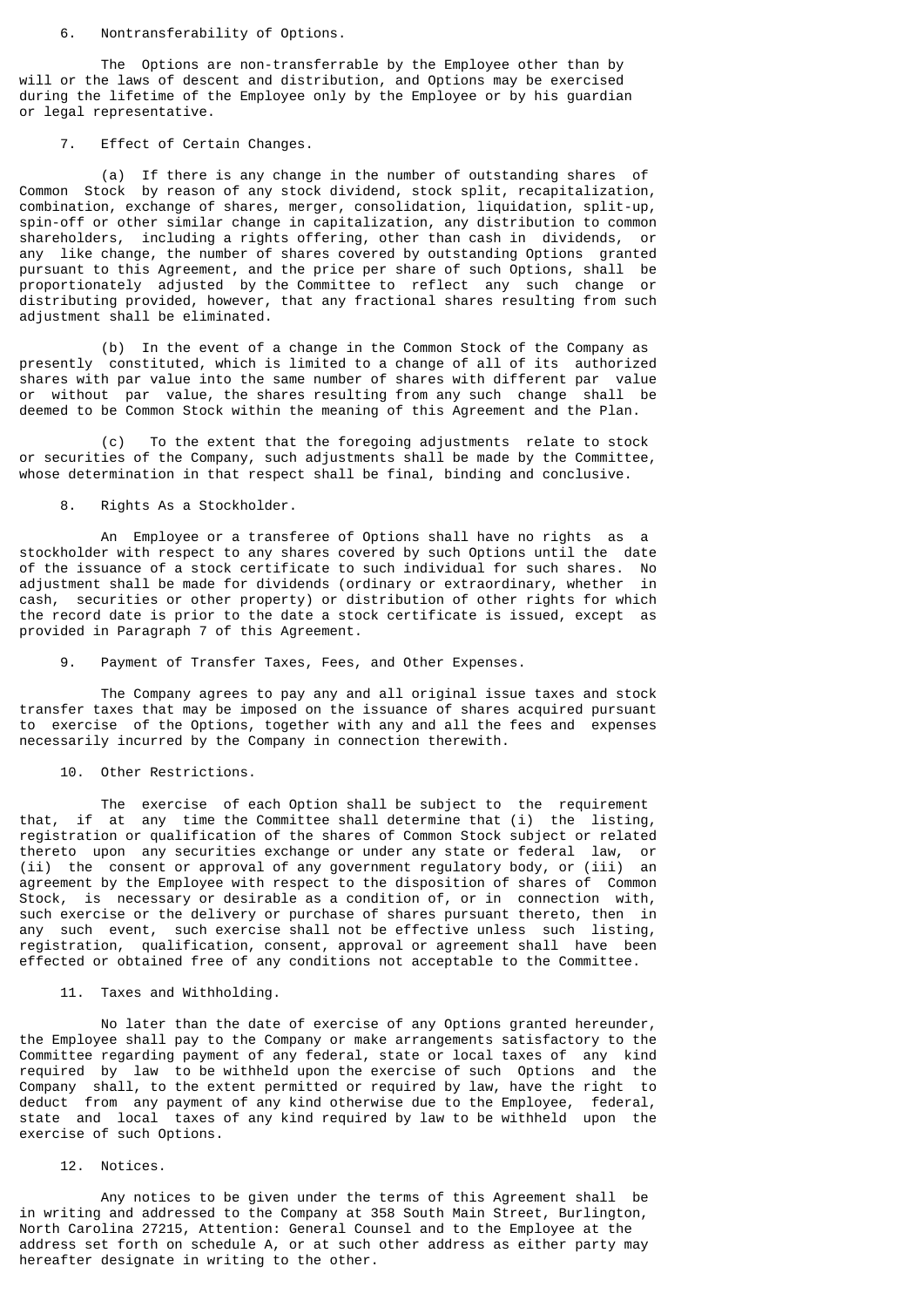13. Effect of Agreement.

 Except as otherwise provided hereunder, this Agreement shall be binding upon and shall inure to the benefit of any successor or successors of the Company.

14. Laws Applicable to Construction.

 The Options have been granted, executed and delivered in the State of New York, and the interpretation, performance and enforcement of this Agreement shall be governed by the laws of the State of New York, as supplied to contracts executed in and performed wholly within the State of New York.

15. Conflicts and Interpretation.

 If there is any conflict between this Agreement and the Plan, or if there is any ambiguity in this Agreement, any term which is not defined in this Agreement, or any matter as to which this Agreement is silent, in any such case the Plan shall govern including, without limitation, the provisions thereof pursuant to which the Committee has the power, among others, to (i) interpret the Plan, (ii) prescribe, amend and rescind rules and regulations relating to the Plan and (iii) make all other determinations deemed necessary or advisable for the administration of the Plan.

16. Headings.

 The headings of paragraphs herein are included solely for convenience of reference and shall not affect the meaning or interpretation of any of the provisions of this Agreement.

17. Amendment.

 This Agreement may not be modified, amended or waived in any manner except by an instrument in writing signed by both parties hereto. The waiver by either party of compliance with any provision of this Agreement shall not operate or be continued as a waiver of any other provision of this Agreement, or of any subsequent breach by such party of a provision of this Agreement.

18. Gross Up for Excise Tax.

 In the event that the Employee becomes entitled by reason of a Change in Control to the accelerated vesting of the Option, if the Employee will be subject to the excise tax (the "Excise Tax") under Section 4999 of the Code, the Company shall pay to the Employee as additional compensation an amount (the "Gross-Up Payment") which, after taking into account any Federal, state and local income tax and Excise Tax upon the payment provided for by this Section 18, shall be equal to the amount of such Excise Tax as calculated under the Plan, and subject to adjustment under procedures described in the Plan.

 IN WITNESS WHEREOF, the Company has caused this Agreement to be executed on its behalf by a duly authorized officer and the Employee has hereunto set this hand.

> LABORATORY CORPORATION OF AMERICA HOLDINGS

 By: --------------------------- Title:

------------------------

EMPLOYEE

| By:                              |
|----------------------------------|
| -----------------------<br>- - - |
| Title:                           |
| ---------------------------      |